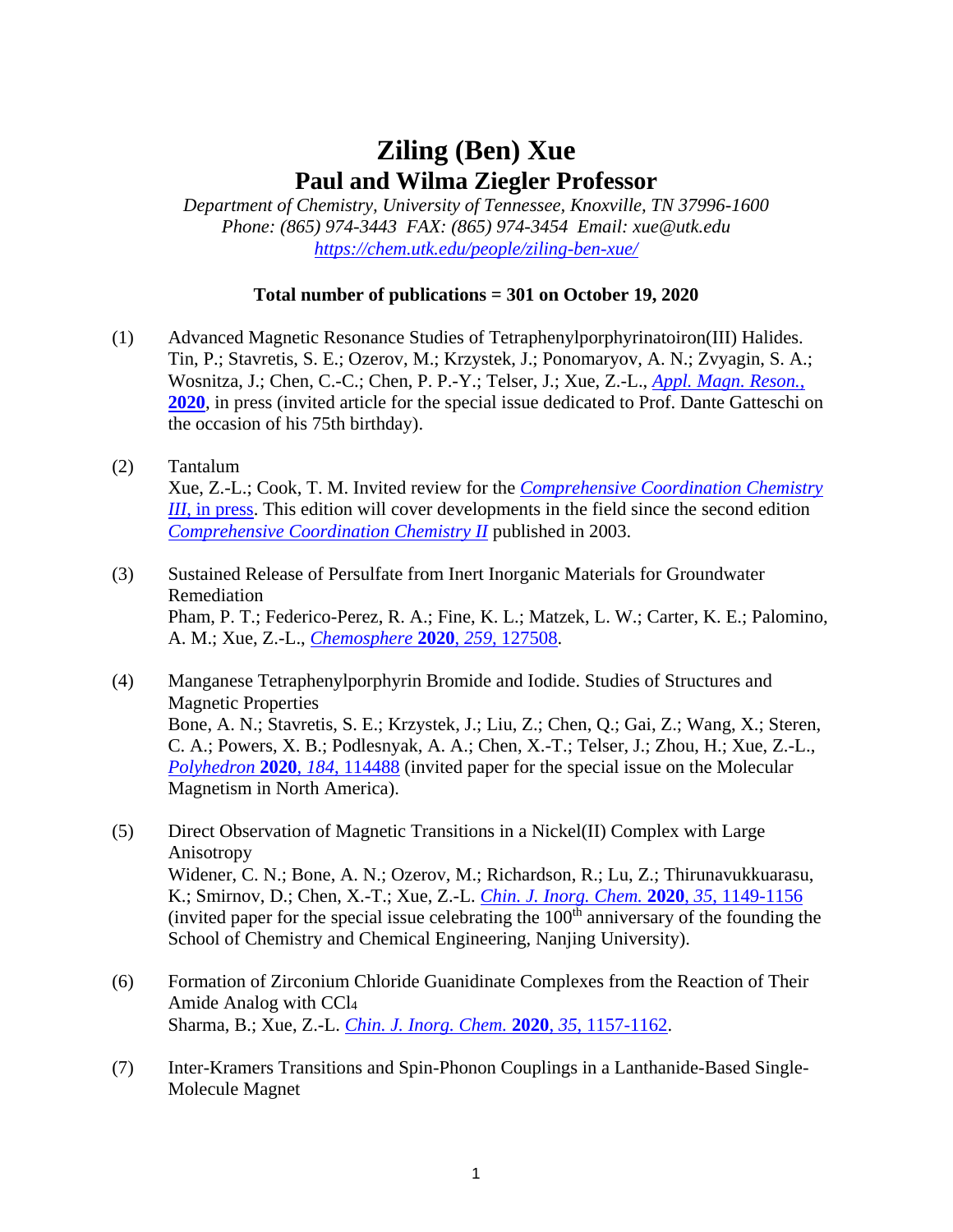Moseley, D. H.; Stavretis, S. E.; Zhu, Z.; Guo, M.; Brown, C. M.; Ozerov, M.; Cheng, Y.; Daemen, L. L.; Richardson, R. ; Knight, G.; Thirunavukkuarasu, K.; Ramirez-Cuesta, A. J.; Tang, J.; Xue, Z.-L. *[Inorg. Chem.](https://pubs.acs.org/doi/10.1021/acs.inorgchem.0c00523?ref=pdf)* **2020**, *59*, 5218-5230.

- (8) Spectroscopic Studies of the Magnetic Excitation and Spin-Phonon Couplings in a Single-Molecule Magnet. Stavretis, S. E.; Moseley, D. H.; Fei, F.; Cui, H.-H.; Cheng, Y.; Podlesnyak, A. A.; Wang, X.; Daemen, L. L.; Hoffmann, C. M.; Ozerov, M.; Lu, Z.; Thirunavukkuarasu, K.; Smirnov, D.; Chang, T.; Chen, Y.-S.; Ramirez-Cuesta, A. J.; Chen, X.-T.; Xue, Z.-L. *Chem. Eur. J.* **2019**, *25*[, 15846-15857.](https://onlinelibrary.wiley.com/doi/full/10.1002/chem.201903635)
- (9) Magnetic Anisotropy and Slow Magnetic Relaxation Processes of Cobalt(II)- Pseudohalide Complexes. Cui, H.-H.; Zhang, Y.-Q.; Chen, X.-T.; Wang, Z.; Xue, Z.-L. *[Dalton Trans.](https://pubs.rsc.org/en/content/articlelanding/2019/dt/c9dt00644c#!divAbstract)* **2019**, *48*, [10743-10752.](https://pubs.rsc.org/en/content/articlelanding/2019/dt/c9dt00644c#!divAbstract)
- (10) Probing Magnetic Excitations in Co(II) Single-Molecule Magnets by Inelastic Neutron Scattering. Stavretis, S. E.; Cheng, Y.; Daemen, L. L.; Brown, C. M.; Moseley, D. H.; Bill, E.; Atanasov, M.; Ramirez-Cuesta, A. J.; Neese, F.; Xue, Z.-L. *[Eur. J. Inorg. Chem.](https://onlinelibrary.wiley.com/action/doSearch?AllField=Stavretis&SeriesKey=10990682c)* **2019**, [1119-1127.](https://onlinelibrary.wiley.com/action/doSearch?AllField=Stavretis&SeriesKey=10990682c) Invited paper for the special issue on "Neutron Scattering in Coordination Chemistry". This article appears in [the cover of the special issue.](https://onlinelibrary.wiley.com/doi/full/10.1002/ejic.201900142)
- (11) Neutron Instruments for Research in Coordination Chemistry. Xue, Z.-L.; Ramirez-Cuesta, A. J.; Brown, C. M.; Calder, S.; Cao, H.; Chakoumakos, B. C.; Daemen, L. L.; H., A.; Kolesnikov, A. I.; Mamontov, E.; Podlesnyak, A. A.; Wang, X. *[Eur. J. Inorg. Chem.](https://onlinelibrary.wiley.com/doi/10.1002/ejic.201801076)* **2019**, 1065-1089.
- (12) Synthesis and Structural Characterization of Metal Complexes with Macrocyclic Tetracarbene Ligands. Fei, F.; Lu, T.; Chen, X.-T.; Xue, Z.-L. *New J. Chem.* **2017**, *41*[, 13442-13453.](http://pubs.rsc.org/en/content/articlelanding/2017/nj/c7nj02485a#!divAbstract) Correction: *[New J. Chem](http://pubs.rsc.org/en/content/articlelanding/2018/nj/c8nj90041h#!divAbstract)*. **2018**, 42, 9332.
- (13) Synthesis, Structural Characterization and NMR Studies of Group 10 Metal Complexes with Macrocyclic Amine N-Heterocyclic Carbene Ligands. Lu, T.; Liu, Z.; Steren, C. A.; Fei, F.; Cook, T. M.; Chen, X.-T.; Xue, Z.-L. *[Dalton Trans.](http://pubs.rsc.org/en/content/articlelanding/2018/dt/c7dt04666a#!divAbstract)* **2018**, *47*[, 4282-4292.](http://pubs.rsc.org/en/content/articlelanding/2018/dt/c7dt04666a#!divAbstract)
- (14) Synthesis and Characterization of Ag(I) and Au(I) Complexes with Macrocyclic Hybrid Amine N-Heterocyclic Carbene Ligands. Lu, T.; Yang, C.-F.; Steren, C. A.; Fei, F.; Chen, X.-T.; Xue, Z.-L. *[New J. Chem.](http://pubs.rsc.org/en/content/articlelanding/2018/nj/c7nj04020b#!divAbstract)* **2018**, *42*[, 4700-4713.](http://pubs.rsc.org/en/content/articlelanding/2018/nj/c7nj04020b#!divAbstract)
- (15) Synthesis, Structures and Luminescence Properties of Amine-bis(N-Heterocyclic Carbene) Copper(I) and Silver(I) Complexes.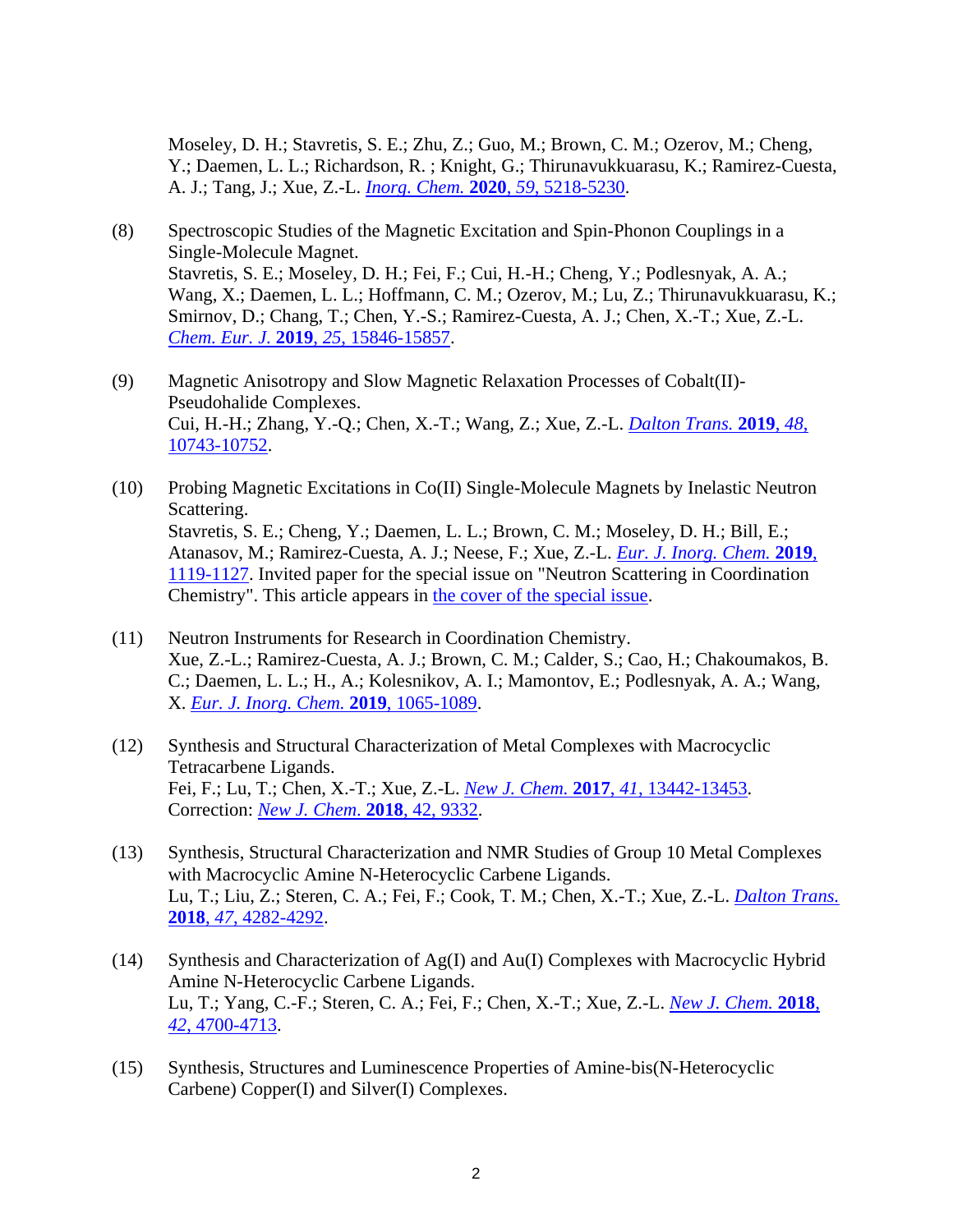Lu, T.; Wang, J.-Y.; Shi, L.-X.; Chen, Z.-N.; Chen, X.-T.; Xue, Z.-L. *[Dalton Trans.](http://pubs.rsc.org/en/content/articlelanding/2018/dt/c8dt00599k#!divAbstract)* **2018**, *47*[, 6742-6753.](http://pubs.rsc.org/en/content/articlelanding/2018/dt/c8dt00599k#!divAbstract)

- (16) Synthesis, Structures, and Catalytic Properties of Dinuclear Iridium(I) Complexes with a Hexadentate Macrocyclic Diamine-Tetracarbene Ligand. Fei, F.; Lu, T.; Yang, C.-F.; Chen, X.-T.; Xue, Z.-L. *[Eur. J. Inorg. Chem.](https://onlinelibrary.wiley.com/doi/abs/10.1002/ejic.201800088)* **2018**, 1595- [1602.](https://onlinelibrary.wiley.com/doi/abs/10.1002/ejic.201800088)
- (17) Spin–Phonon Couplings in Transition Metal Complexes with Slow Magnetic Relaxation. Moseley, D. H.; Stavretis, S. E.; Thirunavukkuarasu, K.; Ozerov, M.; Cheng, Y.; Daemen, L. L.; Ludwig, J.; Lu, Z.; Smirnov, D.; Brown, C. M.; Pandey, A.; Ramirez-Cuesta, A. J.; Lamb, A. C.; Atanasov, M.; Bill, E.; Neese, F.; Xue, Z.-L. *[Nat. Commun.](https://doi.org/10.1038/s41467-018-04896-0)*  **2018**, *9*[, 2572.](https://doi.org/10.1038/s41467-018-04896-0)
- (18) Unusual Rearrangement of an N-Heterocyclic Carbene via a Ring-Opening and Ring-Closing Process. Yang, C.-F.; Lu, T.; Chen, X.-T.; Xue, Z.-L. *Chem. Commun.* **2018**, *[54](https://pubs.rsc.org/en/content/articlelanding/2018/cc/c8cc03589j#!divAbstract)*, 7830-7833.
- (19) Syntheses and Characterization of Hepta-coordinated Group 4 Amidinate Complexes. Cook, T. M.; Steren, C. A.; Xue, Z.-L. *Dalton Trans.* **[2018](https://pubs.rsc.org/en/content/articlelanding/2018/dt/c8dt02523a#!divAbstract)**, *47*, 11030-11040.
- (20) Optical Probe for the Analysis of Trace Indole in Shrimp. Federico-Perez, R. A.; Xue, Z.-L. *[Anal. Biochem.](https://www.sciencedirect.com/science/article/pii/S0003269718302501)* **2018**, *557*, 104-110.
- (21) Effect of Magnetic Fields on the Methyl Rotation in a Paramagnetic Cobalt(II) Complex. Quasielastic Neutron Scattering Studies. Stavretis, S. E.; Mamontov, E.; Moseley, D. H.; Cheng, Y.; Daemen, L. L.; Ramirez-Cuesta, A. J.; Xue, Z-L. *[Phys. Chem. Chem. Phys.](http://pubs.rsc.org/en/content/articlelanding/2018/cp/c8cp01660g#!divAbstract)* **2018**, *20*, 21119-21126.
- (22) Magnetic Anisotropy and Relaxation Behavior of Six-Coordinate Tris(pivalato)-Co(II) and -Ni(II) Complexes. Chen, S.-Y.; Cui, H.-H.; Zhang, Y.-Q.; Wang, Z.; Ouyang, Z.-W.; Chen, L.; Chen, X.-T.; Yan, H.; Xue, Z.-L. *Dalton Trans.* **2018**, *47*[, 10162-10171.](https://pubs.rsc.org/en/content/articlelanding/2018/dt/c8dt01554f#!divAbstract)
- (23) Luminescent Mechanochromic Dinuclear Cu(I) Complexes with Macrocyclic Diamine-Tetracarbene Ligands. Lu, T.; Wang, J.-Y.; Tu, D.; Chen, Z.-N.; Chen, X.-T.; Xue, Z.-L. *[Inorg. Chem.](https://pubs.acs.org/doi/10.1021/acs.inorgchem.8b02217)* **2018**, *57*, [13618-13630.](https://pubs.acs.org/doi/10.1021/acs.inorgchem.8b02217)
- (24) Novel Pretreatments of Whole Blood Using Fenton-Like Processes for Trace Metal Analysis. Rosolina, S. M.; Johnson, K. N.; Xue, Z.-L. *[Ozone Sci. Eng.](http://dx.doi.org/10.1080/01919512.2016.1257382)* **2017**, *39*, 61-66.
- (25) Synthesis of Organometallic Compounds. Abbott, J. K. C.; Dougan, B. A.; Cook, T. M.; Xue, Z.-L. in *[Modern Inorganic Synthetic](https://www.elsevier.com/books/modern-inorganic-synthetic-chemistry/xu/978-0-444-63591-4)*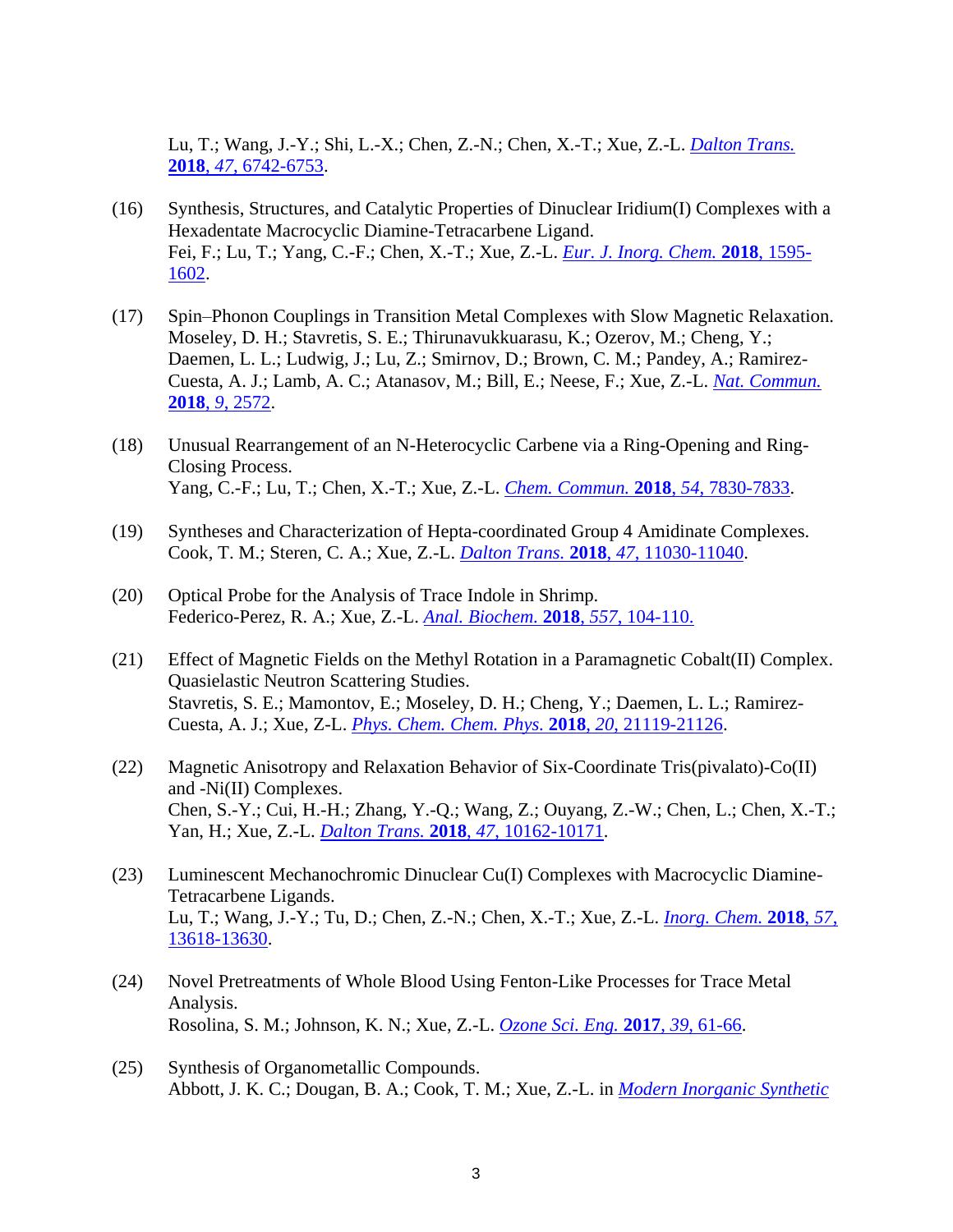*[Chemistry](https://www.elsevier.com/books/modern-inorganic-synthetic-chemistry/xu/978-0-444-63591-4)*, 2nd Ed., Xu, R.-R.; Xu, Y. Eds., Elsevier, 2017, pp. 247-277.

- (26) Density Functional Theory Study of the Reaction between  $d^0$  Tungsten Alkylidyne Complexes and H2O: Addition versus Hydrolysis. Chen, P.; Zhang, L.; Xue, Z.-L.; Wu, Y.-D.; Zhang, X. *[Inorg. Chem](http://pubs.acs.org/doi/abs/10.1021/acs.inorgchem.7b00713)*. **2017**, 56, 7111- [7119.](http://pubs.acs.org/doi/abs/10.1021/acs.inorgchem.7b00713)
- (27) Slow Magnetic Relaxation in Five-coordinate Spin-crossover Cobalt(II) Complexes. Cui, H.-H.; Wang, J.; Chen, X.-T.; Xue, Z.-L. *[Chem. Comm](http://pubs.rsc.org/en/content/articlelanding/2017/cc/c7cc04785a#!divAbstract)*. **2017**, *53*, 9304-9307.
- (28) Quantitative, Colorimetric Paper Probe for Hydrogen Sulfide Gas. Carpenter, T. S.; Rosolina, S. M.; Xue, Z.-L. *[Sens. Actuators B Chem.](http://www.sciencedirect.com/science/article/pii/S0925400517311334)* **2017**, *253*, 846- [851.](http://www.sciencedirect.com/science/article/pii/S0925400517311334)
- (29) Metal Complexes with a Hexadentate Macrocyclic Diamine-Tetracarbene Ligand. Lu, T.; Yang, C.-F.; Zhang, L.-Y.; Fei, F.; Chen, X.-T.; Xue, Z.-L. *[Inorg. Chem.](http://pubs.acs.org/doi/abs/10.1021/acs.inorgchem.7b01896)* **2017**, *56*[, 11917-11928.](http://pubs.acs.org/doi/abs/10.1021/acs.inorgchem.7b01896)
- (30) Trends in NMR Chemical Shifts of  $d^0$  Transition Metal Compounds. Xue, Z.-L.; Cook, T. M.; Lamb, A. C. *[J. Organomet. Chem.](https://doi.org/10.1016/j.jorganchem.2017.03.044)* **2017**, *852*, 74-93.
- (31) Metal Oxides and Modern Microelectronics. Roles of Transition Metal Compounds and Their Conversion to the Materials. Cook, T. M.; Lamb, A. C.; Xue, Z.-L. *Chin. [J. Inorg. Chem.](http://www.wjhxxb.cn/wjhxxbcn/ch/reader/view_abstract.aspx?flag=1&file_no=20171104&journal_id=wjhxxbcn)* **2017**, *33*, 1947-1958.
- (32) Preparation of All N-Coordinated Zirconium Amide Amidinates and Studies of Their Reactions with Dioxygen and Water. Lamb, A. C.; Wang, Z.; Cook, T. M.; Sharma, B.; Chen, S.-J.; Lu, Z.; Steren, C. A.; Lin, Z.; Xue, Z.-L. *[Polyhedron](http://dx.doi.org/doi:10.1016/j.poly.2015.07.045)* **2016**, *103 (Pt. A)*, 2-14 (Invited article in a special issue).
- (33) Direct Analysis of Palladium in Active Pharmaceutical Ingredients by Anodic Stripping Voltammetry. Rosolina, S. M.; Chambers, J. Q.; Xue, Z,-L. *[Anal. Chim. Acta](http://dx.doi.org/10.1016/j.aca.2016.02.007)* **2016**, *914*, 47-52.
- (34) Bismuth-Based, Disposable Sensor for the Detection of Hydrogen Sulfide Gas. Rosolina, S. M.; Carpenter, T. S.; Xue, Z.-L. *Anal. Chem.* **2016**, *88*[, 1553-1558.](http://dx.doi.org/10.1021/acs.analchem.5b04489)
- (35) Highly Sensitive Detection of Hexavalent Chromium Utilizing a Sol-Gel/Carbon Nanotube Modified Electrode. Rosolina, S. M.; Bragg, S. A.; Ouyang, R.; Chambers, J. Q.; Xue, Z.-L. *[J. Electroanal.](http://dx.doi.org/10.1016/j.jelechem.2016.08.001)  Chem*. **2016**, *781*[, 120-125.](http://dx.doi.org/10.1016/j.jelechem.2016.08.001)
- (36) Slow Magnetic Relaxations in Cobalt(II) Tetranitrate Complexes. Studies of Magnetic Anisotropy by Inelastic Neutron Scattering and High-Frequency and High-Field EPR Spectroscopy.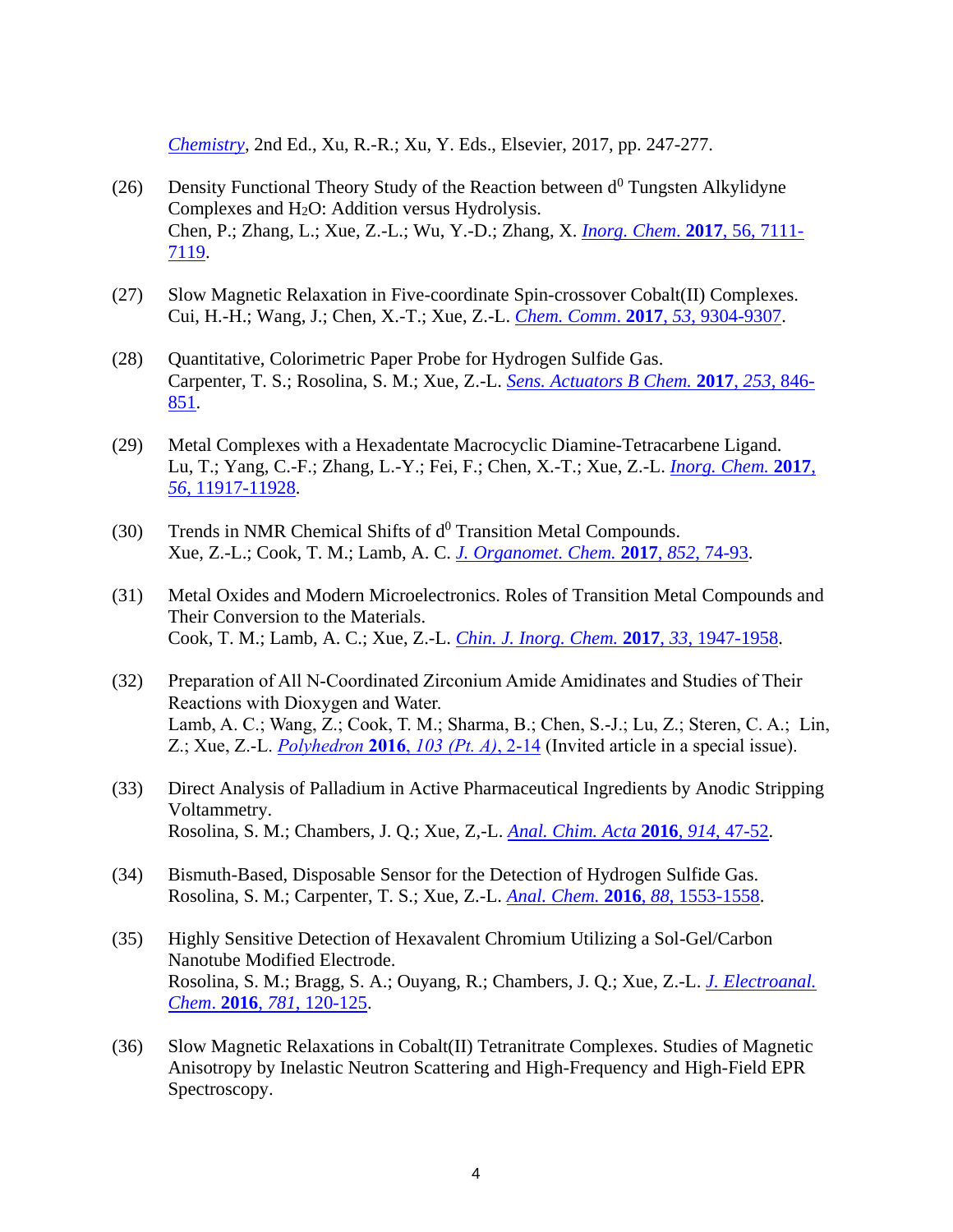Chen, L.; Cui, H.-H.; Stavretis, S. E.; Hunter, S. C.; Zhang, Y.-Q.; Chen, X.-T.; Sun, Y.- C.; Wang, Z.; Song, Y.; Podlesnyak, A. A.; Ouyang, Z.-W.; Xue, Z.-L. *[Inorg. Chem.](http://dx.doi.org/10.1021/acs.inorgchem.6b01544)* **2016**, *55*[, 12603-12617.](http://dx.doi.org/10.1021/acs.inorgchem.6b01544)

- $(37)$  [IrO<sub>4</sub>]<sup>+</sup> at the IX (+9) Oxidation State Observed, Report States. Xue, Z.-L. *[Sci. China Chem](http://dx.doi.org/10.1007/s11426-014-5271-z)*. **2015**, *58*, 4-5.
- (38) Optical Sensors for the Detection of Trace Chloroform. Fong, J. K.; Pena, J. K.; Xue, Z.-L.; Alam, M. M.; Sampathkumaran, U.; Goswami, K. *[Anal. Chem.](http://dx.doi.org/10.1021/ac503920c)* **2015**, *87*, 1569–1574.
- (39) Product in Indole Detection by Ehrlich's Reagent. Lamb, A. C.; Federico-Perez, R. A.; Xue, Z.-L. *[Anal. Biochem.](http://dx.doi.org/10.1016/j.ab.2015.04.033)* **2015**, *484*, 21-23.
- (40) Slow Magnetic Relaxation in Mononuclear Seven-coordinate Cobalt(II) Complexes with Easy Plane Anisotropy. Chen, L.; Chen, S.-Y.; Sun, Y.-C.; Guo, Y.-M.; Yu, L.; Chen, X.- T.; Wang, Z.; Ouyang, Z. W.; Song, Y.; Xue, Z.-L. *Dalton Trans.* **2015**, *44*[, 11482-11490.](http://dx.doi.org/10.1039/C5DT00785B)
- (41) Slow Magnetic Relaxation in Mononuclear Octahedral Manganese(III) Complexes with Dibenzoylmethanide Ligands. Chen, L.; Wang, J.; Liu, Y.-Z.; Song, Y.; Chen, X.-T.; Zhang, Y.-Q.; Xue, Z.-L. *[Eur. J.](http://dx.doi.org/10.1002/ejic.201402964)  [Inorg. Chem.](http://dx.doi.org/10.1002/ejic.201402964)* **2015**, 271-278.
- (42) Four-coordinate Co(II) and Fe(II) Complexes with Bis(N-heterocyclic carbene)borate and Their Magnetic Properties. Liu, Y.-Z.; Wang, J.; Zhao, Y.; Chen, L.; Chen X.-T.; Xue, Z.-L. *[Dalton Trans.](http://dx.doi.org/10.1039/C4DT02537G)* **2015**, *44*, [908-911.](http://dx.doi.org/10.1039/C4DT02537G)
- (43) Direct Determination of Cadmium and Lead in Pharmaceutical Ingredients Using Anodic Stripping Voltammetry in Aqueous and DMSO/Water Solutions. Rosolina, S. M.; Chambers, J. Q.; Lee, C. W.; Xue, Z.-L. *[Anal. Chim. Acta](http://www.sciencedirect.com/science/article/pii/S0003267015008569)* **2015**, *893*, [25–33.](http://www.sciencedirect.com/science/article/pii/S0003267015008569)
- (44) Syntheses and Characterization of Tantalum Alkyl Imides and Amide Imides. DFT Studies of Unusual α-SiMe<sup>3</sup> Abstraction by an Amide Ligand. Hunter, S. C.; Chen, S.-J.; Steren, C. A.; Richmond, M. G.; Xue, Z.-L. *[Organometallics](http://dx.doi.org/10.1021/acs.organomet.5b00558)* **2015**, *34*[, 5687–5696.](http://dx.doi.org/10.1021/acs.organomet.5b00558)
- (45) Magnetic Transitions in Iron Porphyrin Halides by Inelastic Neutron Scattering and Ab Initio Studies of Zero-Field Splittings. Stavretis, S. E.; Atanasov, M.; Podlesnyak, A. A.; Hunter, S. C.; Neese, F.; Xue, Z.-L. *[Inorg. Chem.](http://dx.doi.org/10.1021/acs.inorgchem.5b01505)* **2015**, *54*, 9790–9801.
- (46) Adsorption and Removal of Sulfonic Dyes from Aqueous Solution onto a Coordination Polymeric Xerogel with Amino Groups.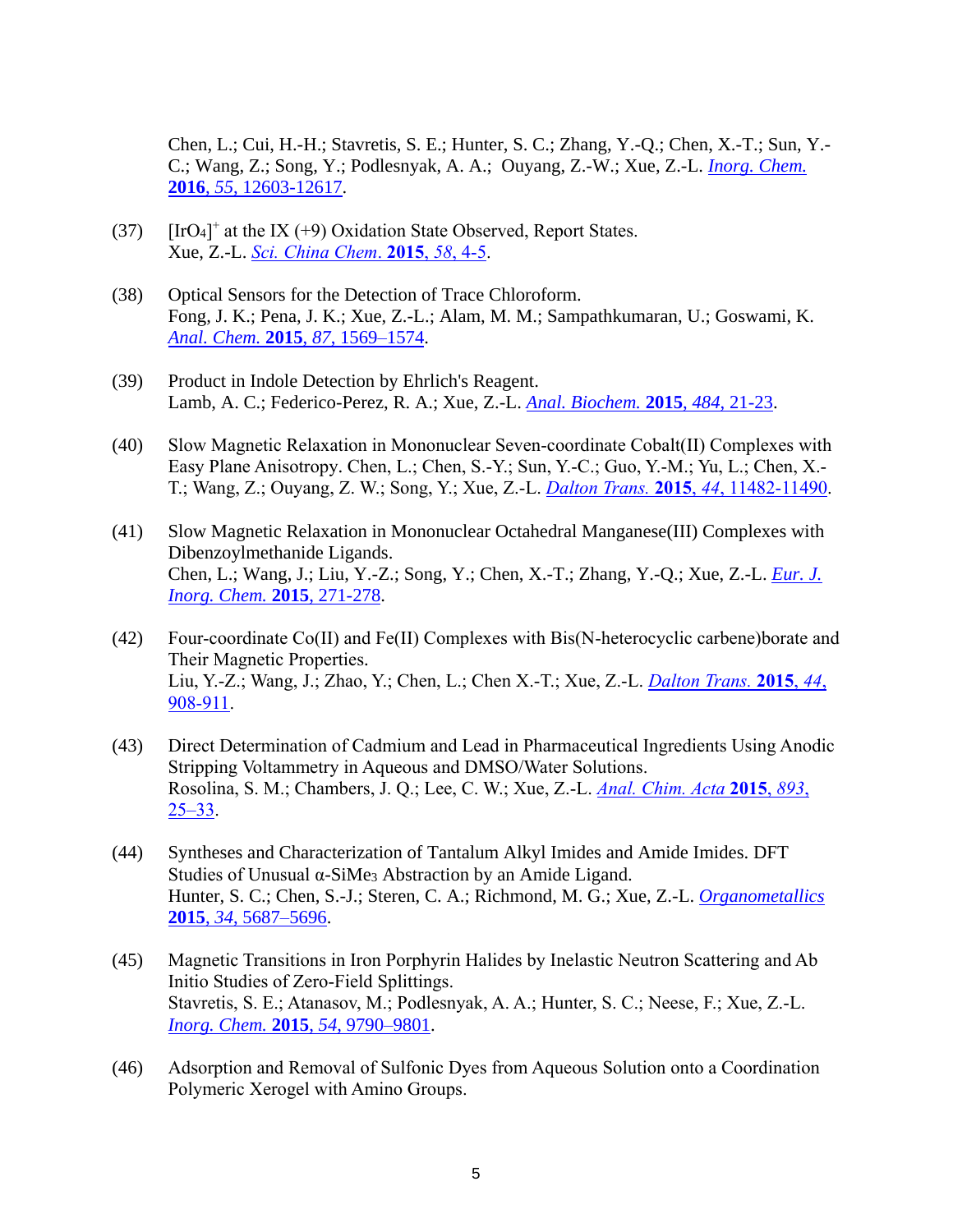Cheng, Y.; Feng, Q.; Ren, X.; Yin, M.; Zhou, Y.; Xue, Z.-L. *[Colloids Surf. A](http://www.sciencedirect.com/science/article/pii/S0927775715302004?via%3Dihub)* **2015**, *485*, [125-135.](http://www.sciencedirect.com/science/article/pii/S0927775715302004?via%3Dihub)

- (47) Size-Controlled Synthesis and Magnetic Properties of Copper Germanate Nanorods. Observation of Size-Induced Quenching of the Spin-Peierls Transition. Li, Z.-Q.; Zhang, L.; Song, Y.; Chen, X.-T.; Musfeldt, J. L.; Xue, Z.-L. *[CrystEngComm](http://dx.doi.org/10.1039/c3ce4)* **2014**, *16*[, 850-857.](http://dx.doi.org/10.1039/c3ce4)
- (48) Magnetic Excitations in Metalloporphyrins by Inelastic Neutron Scattering. Determination of Zero-Field Splittings in Iron, Manganese and Chromium Complexes Hunter, S. C.; Podlesnyak, A. A.; Xue, Z.-L. *[Inorg. Chem.](http://dx.doi.org/10.1021/ic4028354)* **2014**, *53*, 1955–1961.
- (49) C-H Bond Activations during and after the Reaction of a Metallacyclic Amide with Silanes. Formation of a  $\mu$ -Alkylidene Hydride Complex, Its H-D Exchanges, and  $\beta$ -H Abstraction by a Hydride Ligand. Wang, L.; Hunter, S. C.; Song, Z.; Steren, C. A.; Chen, T.; Wei, Z.; Cai, H.; Xue, Z.-L. *[Chem. Eur. J.](http://dx.doi.org/10.1002/chem.201303166)* **2014**, *20*, 6033–6039.
- (50) Fluorescent-Dye Doped Thin-Film Sensors for the Detection of Alcohol Vapors. Fong, J. K.; Dansby-Sparks, R. N.; Lamb, A. C.; Owen, T. W.; Mushfiq, M.; Sampathkumaran, U.; Goswami, K.; Jensen, S. L.; Xue, Z.-L. *[Am. J. Anal. Chem](http://dx.doi.org/10.4236/ajac.2014.59064)*. **2014**, *5*[, 566-580.](http://dx.doi.org/10.4236/ajac.2014.59064)
- (51) DFT Examination of Rare  $\alpha$ -SiMe<sub>3</sub> Abstraction in Ta(NMe<sub>2</sub>)<sub>4</sub>[N(SiMe<sub>3</sub>)<sub>2</sub>]: Formation of the Imide Compound Ta(=NSiMe3)(NMe2)<sup>3</sup> and Its Trapping to Give Guanidinate Imides. Richmond, M. G.; Xue, Z.-L. *Dalton Trans.* **2014**, *43*[, 12390-12395.](http://dx.doi.org/10.1039/C4DT01521E)
- (249) Reactions of Zirconium Amide Amidinates with Dioxygen. Observation of an Unusual Peroxo Intermediate in the Formation of Oxo Compounds. Lamb, A. C.; Lu, Z.; Xue, Z.-L. *Chem. Comm.* **2014**, *50*[, 10517-10520.](http://dx.doi.org/10.1039/C4CC04032E)
- (52) Synthesis and Structural Characterization of Two Heterometallic Hybrids Containing 0-D and 1-D Bromoplumbate Anions. Wang, G.-F.; Chen, L.; Song, X.-J.; Li, Y.-Z.; Chen, X.-T.; Xue, Z.-L. *[Polyhedron](http://dx.doi.org/10.1016/j.poly.2014.06.060)* **2014**, *81*[, 550-554.](http://dx.doi.org/10.1016/j.poly.2014.06.060)
- (53) Transition Metal Catalyzed Hydroaminoalkylation. He, T.-Q.; Zheng, X.-J.; Cai, H.; Xue, Z.-L. *[Chin. J. Inorg. Chem.](http://dx.doi.org/10.11862/CJIC.2014.083)* **2014**, *30*, 53-61.
- (54) Synthesis and Structural Characterization of  $\pi$ -Allylpalladium(II) Complexes with Bis(imidazol-2-ylidene)borate Ligands. Liu, Y.-Z.; Wang, J.; Wang, G.-F.; Chen, L.; Chen, X.-T.; Xue, Z.-L. *[Polyhedron](http://dx.doi.org/10.1016/j.poly.2014.04.014)* **2014**, *83*[, 44–49.](http://dx.doi.org/10.1016/j.poly.2014.04.014)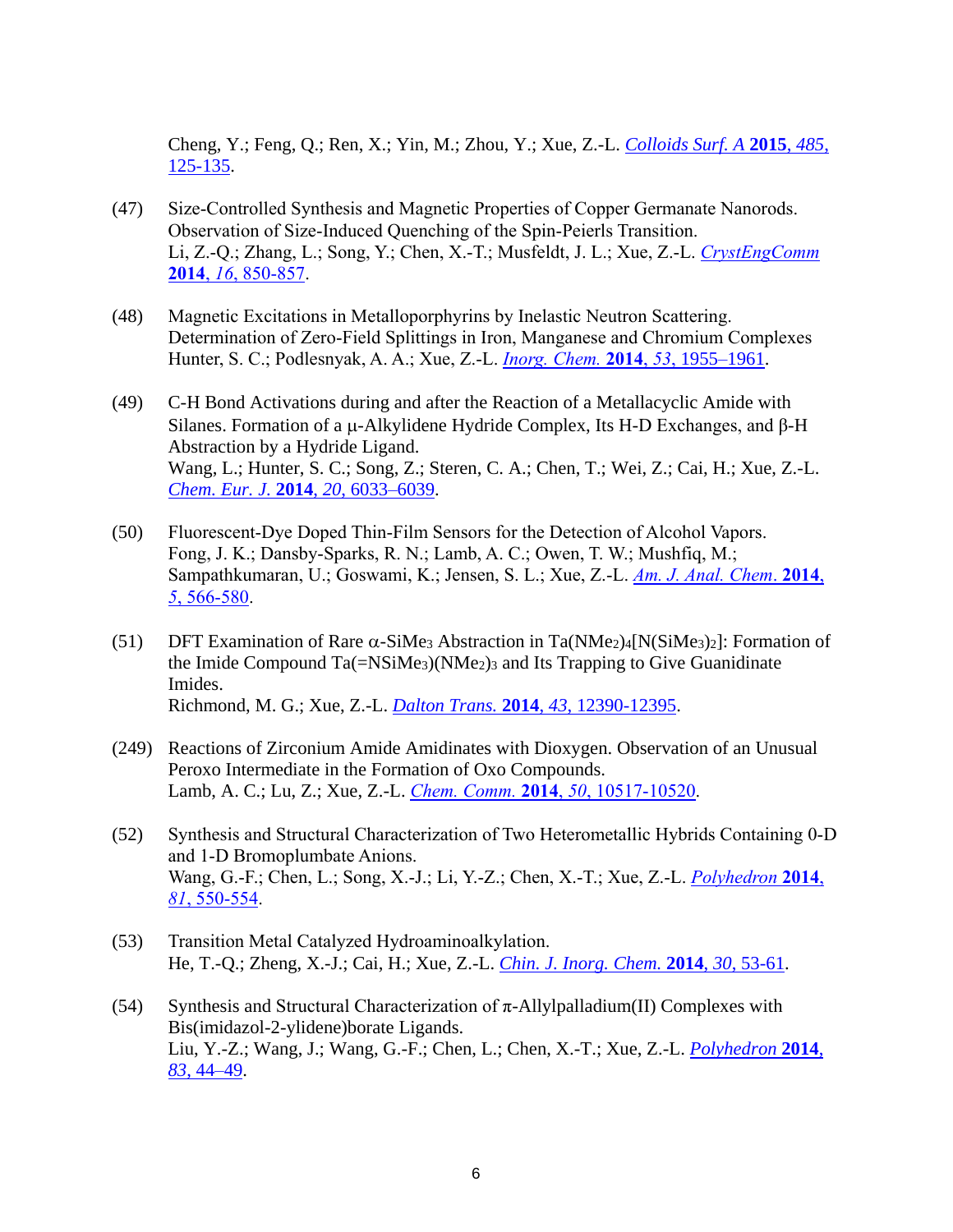- (55) Slow Magnetic Relaxation in a Mononuclear Eight-Coordinate Cobalt(II) Complex. Chen, L.; Wang, J.; Wei, J.-M.; Wernsdorfer, W.; Chen, X.-T.; Zhang, Y. Q.; Song, Y.; Xue, Z.-L. *[J. Am. Chem. Soc.](http://dx.doi.org/10.1021/ja5051605)* **2014**, *136*, 12213–12216.
- (56) Intermolecular Interactions in Solid-State Metalloporphyrins and Their Impacts on Crystal and Molecular Structures. Hunter, S. C.; Smith, B. A.; Hoffmann, C. M.; Wang, X.; Chen, Y.-S.; McIntyre, G. J.; Xue, Z.-L. *Inorg. Chem.* **2014**, *53*[, 11552–11562.](http://pubs.acs.org/doi/abs/10.1021/ic5015835)
- $(57)$ <sup>5</sup>-Pentalmethylcyclopentadienyl)group V Complexes. Min, E. Y.-J.; Bercaw, J. E.; Chen, S.-J.; Xue, Z.-L. *[Inorg. Syn.](http://onlinelibrary.wiley.com/doi/10.1002/9781118744994.ch11/summary)* **2014**, *36*, 52-57.
- (58) Synthesis, Structure and Luminescent Properties of Rhenium(I) Carbonyl Complexes Containing Pyrimidine-functionalized N-heterocyclic Carbenes. Wang, G.-F.; Liu, Y.-Z.; Chen, X.-T.; Zheng, Y.-X.; Xue, Z.-L. *[Inorg. Chim. Acta](http://dx.doi.org/10.1016/j.ica.2012.09.008)* **2013**, *394*[, 488-493.](http://dx.doi.org/10.1016/j.ica.2012.09.008)
- (59) Bi2MoO<sup>6</sup> Microstructures: Controllable Synthesis, Growth Mechanism, and Visible-lightdriven Photocatalytic Activities. Li, Z.-Q.; Chen, X.-T.; Xue, Z.-L. *[CrystEngComm](http://dx.doi.org/10.1039/C2CE26260F)* **2013**, *15*, 498-508.
- (60) Microwave-assisted Synthesis and Photocatalytic Properties of Flower-like Bi2WO<sup>6</sup> and Bi<sub>2</sub>O<sub>3</sub>-Bi<sub>2</sub>WO<sub>6</sub> Composite. Li, Z.-Q.; Chen, X.-T.; Xue, Z.-L. *[J. Colloid Interface Sci.](http://dx.doi.org/10.1016/j.jcis.2012.12.002)* **2013**, *394*, 69-77.
- (61) Microwave-assisted Hydrothermal Synthesis of Cube-like Ag-Ag2MoO<sup>4</sup> with Visiblelight Photocatalytic Activity. Li, Z. Q.; Chen, X. T.; Xue, Z.-L. *[Sci. China Chem.](http://dx.doi.org/10.1007/s11426-013-4845-5)* **2013**, *56*, 443-450.
- (62) Reactions of a Tungsten Alkylidyne Complex with Mono-Dentate Phosphines. Thermodynamic and Theoretical Studies. Chen, P.; Dougan, B. A.; Zhang, X.; Wu, Y.-D.; Xue, Z.-L. *[Polyhedron](http://dx.doi.org/10.1016/j.poly.2012.07.042)* **2013**, *58*, 30-38.
- (63) A Dye-Doped Optical Sensor for the Detection of Biodiesel in Diesel. Fong, J. K.; Xue, Z.-L. *[Chem. Comm.](http://dx.doi.org/10.1039/C3CC43958E)* **2013**, *49*, 9015-9017.

*Chemical & Engineering News* reported the work entitle ["Keeping a Watchful Eye on](http://cen.acs.org/articles/91/i37/Keeping-Watchful-Eye-Biodiesel.html)  [Biodiesel"](http://cen.acs.org/articles/91/i37/Keeping-Watchful-Eye-Biodiesel.html) in its September 16, 2013 issue (Vol. 91, Issue 37, p. 29)

*Biodiesel Magazine* also reported the work entitled "Tenn. Researchers Develop 5 ppm [FAME Detector for Jet Fuel.](http://www.biodieselmagazine.com/articles/9272/tenn-researchers-develop-5-ppm-fame-detector-for-jet-fuel)"

*ScienceDaily* reported the work entitled ["Device to Detect Biodiesel Contamination](http://www.sciencedaily.com/releases/2013/09/130905203022.htm)  [Developed.](http://www.sciencedaily.com/releases/2013/09/130905203022.htm)"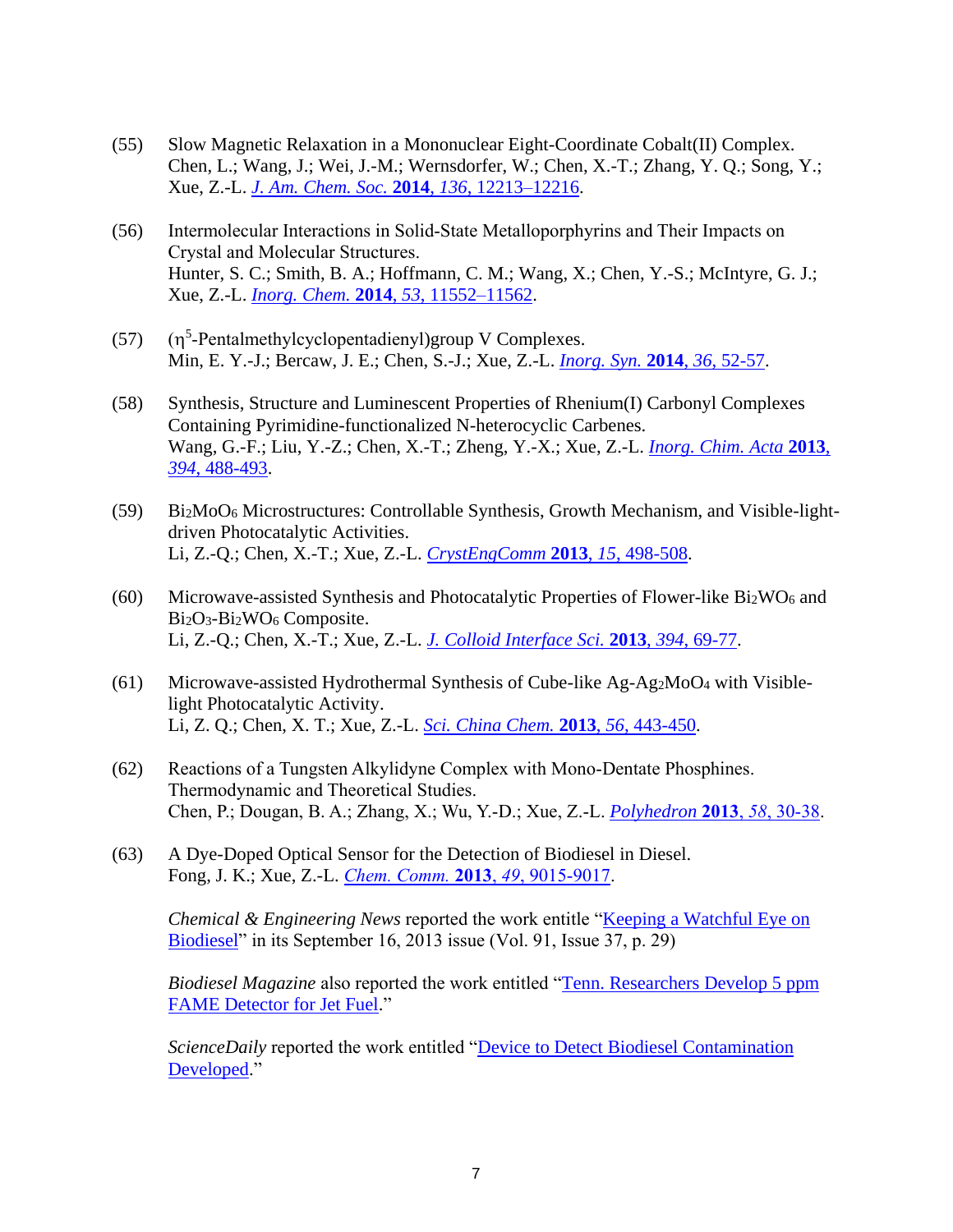- (64) Reactions of  $d^0$  Tungsten Alkylidyne Complexes with  $O_2$  or H<sub>2</sub>O. Formation of an Oxo Siloxy Complex through Unusual Silyl Migrations. Morton, L. A.; Miao, M.; Callaway, T. M.; Chen, T.; Chen, S.-J.; Tuinman, A. A.; Yu, X.; Lu, Z.; Xue, Z.-L. *[Chem. Comm.](http://dx.doi.org/10.1039/C3CC46014B)* **2013**, *49*, 9555-9557.
- (65) Reactions of Group 4 Amide Guanidinates with Dioxygen or Water. Studies of the Formation of Oxo Products. Sharma, B.; Callaway, T. M.; Lamb, A. C.; Steren, C. A.; Chen, S.-J.; Xue, Z.-L. *[Inorg.](http://dx.doi.org/10.1021/ic4016965)  Chem.* **2013**, *52*[, 11409–11421.](http://dx.doi.org/10.1021/ic4016965)
- (66) Improved Bi Film Wrapped Single Walled Carbon Nanotubes for Ultrasensitive Electrochemical Detection of Trace Cr(VI). Ouyang, R.; Zhang, W.; Zhou, S.; Xue, Z.-L.; Xu, L.; Gu, Y.; Miao, Y. *[Electrochimica](http://dx.doi.org/10.1016/j.electacta.2013.09.110)  Acta*, **2013**, *113*[, 686-693.](http://dx.doi.org/10.1016/j.electacta.2013.09.110)
- (67) Three Self-penetrated, Interlocked, and Polycatenated Supramolecular Isomers via Onepot Synthesis and Crystallization. Hu, J.-S.; Qin, L.; Zhang, M.-D.; Yao, X.-Q.; Li, Y.-Z.; Guo, Z.-J.; Zheng, H.-G.; Xue, Z.-L. *[Chem. Comm](http://dx.doi.org/10.1039/C1CC16147D)*. **2012**, *48*, 681-683.
- (68) Formation of the Imide  $[Ta(NMe_2)3(\mu\text{-}NSiMe_3)]_2$  through an Unprecedented  $\alpha\text{-}SiMe_3$ Abstraction by an Amide Ligand. Sharma, B.; Chen, S.-J.; Abbott, J. K. C.; Chen, X.-T.; Xue, Z.-L. *[Inorg. Chem.](http://dx.doi.org/10.1021/ic2021676)* **2012**, *51*, [25-27.](http://dx.doi.org/10.1021/ic2021676)
- (69) From China to the World: Science China Chemistry Celebrates the International Year of Chemistry. Zhu, X. W.; Xue, Z.-L. *[Sci. China Chem.](http://dx.doi.org/10.1007/s11426-011-4486-5)* **2012**, *55*, 195-200.
- (70) Fast Preparation of Flower-like PbGeO<sup>3</sup> Microstructures at Low-temperature via a Microwave-assisted Hydrothermal Process. Li, Z.-Q.; Zhang, L.; Lin, X.-S.; Chen, X.-T.; Xue, Z.-L. *[Mater. Lett.](http://dx.doi.org/10.1016/j.matlet.2011.10.091)* **2012**, *68*, 344-346.
- (71) Flower-like Self-assembly of Gold Nanoparticles for Highly Sensitive Electrochemical Detection of Chromium(VI). Ouyang, R.; Bragg, S. A.; Chambers, J. Q.; Xue, Z.-L. *[Anal. Chim. Acta](http://dx.doi.org/10.1016/j.aca.2012.01.032)* **2012**, *722*, 1–7. The article was chosen as a "Featured Article" on the cover of the journal.
- (72) Preparation of Zirconium Guanidinate Complexes from the Direct Insertion of a Carbodiimine and Aminolysis Using a Guanidine. Comparison of the Reactions. Chen, S.-J.; Dougan, B. A.; Chen, X.-T.; Xue, Z.-L. *[Organometallics](http://dx.doi.org/10.1021/om300097a)* **2012**, *31*, [3443−3446.](http://dx.doi.org/10.1021/om300097a)
- (73) Synthesis and Characterization of Rhodium(I) and Iridium(I) Carbonyl Phosphine Complexes with Bis(N-heterocyclic carbene)borate Ligands. Chen, F.; Wang, G.-F.; Li, Y.-Z.; Chen, X.-T.; Xue, Z.-L. *[J. Organom. Chem.](http://dx.doi.org/10.1016/j.jorganchem.2012.03.005)* **2012**, *710*,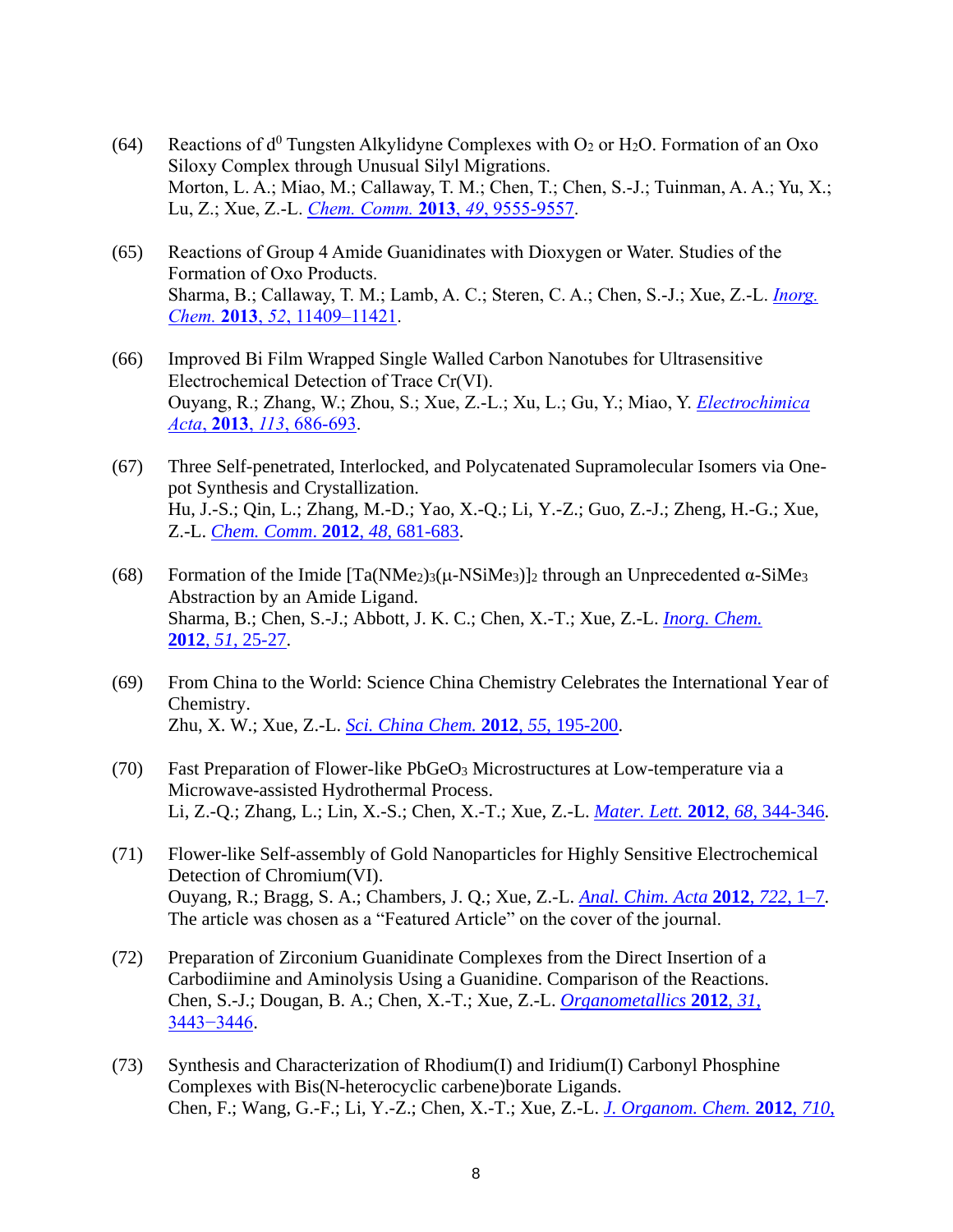[36-43.](http://dx.doi.org/10.1016/j.jorganchem.2012.03.005)

- (74) Microwave-Assisted Hydrothermal Synthesis, Growth Mechanism and Photocatalytic Properties of Pancake-Like Cd(OH)<sup>2</sup> Superstructures. Li, Z.-Q.; Lin, X.-S.; Zhang, L.; Chen, X.-T.; Xue, Z.-L. *[CrystEngComm](http://dx.doi.org/10.1039/C2CE06622J)* **2012**, *14*, 3495- [3500.](http://dx.doi.org/10.1039/C2CE06622J)
- (75) Synthesis and Structural Characterization of Ruthenium(II) Carbonyl Complexes with a Bistriazole N-heterocyclic Carbene Ligand. Wang, G.-F.; Chen, F.; Liu, Y.-Z.; Chen, X.-T.; Xue, Z.-L. *[Inorg. Chim. Acta](http://dx.doi.org/10.1016/j.ica.2012.02.006)* **2012**, *386*[, 46-49.](http://dx.doi.org/10.1016/j.ica.2012.02.006)
- (76) Pretreatment of Whole Blood Using Hydrogen Peroxide and UV Irradiation. Design of the Advanced Oxidation Process. [Bragg, S. A.; Armstrong, K. C. Xue, Z.-L.](http://dx.doi.org/10.1016/j.talanta.2012.04.004) *Talanta* **2012**, *97*, 118-123.
- (77) Blue-Green Luminescent Rhenium(I) Tricarbonyl Complexes with Pyridine-Functionalized N-Heterocyclic Carbene Ligands. Li, X.-W.; Li, H.-Y.; Wang, G.-F.; Chen, F.; Li, Y.-Z.; Chen, X.-T.; Zheng, Y.-X.; Xue, Z. L. *[Organometallics](http://pubs.acs.org/doi/abs/10.1021/om2006408)* **2012**, *31*, 3829-3835.
- (78) Syntheses, Structures, and Characteristics of Four New Metal-Organic Frameworks Based on Flexible Tetrapyridines and Aromatic Polycarboxylate Acids. Hu, J.-S.; Yao, X.-Q.; Zhang, M.-D.; Qin, L.; Li, Y.-Z.; Guo, Z.-J.; Zheng, H.-G.; Xue, Z.- L. *[Cryst. Growth Des.](http://pubs.acs.org/doi/abs/10.1021/cg201362x)* **2012**, *12*, 3426-3435.
- (79) Syntheses, Structures and Electrochemical Properties of Homoleptic Ruthenium(III) and Osmium(III) Complexes Bearing Two Tris(carbene)borate Ligands. Chen, F.; Wang, G.-F.; Li, Y.-Z.; Chen, X.-T.; Xue, Z.-L. *[Inorg. Chem. Comm.](http://dx.doi.org/10.1016/j.inoche.2012.04.020)* **2012**, *21*, [88-91.](http://dx.doi.org/10.1016/j.inoche.2012.04.020)
- (80) Fast Preparation of Bi2GeO<sup>5</sup> Nanoflakes via a Microwave-hydrothermal Process and Enhanced Photocatalytic Activity after Loading with Ag Nanoparticles. Li, Z.-Q.; Lin, X.-S.; Zhang, L.; Chen, X.-T.; Xue, Z.-L. *[Mater. Res. Bull.](http://dx.doi.org/10.1016/j.materresbull.2012.05.032)* **2012**, *47*, [2422-2427.](http://dx.doi.org/10.1016/j.materresbull.2012.05.032)
- (81) Herbert D. Kaesz (1933-2012). Xue, Z.-L. *[Angew. Chem. Int. Ed.](http://dx.doi.org/10.1002/anie.201204036)* **2012**, *51*, 7077-7078.
- (82) Formation of Stable Iron/cobalt NHC Complexes via Unexpected Ring Opening and in situ Generation of a Tridentate Ligand. Wang, G.-F.; Song, X.-J.; Chen, F.; Li, Y.-Z.; Chen, X.-T.; Xue, Z.-L. *[Dalton Trans.](http://dx.doi.org/10.1039/C2DT30894K)*  **2012**, *41*[, 10919-10922.](http://dx.doi.org/10.1039/C2DT30894K)
- (83) Optimization of Dry Ashing of Whole Blood Samples for Trace Metal Analysis. Bragg, S. A.; Xue, Z.-L. *[Am. J. Anal. Chem.](http://dx.doi.org/10.4236/ajac.2011.28114)* **2011**, *2*, 979-983.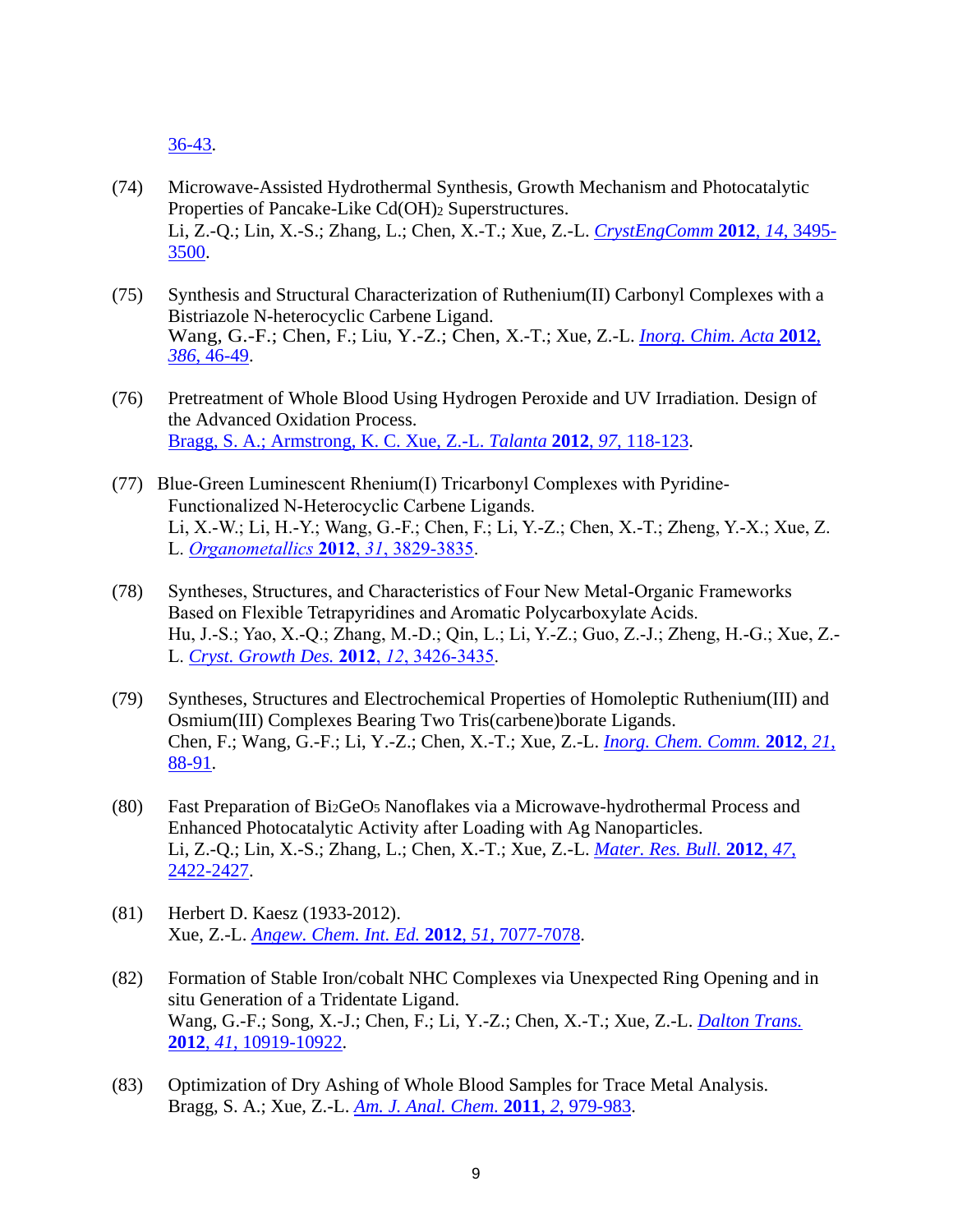- (84) Synthesis, Structures and Catalytic Properties of Palladium(II) Complexes Containing N-Heterocyclic Carbenes with Pyridinium Groups. Xu, W.-F.; Li, Y.-Z.; Chen, X.-T. *[Chem. J. Chinese Univ.](http://www.cjcu.jlu.edu.cn/CN/abstract/abstract13433.shtml)* **2011**, *32*, 538-544.
- (85) Microwave-Assisted Solution-Phase Preparation of Flower-Like  $Bi_2WO_6$  and Its Visible-Light-Driven Photocatalytic Properties. Cao, X.-F.; Zhang, L.; Chen, X.-T.; Xue, Z.-L. *[CrystEngComm](http://dx.doi.org/10.1039/c0ce00031k)* **2011**, *13*, 306-311.
- (86) Iridium(I) and Rhodium(I) Carbonyl Complexes with the Bis(3-tert-butylimidazol-2 ylidene)borate Ligand and Unusual B-H Fluorination. Chen, F.; Sun, J.-F.; Li, T.-Y.; Chen, X.-T., Xue, Z.-L. *[Organometallics](http://dx.doi.org/10.1021/om200036w)* **2011**, *30*, 2006- [2011.](http://dx.doi.org/10.1021/om200036w)
- (87) Persimmon-like (BiO)2CO<sup>3</sup> Microstructures: Hydrothermal Preparation, Photocatalytic Properties and Their Conversion into Bi<sub>2</sub>S<sub>3</sub>. Cao, X.-F.; Zhang, L.; Chen, X.-T.; Xue, Z.-L. *[CrystEngComm](http://dx.doi.org/10.1039/c0ce00324g)* **2011**, *13*, 1939-1945.
- (88) Fast Preparation and Growth Mechanism of Erythrocyte-like  $Cd_2Ge_2O_6$  Superstructures via a Microwave-hydrothermal Process. Zhang, L.; Cao, X.-F.; Chen, X.-T.; Xue, Z.-L. *[CrystEngComm](http://dx.doi.org/10.1039/C0CE00872a)* **2011**, *13*, 2464-2471.
- (89) Six New Metal-Organic Frameworks Based on Polycarboxylate Acids and V-shaped Imidazole-Based Synthon: Syntheses, Crystal Structures and Properties. Hu, J.-S.; Huang, L.-F. Yao, X.-Q. Yao, Qin, L. Li, Y.-Z.; Guo, Z.-J.; Zheng, H.-G.; Xue Z.-L. *[Inorg. Chem.](http://dx.doi.org/10.1021/ic102207n)* **2011**, *50*, 2404-2414.
- (90) Unexpected Formation of a Trinuclear Complex Containing a Ta(IV)-Ta(IV) Bond in the Reactions of  $Bu<sup>t</sup>N=Ta(NMe<sub>2</sub>)<sub>3</sub>$  with Silanes. Chen, S.-J.; Li, J.; Dougan, B. A.; Steren, C. A.; Wang, X.; Chen, X.-T.; Lin, Z.; Xue, Z.- L. *[Chem. Comm.](http://dx.doi.org/10.1039/c1cc12837)* **2011**, *47*, 8685-8687.
- (91) Simultaneous Stripping Detection of  $Zn(II)$ , Cd(II) and Pb(II) Using a Bimetallic Hg–Bi/single-walled Carbon Nanotubes Composite Electrode. Ouyang, R.; Zhu, Z.; Tatum, C. E.; Chambers, J. Q.; Xue, Z.-L. *[J. Electroanal. Chem.](http://dx.doi.org/10.1016/j.jelechem.2011.01.006)* **2011**, *656*[, 78-84.](http://dx.doi.org/10.1016/j.jelechem.2011.01.006)
- (92) Transition Metal Alkylidene Complexes. Pathways in Their Formation and Tautomerization between Bis-Alkylidenes and Alkyl Alkylidynes. Xue, Z.-L.; Morton, L. A. *[J. Organomet. Chem.](http://dx.doi.org/10.1016/j.jorganchem.2011.06.048)* **2011**, *696*, 3924-3934.
- (93) Preface "In Honor of the 80th Birthday of Professor Ronald Breslow". Xue, Z.-L. *Sci. [China Chem.](http://dx.doi.org/10.1007/s11426-011-4404-x)* **2011**, *54*, 1667-1669.
- (94) Preface "International Year of Chemistry 2011".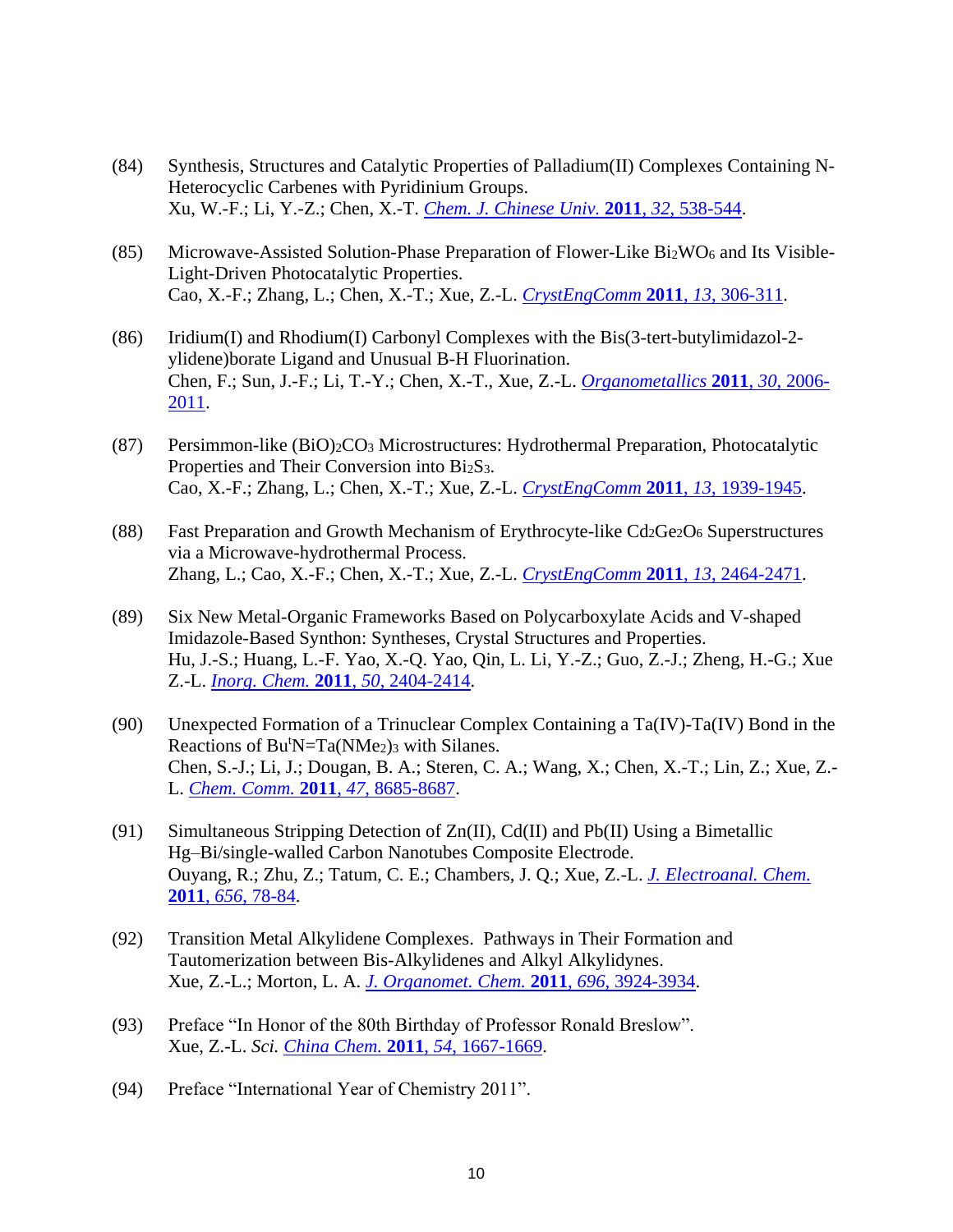Xue, Z.-L. *[Sci. China Chem.](http://dx.doi.org/10.1007/s11426-011-4464-y)* **2011**, *54*, 1801-1802.

- (95) China Celebrates the International Year of Chemistry. Xue, Z.-L. *[Sci. China Chem.](http://dx.doi.org/10.1007/s11426-011-4463-z)* **2011**, *54*, 2016-2017.
- (96) Unusual Reaction of a Tungsten Alkylidyne Complex with Water. Formation, Characterization, and Crystal Structures of Oxo Trimers. Dougan, B. A.; Xue, Z.-L. *[Sci. China Chem.](http://dx.doi.org/10.1007/s11426-011-4419-3)* **2011**, *54*, 1903-1908.
- (97) Ruthenium(II) Carbonyl Chloride Complexes Containing Pyridine-functionalized Bidentate N-Heterocyclic Carbenes: Synthesis, Structures, and Impact of the Carbene Ligands on Catalytic Activities. Li, X.-W.; Wang, G.-F.; Chen, F.; Li, Y.-Z.; Chen, X.-T.; Xue, Z.-L. *[Inorg. Chim.](http://dx.doi.org/10.1016/j.ica.2011.09.009)  Acta* **2011**, *378*, [280-287.](http://dx.doi.org/10.1016/j.ica.2011.09.009)
- (98) Synthesis and Structures of  $\pi$ -Allylpalladium(II) Complexes Containing Bis(1,2,4-triazol-5-ylidene-1-yl)borate Ligands. An Unusual Tetrahedral palladium Complex. Xu, W.-F.; Li, X.-W.; Li, Y.-Z.; Chen, X.-T.; Xue, Z.-L. *[J. Organomet. Chem.](http://dx.doi.org/10.1016/j.jorganchem.2011.09.003)* **2011**, *696*, [3800-3806.](http://dx.doi.org/10.1016/j.jorganchem.2011.09.003)
- (99) Syntheses, Structures and Catalytic Activities of Ruthenium(II) Carbonyl Iodide Complexes with CNC-pincer Bis(carbene) Ligand. Li, X.-W.; Chen, F.; Xu, W.-F.; Li, Y.-Z.; Chen, X.-T.; Xue, Z.-L. *[Inorg. Chem.](http://dx.doi.org/10.1016/j.inoche.2011.07.004)  Comm.* **2011**, *14*, [1673-1676.](http://dx.doi.org/10.1016/j.inoche.2011.07.004)
- (100) BiOBr Hierarchical Microspheres: Microwave-assisted Solvothermal Synthesis, Strong Adsorption and Excellent Photocatalytic Properties. Zhang, L.; Cao, X.-F.; Chen, X.-T.; Xue, Z.-L. *[J. Colloid Interface Sci.](http://dx.doi.org/10.1016/j.jcis.2010.11.042)* **2011**, *354*, 630- [636.](http://dx.doi.org/10.1016/j.jcis.2010.11.042)
- (101) Fluorescent Dye-doped Sol-gel Sensor for Highly Sensitive Carbon Dioxide Gas Detection below Atmospheric Concentrations. Dansby-Sparks, R. N.; Jin, J.; Mechery, S. J.; Sampathkumaran, U.; Owen, T. W.; Yu, B. D.; Goswami, K.; Hong, K.; Grant, J.; Xue, Z.-L. *[Anal. Chem.](http://dx.doi.org/10.1021/ac901890r)* **2010**, *82*, 593–600.
- (102) Microwave-assisted Solution-phase Preparation and Growth Mechanism of FeMoO<sup>4</sup> Hierarchical Hollow Spheres. Zhang, L.; Cao, X.-F.; Ma, Y.-L.; Chen, X.-T.; Xue, Z.-L. *[CrystEngComm](http://www.rsc.org/ej/CE/2010/b912555h.pdf)* **2010**, *12*, 207- [210.](http://www.rsc.org/ej/CE/2010/b912555h.pdf)
- (103) Formation of Aminoxy and Oxo Complexes from the Reaction of  $Nb(NMe<sub>2</sub>)$ <sub>5</sub> with O<sub>2</sub> and the Crystal Structure of Nb(NEt<sub>2</sub>)<sub>5</sub>. Chen, S.-J.; Zhang,J.; Yu, X.; Bu, X.; Chen, X.-T.; Xue, Z.-L. *[Inorg. Chem.](http://dx.doi.org/10.1021/ic901889m)* **2010**, *49*, [4017-4022.](http://dx.doi.org/10.1021/ic901889m)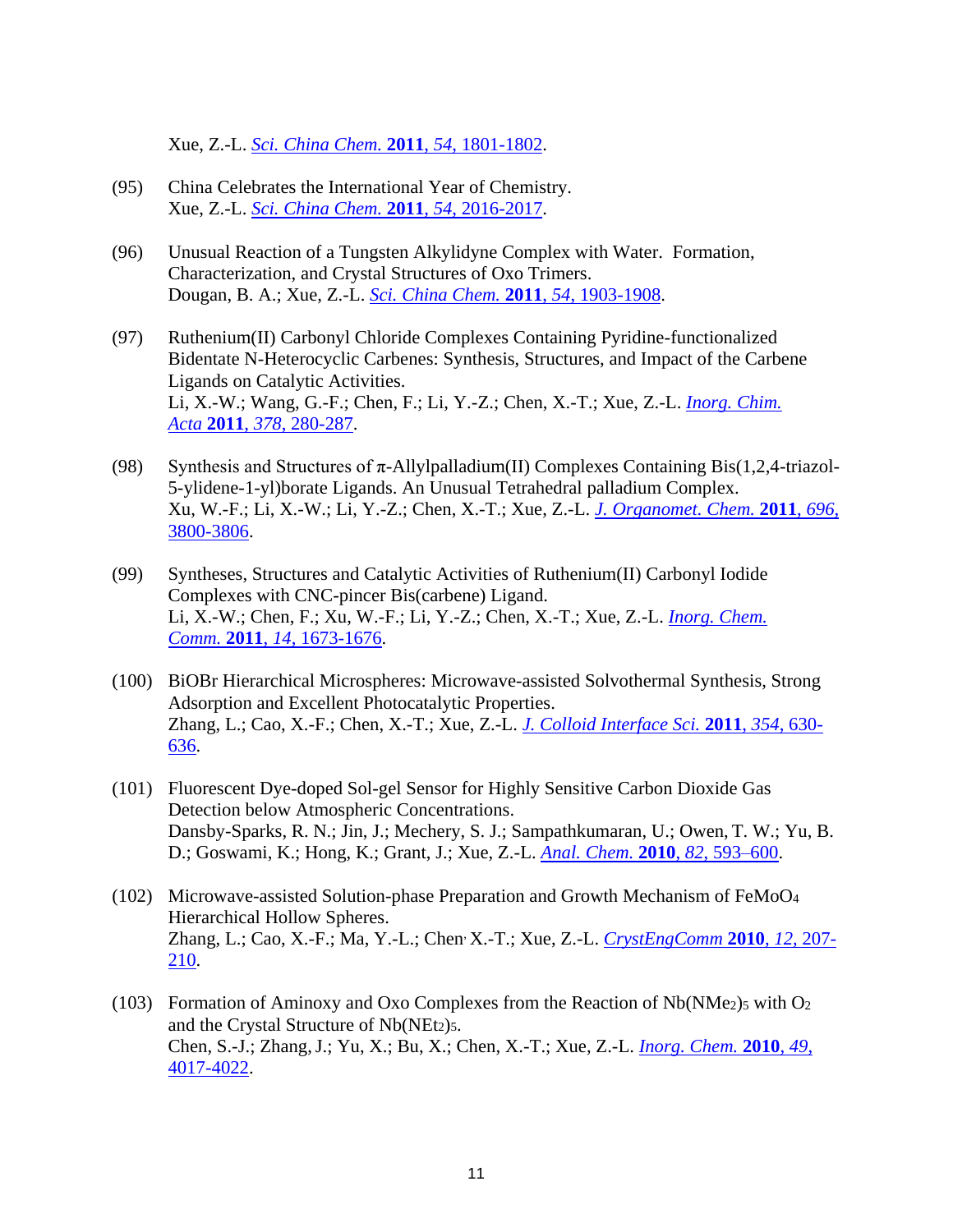- (104) Microwave-assisted Solvothermal Synthesis and Growth Mechanism of  $WO_3\bullet (H_2O)_{0.33}$ Hierarchical Microstructures. Ma, Y.-L.; Zhang, L.; Cao, X.-F.; Chen, X.-T.; Xue, Z.-L. *[CrystEngComm](http://dx.doi.org/10.1039/B915363B)* **2010**, *12*, [1153-1158.](http://dx.doi.org/10.1039/B915363B)
- (105) Bis-N-heterocyclic Carbene Ruthenium(II) Carbonyl Complexes: Synthesis, Structural Characterization and Catalytic Activities in Transfer Hydrogenation of Ketones. Cheng, Y.; Lu, X.-Y.; Xu, H.-J.; Li, Y.-Z.; Chen, X.-T.; Xue, Z.-L. *[Inorg. Chim. Acta](http://dx.doi.org/10.1016/j.ica.2009.11.015)*  **2010**, *363*[, 430-437.](http://dx.doi.org/10.1016/j.ica.2009.11.015)
- (106) A Facile Synthesis Method of Nickel Nanotubes Assisted by Polyethylene Glycol. Tao, F.; Gao, C.; Xu, Z.; Xue, Z. *[Polym. Eng. Sci.](http://dx.doi.org/10.1002/pen.21507)* **2010**, *50*, 43-47.
- (107) Synthesis, Characterization and Crystal Structures of Metal Amide Cluster Complexes Containing a  $M_4O_4$  ( $M = Nb$ , Ta) Core Unit. Chen, S.-J.; Abbott, J. K. C.; Steren, C. A.; Xue, Z.-L. *[J. Clust. Sci.](http://dx.doi.org/10.1007/s10876-010-0297-7)* **2010**, *21*, 325-337. (Special issue dedicated to Prof. Malcolm H. Chisholm on the occasion of his  $65<sup>th</sup>$ birthday).
- (108) Individual and Simultaneous Determination of Lead, Cadmium, and Zinc by Anodic Stripping Voltammetry at a Bismuth Bulk Electrode. Armstrong, K. C.; Tatum, C. E.; Dansby-Sparks, R. N.; Chambers, J. Q.; Xue, Z.-L. *Talanta* **2010**, *82*[, 675-680.](http://dx.doi.org/10.1016/j.talanta.2010.05.031)
- (109) Syntheses, Structures, and Photoluminescence of Five New Metal-Organic Frameworks Based on Flexible Tetrapyridines and Aromatic Polycarboxylate Acids. Hu, J.-S.; Shang, Y.-J.; Yao, X.-Q.; Qin, L.; Li, Y.-Z.; Guo, Z.-J.; Zheng, H.-G.; Xue, Z.- L. *[Cryst. Growth Des.](http://dx.doi.org/10.1021/cg1001557)* **2010**, *10,* 2676-2684.
- (110) Stabilization of Tetrameric Metavanadate Ion by Tris(1,10-phenanthroline)cobalt(III) Complex Cation: Synthesis, Spectroscopic and X-ray Structural Study of  $[Co(phen)_{3}]_{3}(V_{4}O_{12})_{2}Cl\simeq27H_{2}O.$ Sharma, R. P.; Singh, A.; Venugopalan, P.; Dansby-Sparks, R.; Xue, Z.-L.; Rossetti, S.; Ferretti, V. *[J. Coord. Chem.](http://dx.doi.org/10.1080/00958972.2010.504831)* **2010**, *63*, 3016-3027.
- (111) Pancake-like Fe2(MoO4)<sup>3</sup> Microstructures: Microwave-Assisted Hydrothermal Synthesis, Magnetic and Photocatalytic Properties. Zhang, L.; Cao, X.-F.; Ma, Y.-L.; Chen, X.-T.; Xue, Z.-L. *[New J. Chem.](http://dx.doi.org/10.1039/c0nj00048e)* **2010**, *34*, 2027- [2033.](http://dx.doi.org/10.1039/c0nj00048e)
- (112) Syntheses, Structures, and Photochemical Properties of Six New Metal−organic Frameworks Based on Aromatic Dicarboxylate Acids and V-Shaped Imidazole Ligands. Hu, J,-S.; Shang, Y.-J.; Yao, X.-Q.; Qin, L.; Li, Y.-Z.; Guo, Z.-J.; Zheng, H.-G.; Xue, Z.- L. *[Cryst. Growth Des.](http://dx.doi.org/10.1021/cg1008208)* **2010**, *10,* 4135-4142.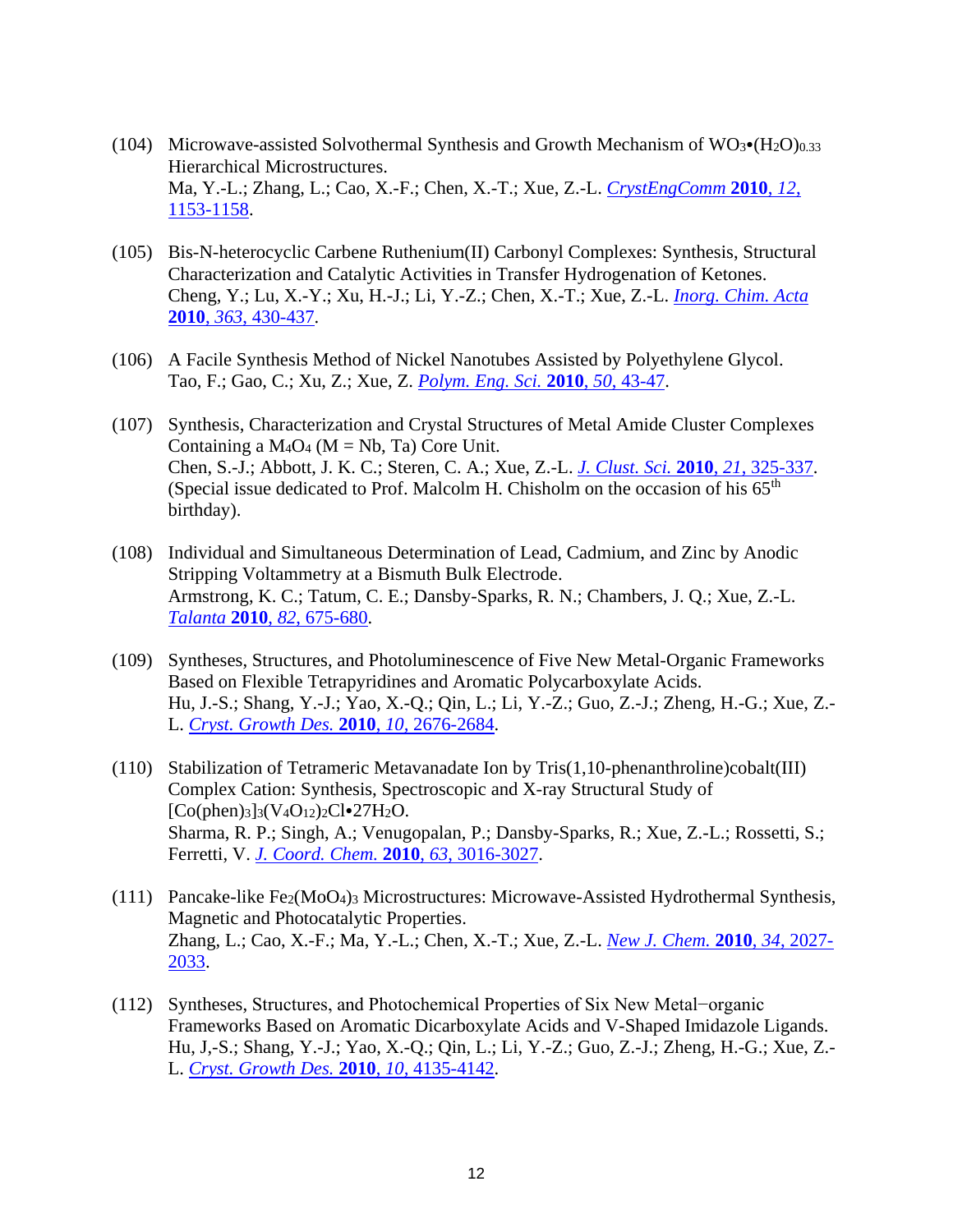- (113) Polymer-directed Synthesis and Magnetic Property of Nanoparticles-assembled BiFeO<sup>3</sup> Microrods. Zhang, L.; Cao, X.-F.; Ma, Y.-L.; Chen, X.-T.; Xue, Z.-L. *[J. Solid State Chem.](http://dx.doi.org/10.1016/j.jssc.2010.05.029)* **2010**, *183*, [1761-1766.](http://dx.doi.org/10.1016/j.jssc.2010.05.029)
- (114) Preparation of the Alkyl Complex Ta $(=\text{NSiMe}_3)[N(\text{SiMe}_3)_2](CH_2Bu^t)_2$ . Preferential Oxygen Insertion in Its Reaction with  $O_2$  and a Ligand Exchange in the Alkoxide  $Ta(=\frac{NSiMe_3}{N(SiMe_3)_2}(OCH_2Bu^t)_2$ . Chen, S.-J.; Xue, Z.-L. *[Organometallics](http://dx.doi.org/10.1021/om100493s)* **2010**, *29*, 5579-5584. This is part of the Dietmar Seyferth Festschrift.
- (115) Microwave-assisted Preparation and Photocatalytic Properties of Zn2GeO<sup>4</sup> Nanorod Bundles. Zhang, L.; Cao, X.-F.; Ma, Y.-L.; Chen, X.-T.; Xue, Z.-L. *[CrystEngComm](http://dx.doi.org/10.1039/b927170h)* **2010**, *12*, [3201-3206.](http://dx.doi.org/10.1039/b927170h)
- (116) Synthesis of Organometallic Compounds. Abbott, J. K. C.; Dougan, B. A.; Xue, Z.-L. Ch. 13 in *[Modern Inorganic Synthetic](http://www.elsevier.com/wps/find/bookdescription.cws_home/724257/description#description)  [Chemistry](http://www.elsevier.com/wps/find/bookdescription.cws_home/724257/description#description)*, Xu, R.-R.; Pang, W.-Q.; Huo, Q.-S. Eds., Elsevier, 2010; pp. 269-293. ISBN: 978-0-444-53599-3.
- (117) Crystal Structure of TaCl(NMe2)<sup>4</sup> and Its Reactions with Lithium Amides and Water. Indirect Observation of an Equilibrium among TaCl(NMe2)4, Ta(NMe2)<sup>5</sup> and Ta2(*µ*- $Cl$ <sub>2</sub>(NMe<sub>2</sub>)<sub>6</sub> $Cl$ <sub>2</sub>. Chen, S.-J.; Cai, H.; Xue, Z.-L. *[Organometallics](http://dx.doi.org/10.1021/om800362t)* **2009**, *28*, 167-171.
- (118) Syntheses, Structures, and Catalytic Properties of Ruthenium(II) Nitrosyl Complexes with Pyridine-Functionalized N-Heterocyclic Carbenes. Cheng, Y.; Sun, J.-F.; Yang, H.-L.; Xu, H.-J.; Li, Y.-Z.; Chen, X.-T.; Xue, Z.-L. *[Organometallics](http://dx.doi.org/10.1021/om800791n)* **2009**, *28*, 819-823.
- (119) Reaction of a Tungsten Alkylidyne Complex with a Chelating Diphosphine.  $\alpha$ -Hydrogen Migration in the Intermediates and Formation of an Alkyl Alkylidene Alkylidyne Complex. Dougan, B. A.; Xue, Z.-L. *[Organometallics](http://dx.doi.org/10.1021/om8010917)* **2009**, *28*, 1295-1302.
- (120) Ionic-Liquid-Assisted Synthesis of YF<sup>3</sup> with Different Crystalline Phases and Morphologies. Zhong, H.-X.; Hong, J.-M.; Cao, X.-F.; Chen, X.-T.; Xue, Z.-L. *[Mater. Res. Bull.](http://dx.doi.org/10.1016/j.materresbull.2008.06.028)* **2009**, *44*[, 623-628.](http://dx.doi.org/10.1016/j.materresbull.2008.06.028)
- (121) Synthesis and Characterization of Siloxy, Aminoxy and Oxo Complexes from the Reaction of a Tantalum Amide Silyl Complex with Oxygen. Qiu, H.; Chen, S.-J.; Wang, C.-S.; Wu, Y.-D.; Guzei, I. A.; Chen, X.-T.; Xue, Z.-L. *[Inorg. Chem.](http://dx.doi.org/10.1021/ic802380u)* **2009**, *48*, 3073-3079.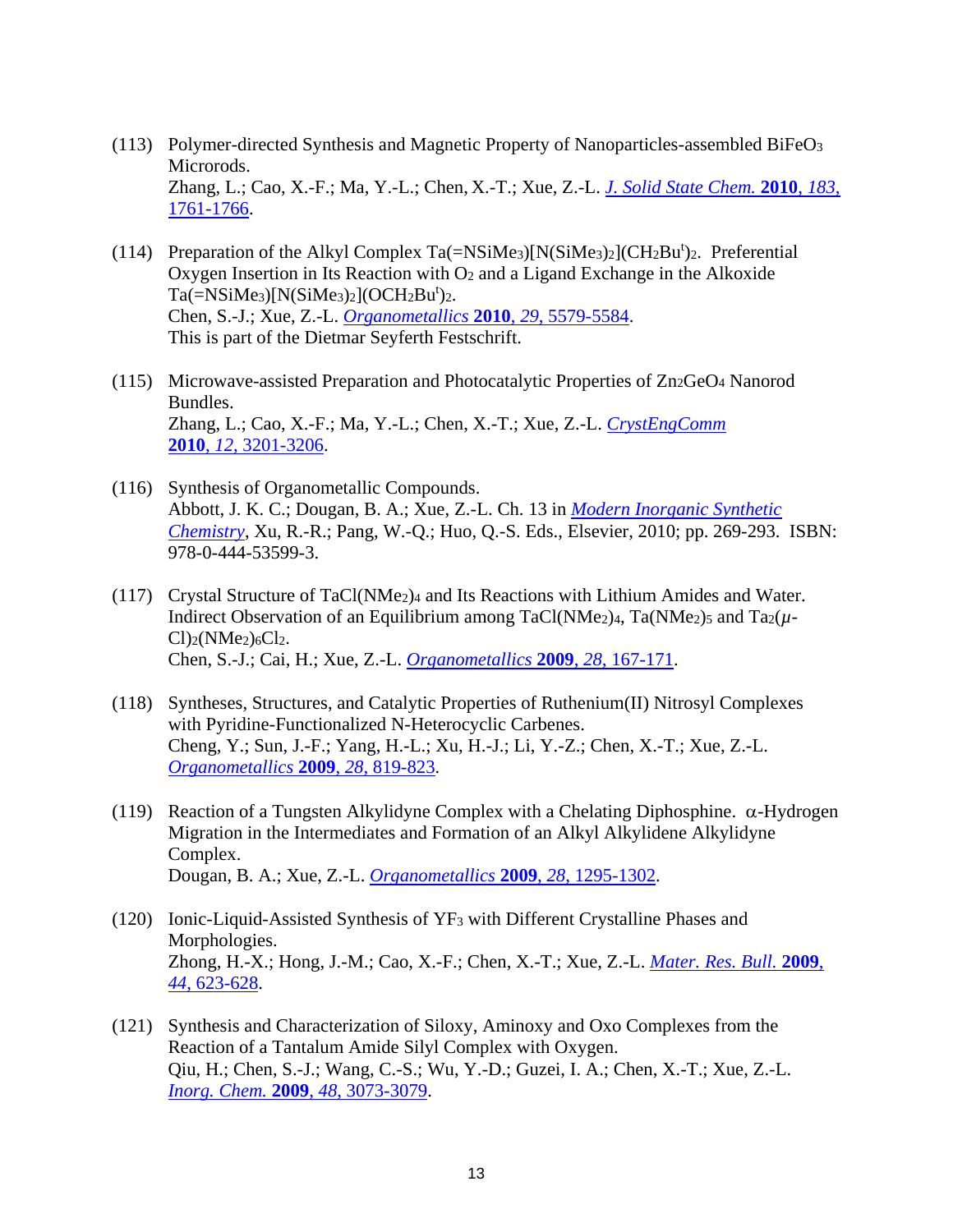- (122) Preparation and Characterization of Flowerlike Y<sub>2</sub>(OH)<sub>5</sub>NO<sub>3</sub>•1.5H<sub>2</sub>O and Y<sub>2</sub>O<sub>3</sub> and Their Efficient Removal of Cr(VI) from Aqueous Solution. Zhong, H.-X.; Ma, Y.-L.; Cao, X.-F.; Chen, X.-T.; Xue, Z.-L. *[J. Phys. Chem. C](http://dx.doi.org/10.1021/jp809429b)* **2009**, *113*[, 3461-3466.](http://dx.doi.org/10.1021/jp809429b)
- (123) Quinoline-Functionalized N-Heterocyclic Carbene Complexes of Iridium. Synthesis, Structures and Catalytic Activities in Transfer Hydrogenation. Sun, J.-F.; Chen, F.; Dougan, B. A.; Xu, H.-J.; Cheng, Y.; Li, Y.-Z.; Chen, X.-T.; Xue, Z.-L. *[J. Organom. Chem.](http://dx.doi.org/10.1016/j.jorganchem.2009.02.007)* **2009**, *694*, 2096-2105.
- (124) Synthesis and Characterization of Group 4 Amidinate Amide Complexes  $M[CyNC(Me)NCy]_2(NR_2)_2 (R = Me, M = Ti, Zr, Hf; R = Et, M = Zr).$ Sun, J.-F.; Chen, S.-J.; Duan, Y.; Li, Y.-Z.; Chen, X.-T.; Xue, Z.-L. *[Organometallics](http://dx.doi.org/10.1021/om900162b)* **2009**, *28*[, 3088-3092.](http://dx.doi.org/10.1021/om900162b)
- (125) Preparation and Use of Ta( $CD_2Bu^t$ ) to Probe the Formation of  $(Bu^tCD_2)$ <sub>3</sub>Ta= $CDBu^t$ . Kinetic and Mechanistic Studies of the Conversion of Pentaneopentyltantalum to the Archetypical Alkylidene Complex. Abbott, J. K. C.; Li, L.; Xue, Z.-L. *[J. Am. Chem. Soc.](http://dx.doi.org/10.1021/ja901251c)* **2009**, *131*, 8246–8251.

*Chemical & Engineering News* reported this paper in the article ["Formation of Famous](http://pubs.acs.org/isubscribe/journals/cen/87/i24/html/8724scic5.html)  [Tantalum Complex Is Nailed Down,](http://pubs.acs.org/isubscribe/journals/cen/87/i24/html/8724scic5.html)" June 15, 2009, vol. 87, No. 24, p. 27.

- (126) Trace Vanadium Analysis by Catalytic Adsorptive Stripping Voltammetry Using Mercury-Coated Micro-Wire and Polystyrene-Coated Bismuth Film Electrodes. Dansby-Sparks, R. N.; Chambers, J. Q.; Xue, Z.-L. *[Anal. Chim. Acta](http://dx.doi.org/10.1016/j.aca.2009.03.052)* **2009**, *643*, 19-25.
- (127) Synthesis and Characterization of Group 4 Amide Chloride and Amide Imide Complexes. Yu, X.; Chen, S.-J.; Wang, X.; Chen, X.-T.; Xue, Z.-L. *[Organometallics](http://dx.doi.org/10.1021/om900070k)* **2009**, *28*, 4269– [4275.](http://dx.doi.org/10.1021/om900070k)
- (128) Preparation, Characterization, and Catalytic Properties of (Triphenylphosphine)ruthenium Complexes Bearing N,O,N'-Tridentate Ligands. Xu, H.-J.; Lu, X.-Y.; Li, Y.-Z.; Chen, X.-T.; Xue, Z.-L. *[Inorg. Chim. Acta](http://dx.doi.org/10.1016/j.ica.2009.06.055)* **2009**, *362*, [4774-4779.](http://dx.doi.org/10.1016/j.ica.2009.06.055)
- (129) Synthesis, Structures and Catalytic Activities of Ruthenium(II) Carbonyl Chloride Complexes Containing Pyridine-Functionalised N-Heterocyclic Carbenes. Cheng, Y.; Xu, H.-J.; Sun, J.-F.; Li, Y.-Z.; Chen, X.-T.; Xue, Z.-L. *[Dalton Trans.](http://www.rsc.org/ej/DT/2009/b904882k.pdf)* **2009**, [7132-7140.](http://www.rsc.org/ej/DT/2009/b904882k.pdf)
- (130) A Conversion Route towards Tubular  $SiO<sub>2</sub>$  Using Rod-Like BaSiF<sub>6</sub> as a Novel Template. Zhong, H.-X.; Huang, Q.-L.; Ma, Y.-L.; Hong, J.-M.; Chen, X.-T.; Xue, Z.-L. *[J. Solid](http://dx.doi.org/10.1016/j.jssc.2009.03.037)  [State Chem.](http://dx.doi.org/10.1016/j.jssc.2009.03.037)* **2009**, *182*, 1679-1684.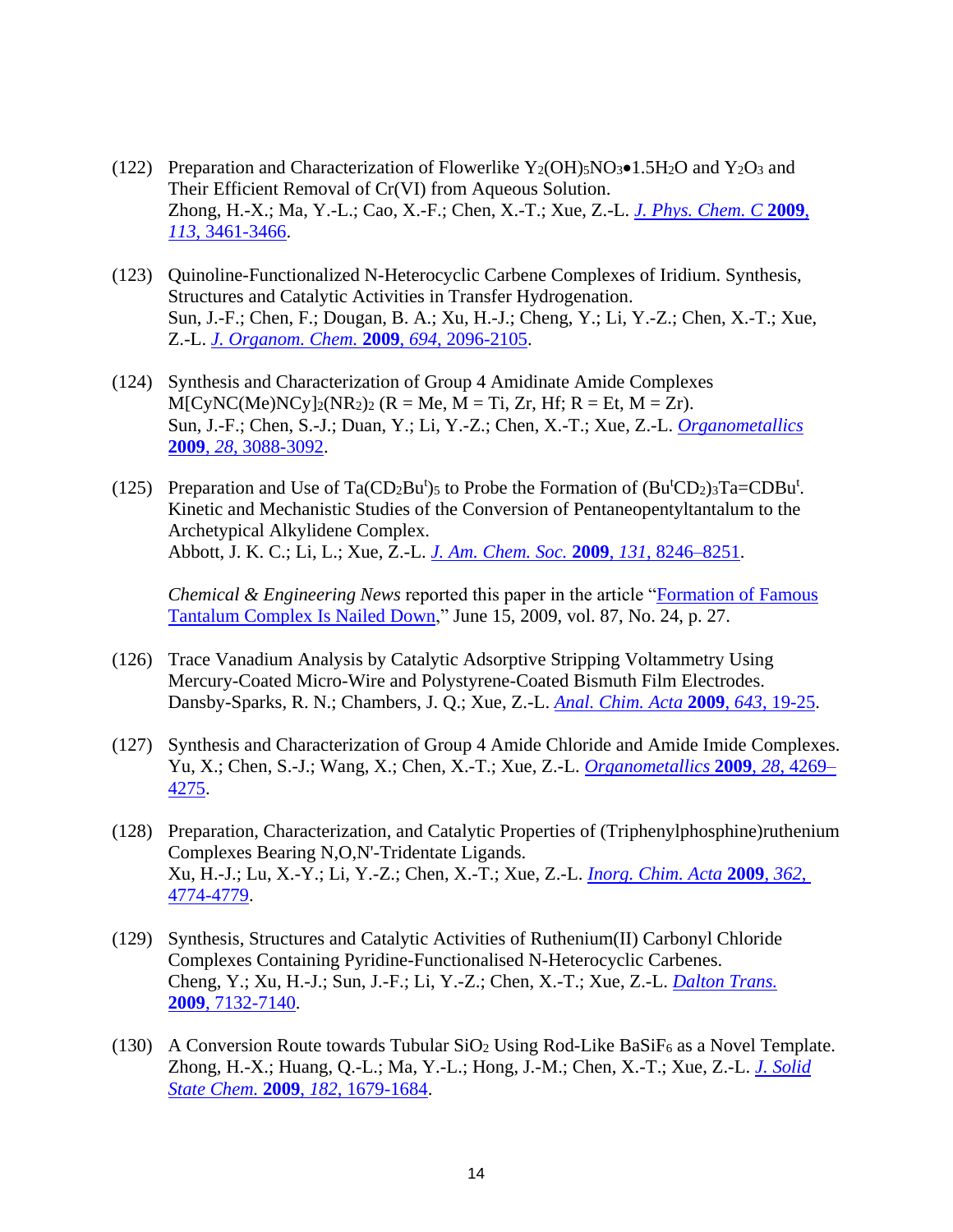- (131) Polarized Neutron Diffraction and Its Application to Spin Density Studies. Dougan, B. A.; Xue, Z.-L. *[Sci. China Chem.](http://dx.doi.org/10.1007/s11426-009-0199-4)* **2009**, *52*, 2083-2095.
- (132) Synthesis and Characterization of Poly(pyrazolyl)borate Tantalum Amides Complexes and Their Reactivities toward Oxygen. Chen, S.-J.; Yap, G. P. A.; Xue, Z.-L. *[Sci. China Chem.](http://dx.doi.org/10.1007/s11426-009-0236-3)* **2009**, *52*, 1583-1589.
- (133) Reactivities of  $d^0$  Transition Metal Complexes toward Oxygen. Synthetic and Mechanistic Studies. Chen, S.-J.; Zhang, X.-H.; Lin, Z.; Wu, Y.-D.; Xue, Z.-L. *[Sci. China Chem.](http://dx.doi.org/10.1007/s11426-009-0253-2)* **2009**, *52*, [1723-1733.](http://dx.doi.org/10.1007/s11426-009-0253-2)
- (134) Optical and Electrochemical Sol-gel Sensors for Inorganic Species. Dansby-Sparks, R. N.; Ouyang, R.-Z.; Xue, Z.-L. *[Sci. China Chem.](http://dx.doi.org/10.1007/s11426-009-0278-6)* **2009**, *52*, 1777-1788.
- (135) Reactions of Oxygen with Metallaheterocyclic Alkyl Amide Complexes. Selective Insertion of Oxygen into Metal-Carbon Bonds. Yu, X.; Chen, X.-T.; Xue, Z.-L. *[Organometallics](http://dx.doi.org/10.1021/om900773w)* **2009**, *28*, 6642-6645.
- (136) Preparation, Characterization, and Catalytic Properties of Ruthenium(II) Nitrosyl Complexes with alpha-Diimine Ligands. Xu, H.-J.; Lu, X.-Y.; Cheng, Y.; Sun, J.-F.; Chen, X.-T.; Xue, Z.-L. *[Organometallics](http://dx.doi.org/10.1021/om9006714)* **2009**, *28*[, 6687-6694.](http://dx.doi.org/10.1021/om9006714)
- (137) Unexpected Formation of (Dimethylaminomethylene)methylamide Complexes from the Reactions between Metal Chlorides and Lithium Dimethylamide. Zhang, X.-H.; Chen, S.-J.; Cai, H.; Im, H.-J.; Chen, T.; Yu, X.; Chen, X.; Lin, Z.; Wu, Y.-D.; Xue, Z.-L. *[Organometallics](http://dx.doi.org/10.1021/om701173m)* **2008**, *27*, 1338-1341.
- (138) Growth of Epitaxial Films of Sodium Potassium Tantalate and Niobate on Single-Crystal Lanthanum Aluminate [100] Substrates. Thomas, G. H.; Specht, E. D.; Larese, J. Z.; Xue, Z.-L.; Beach, D. B. *[J. Mater. Res.](http://dx.doi.org/10.1557/JMR.2008.0393)* **2008**, *23*[, 3281-3287.](http://dx.doi.org/10.1557/JMR.2008.0393)
- (139) Preparation, Characterization, and Catalytic Properties of Ruthenium Nitrosyl Complexes with Polypyrazolylmethane Ligands. Xu, H.-J.; Cheng, Y.; Sun, J.-F.; Dougan, B. A.; Li, Y.-Z.; Chen, X.-T.; Xue, Z.-L. *[J.](http://dx.doi.org/10.1016/j.jorganchem.2008.09.045)  [Organom. Chem.](http://dx.doi.org/10.1016/j.jorganchem.2008.09.045)* **2008**, *693*, 3851-3857.
- (140) Netlike Nanostructures of Zn(OH)F and ZnO: Synthesis, Characterization, and Properties. Huang, Q.-L.; Wang, M.; Zhong, H.-X.; Chen, X.-T.; Xue, Z.-L.; You, X.-Z. *[Cryst.](http://dx.doi.org/10.1021/cg070539%2B)  [Growth Des.](http://dx.doi.org/10.1021/cg070539%2B)* **2008**, *8*, 1412-1417.
- (141) Ordered Arrays of Magnetic Metal Nanotubes and Nanowires Encapsulated with Carbon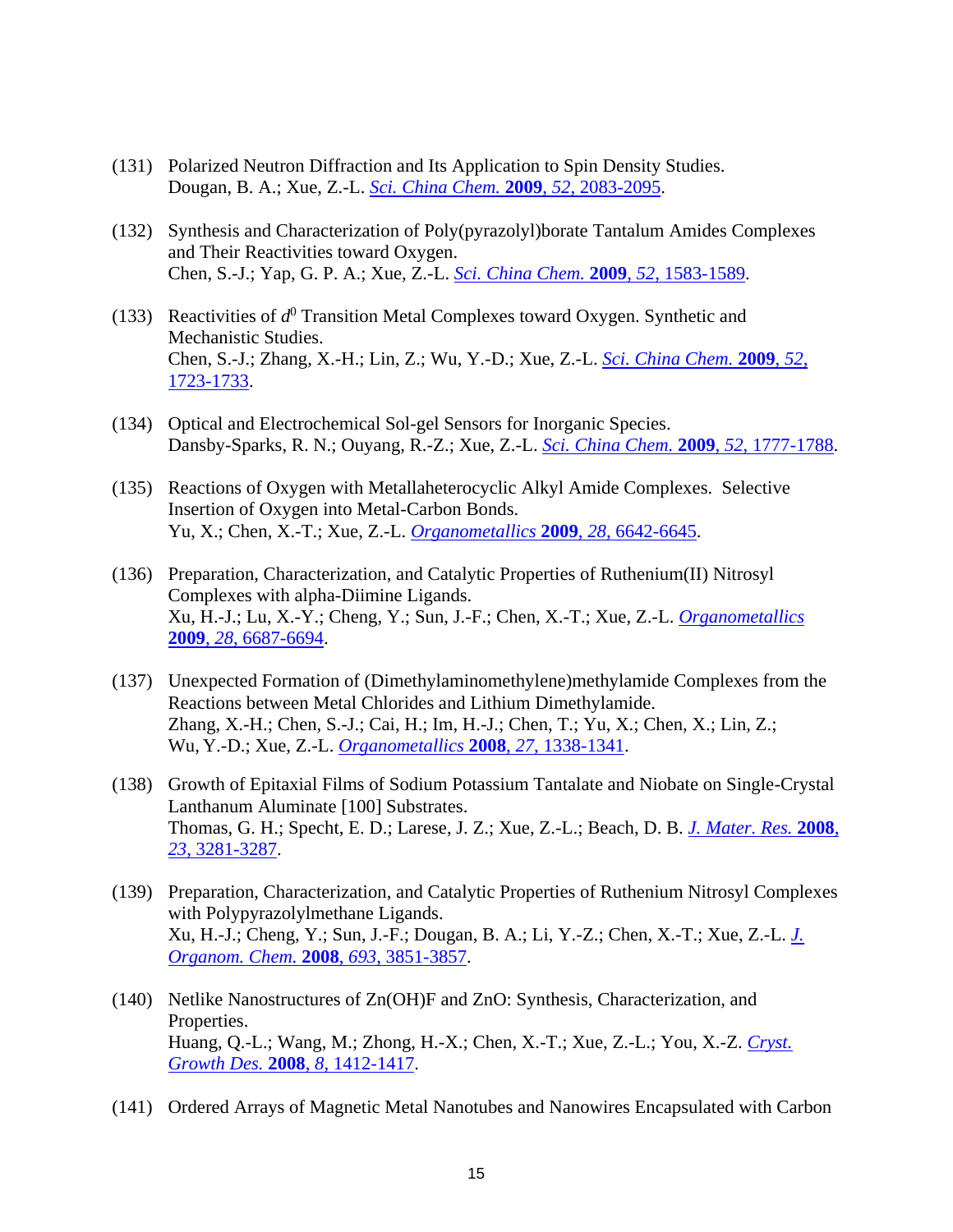Tubes.

Gao, C.; Tao, F.; Lin, W.; Xu, Z.; Xue, Z.-L. *[J. Nanosci. Nanotechnol.](http://dx.doi.org/10.1166/jnn.2008.307)* **2008**, *8*, 4494- [4499.](http://dx.doi.org/10.1166/jnn.2008.307)

- (142) Optical Determination of Cr(VI) Using Regenerable, Functionalized Sol-Gel Monoliths. Carrington, N. A.; Thomas, G. H.; Rodman, D. L.; Beach, D. B.; Xue, Z.-L. *[Anal. Chim.](http://dx.doi.org/10.1016/j.aca.2006.08.032)  Acta* **2007**, *581*[, 232-240](http://dx.doi.org/10.1016/j.aca.2006.08.032).
- (143) Controlled-Release Polymers for Delivery of Dipyridyls and Tetraalkyl Ammonium Hydroxide. Carrington, N. A.; Rodman, D. L.; Goswami, K.; Xue, Z.-L. *[J. Appl. Polym. Sci.](http://dx.doi.org/10.1002/app.25859)* **2007**, *104***,** [1043-1048.](http://dx.doi.org/10.1002/app.25859)
- (144) Inorganic Sensing Using Organofunctional Sol-Gel Materials. Carrington, N. A.; Xue, Z.-L., invited article, *[Acc. Chem. Res.](http://dx.doi.org/10.1021/ar600017w)* **2007**, *40*, 343-350.
- (145) Preparation of Tungsten Alkyl Alkylidene Alkylidyne Complexes and Kinetic Studies of Their Formation. Morton, L. A.; Chen, S.-J.; Qiu, H.; Xue, Z.-L. *[J. Am. Chem. Soc.](http://dx.doi.org/10.1021/ja067914r)* **2007**, *129*, 7277-7283.
- (146) Electrodeposited Sol-Gels for Electrochemical Sensing of Cr(VI). Carrington, N. A.; Qiu, H.; Xue, Z.-L., invited article, *Am. Lab.* **[May 2007](http://www.ncbi.nlm.nih.gov/pmc/articles/PMC2136435/)**, *39,* 37-38, [40-41.](http://www.ncbi.nlm.nih.gov/pmc/articles/PMC2136435/)
- (147) A Kinetic Study of the Silyl Substitution in Tantalum Amide Silyl Complex  $(Me<sub>2</sub>N)<sub>3</sub>Ta[Si(SiMe<sub>3</sub>)<sub>3</sub>]<sub>2</sub>.$ Qiu, H.; Chen, S.-J.; Xue, Z.-L. *[Inorg. Chem.](http://dx.doi.org/10.1021/ic0703169)* **2007**, *46*, 6178-6181.
- (148) Amide-Silyl Ligand Exchanges and Equilibria among Group 4 Amide and Silyl Complexes. Cai, H.; Yu, X.; Chen, S.; Qiu, H.; Guzei, I. A.; Xue, Z.-L. *[Inorg. Chem.](http://dx.doi.org/10.1021/ic7010293)* **2007**, *46*, 8071- [8078.](http://dx.doi.org/10.1021/ic7010293)
- (149) Reaction of Ta(NMe2)<sup>5</sup> with O2. Formation of Aminoxy and Unusual (Aminomethyl) amide Oxo Complexes and Theoretical Studies of the Mechanistic Pathways. Chen, S.-J.; Zhang, X.-H.; Yu, X.; Qiu, H.; Yap, G. P. A.; Guzei, I. A.; Lin, Z.; Wu, Y. D.; Xue, Z.-L. *[J. Am. Chem. Soc.](http://dx.doi.org/10.1021/ja075076a)* **2007**, *129*, 14408-14421.
- (150) Concentric Sub-Micrometer-Sized Cables Composed of Ni Nanowires and Sub-Micrometer-Sized Fullerene Tubes. Tao, F.; Liang, Y.; Yin, G.; Xu, D.; Jiang, Z.; Li, H.; Han, M.; Song, Y.; Xie, Z.; Xue, Z.- L.; Zhu, J.; Xu, Z.; Zheng, L.; Wei, X.; Ni, Y. *[Adv. Func. Mater.](http://dx.doi.org/10.1002/adfm.200600177)* **2007**, *17*, 1124-1130.
- (151) Formation of YF<sup>3</sup> Nanocrystals and Their Self-Assembly into Hollow Peanut-Like Structures.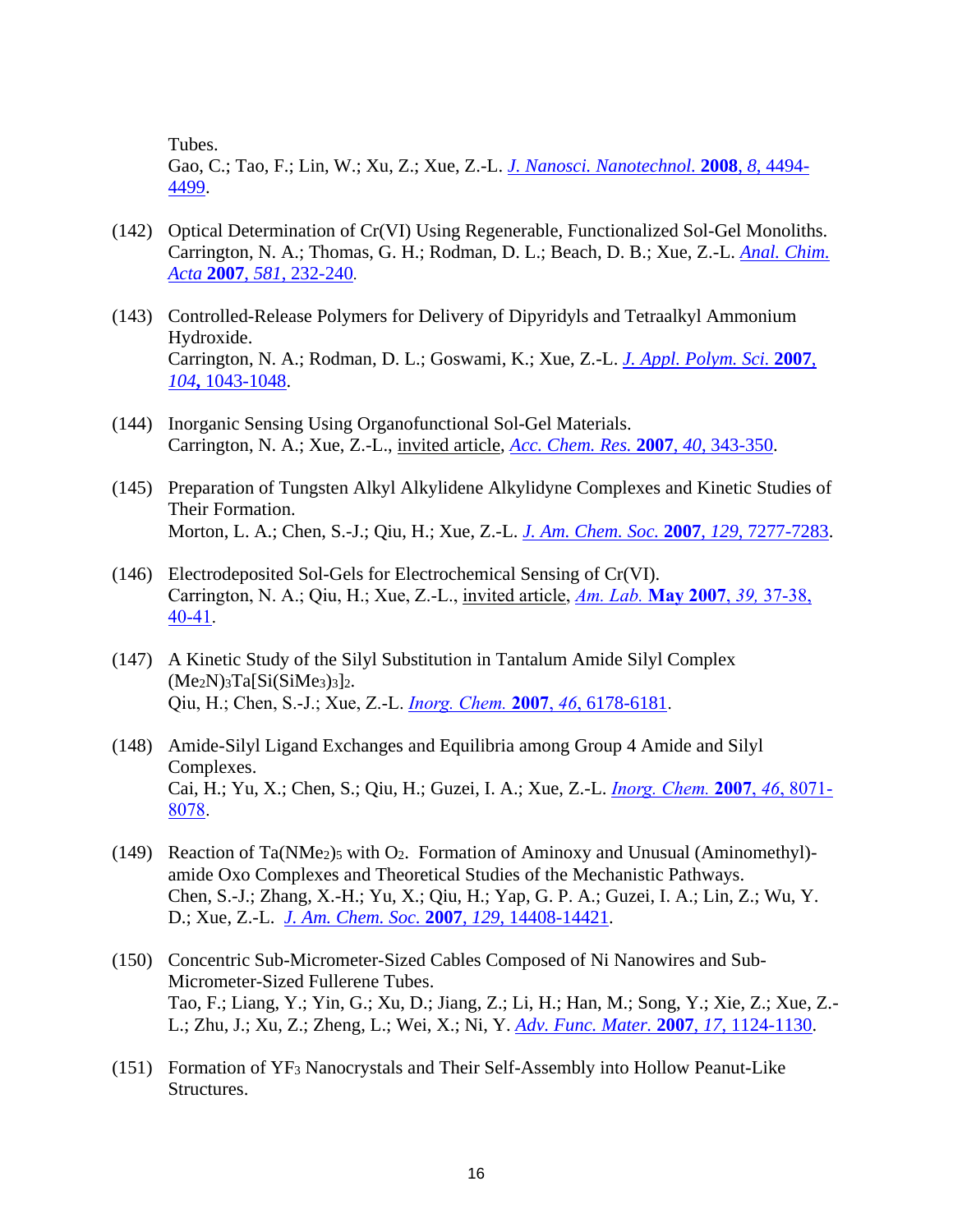Wang, M.; Huang, Q.-L.; Zhong, H.-X.; Chen, X.-T.; Xue, Z.-L.; You, X.-Z. *[Cryst.](http://dx.doi.org/10.1021/cg070397j)  [Growth Des.](http://dx.doi.org/10.1021/cg070397j)* **2007**, *7*, 2106-2111.

- (152) Fabrication of Monodisperse Colloidal Array with Confinement Effects. Jiang, Y.; Li, X.; Liu, H.-J.; Xu, Z.; Shen, X.-P.; Ma, X.; Xue, Z.-L. *[Chem. Comm.](http://dx.doi.org/10.1039/B512346A)* **2006**, [75-77.](http://dx.doi.org/10.1039/B512346A)
- (153) Tungsten Alkyl Alkylidyne and Bis-alkylidene Complexes. Preparation and Kinetic and Thermodynamic Studies of Their Unusual Exchanges. Morton, L. A.; Wang, R.-T.; Yu, X.-H.; Campana, C. F.; Guzei, I. A.; Yap, G. P. A.; Xue, Z.-L. *[Organometallics](http://dx.doi.org/10.1021/om050745j)* **2006**, *25*, 427-434.
- (154) Studies of the Oxidation of Palladium Complexes by the Advanced Oxidation Process. Pretreatment of Model Catalysts for Precious Metal Analysis. Rodman, D. L.; Carrington, N. A.; Xue, Z.-L. *Talanta* **2006**, *70*[, 426-431.](http://dx.doi.org/10.1016/j.talanta.2006.02.067)
- (155) Conversion of Chromium(III) Propionate to Chromate(VI) by the Advanced Oxidation Process: Pretreatment of a Biomimetic Complex for Metal Analysis. Rodman, D. L.; Carrington, N. A.; Xue, Z.-L. *Talanta* **2006**, *70*[, 668-675.](http://dx.doi.org/10.1016/j.talanta.2006.05.092)
- (156) Electrochemical Deposition of Sol-Gel Films for Enhanced Chromium(VI) Determination in Aqueous Solutions. Carrington, N. A.; Yong, L.; Xue, Z.-L. *[Anal. Chim. Acta](http://dx.doi.org/10.1016/j.aca.2006.05.020)* **2006**, *572*, 17-24.
- (157) Palladium and the Electrochemical Quartz Crystal Microbalance: A New Method for the in-situ Analysis of the Precious Metal in Aqueous Solutions. Carrington, N. A.; Rodman, D. L.; Xue, Z.-L. *[Anal. Chim. Acta](http://dx.doi.org/10.1016/j.aca.2006.05.035)* **2006***, 572*, 303-308.
- (158) Quantitative Analysis of Trace Chromium in Blood Samples. Combination of the Advanced Oxidation Process with Catalytic Adsorptive Stripping Voltammetry. Yong, L.; Armstrong, K. C.; Dansby-Sparks, R. N.; Carrington, N. A.; Chambers, J. Q.; Xue, Z.-L. *Anal. Chem.* **2006**, *78*[, 7582-7587.](http://dx.doi.org/10.1021/ac060707p)
- (159) An Easy Way to Construct an Ordered Array of Nickel Nanotubes: The Triblock-Copolymer-Assisted Hard-Template Method. Tao, F.; Guan, M.; Jiang, Y.; Zhu, J.; Xu, Z.; Xue, Z.-L. *[Adv. Mater.](http://dx.doi.org/10.1039/B512346A)* **2006**, *18*, 2161- [2164.](http://dx.doi.org/10.1039/B512346A)
- (160) Selective Synthesis and Characterization of Nanocrystalline EuF<sup>3</sup> with Orthorhombic and Hexagonal Structures. Wang, M.; Huang, Q.-L.; Hong, J.-M.; Chen, X.-T.; Xue, Z.-L. *Cryst. [Growth Des.](http://dx.doi.org/10.1021/cg060116s)* **2006**, *6*[, 1972-1974.](http://dx.doi.org/10.1021/cg060116s)
- (161) Controlled Synthesis and Characterization of Nanostructured EuF<sup>3</sup> with Different Crystalline Phases and Morphologies.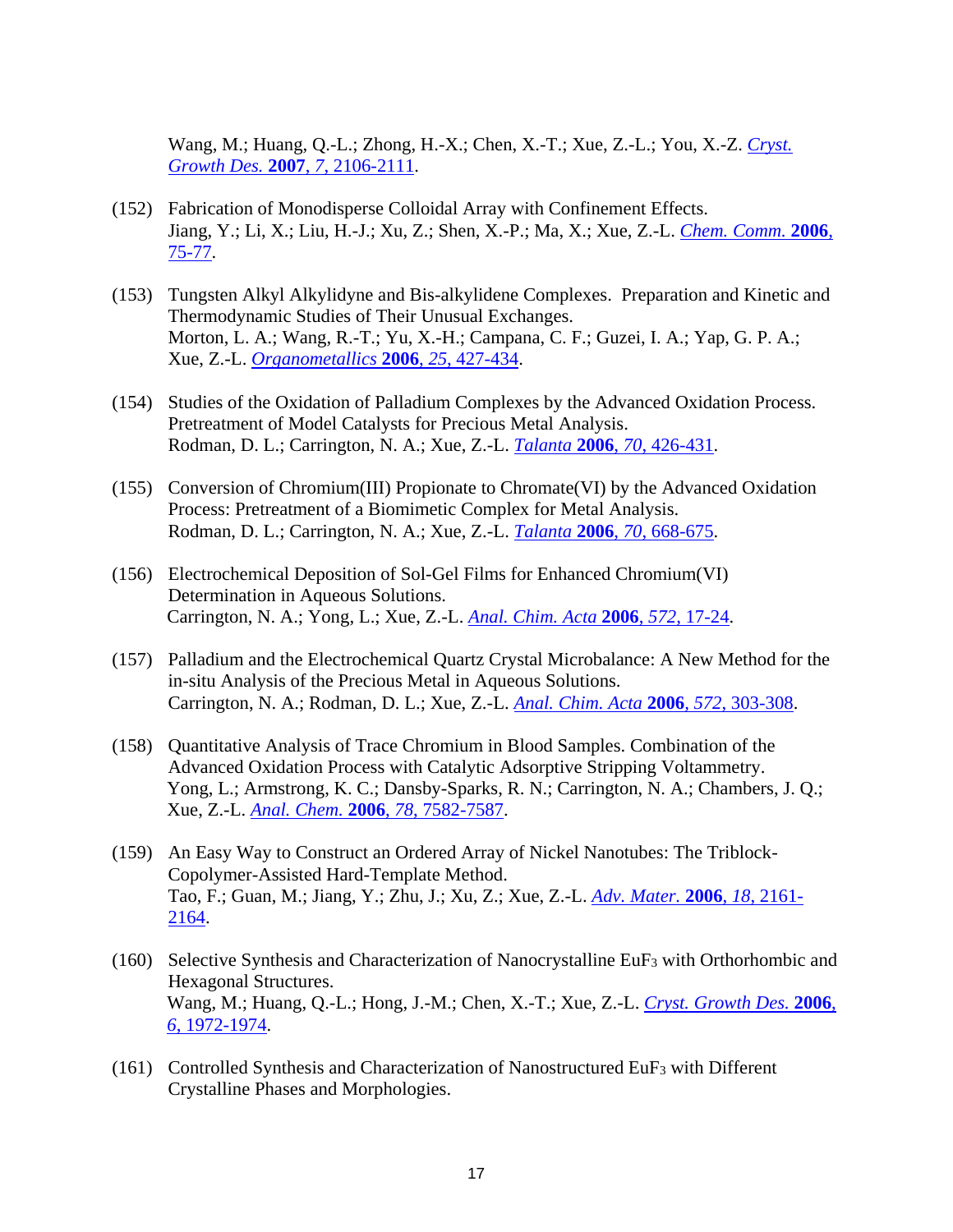Wang, M.; Huang, Q.-L.; Hong, J.-M.; Chen, X.-T.; Xue, Z.-L. *Cryst. [Growth Des.](http://dx.doi.org/10.1021/cg0601709)* **2006**, *6*[, 2169-2173.](http://dx.doi.org/10.1021/cg0601709)

- (162) Organofunctional Sol-Gel Materials for Toxic Metal Separation. Im, H.-J.; Yost, T. L.; Yang, Y.; Bramlett, J. M.; Yu, X.; Fagan, B. C.; Allain, L. R.; Chen, T.; Barnes, C. E.; Dai, S.; Roecker, L. E.; Sepaniak, M. J.; Xue, Z.-L. *ACS Symp. Series* **2006**, *943* (*Nuclear Waste Management. Accomplishments of the Environmental Management Science Program*) 223-237.
- (163) Epitaxial Growth of Strontium Bismuth Tantalate/Niobate on Buffered Magnesium Oxide Substrates. Thomas, G. H.; Morrell, J. S.; Aytug, T.; Xue, Z.; Beach, D. B. *Proceedings of the Materials Research Society Symposium*, **2006**, *902E* (*Ferroelectric Thin Films XIII*), Paper No: 0902-T03-46.
- (164) Deprotonation Reactions of Zirconium and Hafnium Amide Complexes  $H_2N$ - $M[N(SiMe<sub>3</sub>)<sub>2</sub>]$ <sub>3</sub> and Unexpected Subsequent Silyl Migration from Amide -N(SiMe<sub>3</sub>)<sub>2</sub> to Imide =NH Ligands. Yu, X.-H.; Xue, Z.-L. *[Inorg. Chem.](http://dx.doi.org/10.1021/ic0485413)* **2005**, *44*, 1505-1510.
- (165) Tungsten Silyl Alkylidyne Complex and Its Bis(Alkylidene) Tautomer. Their Inter-Conversions, and an Unusual Silyl Migration in Their Reaction with Dioxygen. Chen, T.-N.; Zhang, X.-H.; Wang, C.-S.; Chen, S.-J.; Wu, Z.-Z.; Li, L.-T.; Sorasaenee, K. R.; Diminnie, J. B.; Pan, H.-J.; Guzei, I. A.; Rheingold, A. L.; Wu, Y.-D.; Xue, Z.-L. *[Organometallics](http://dx.doi.org/10.1021/om049031j)* **2005**, *24*, 1214-1224.
- (166) Reactions of  $d^0$  Group 4 Amides with Dioxygen. Preparation of Unusual Oxo Aminoxy Complexes and Theoretical Studies of Their Formation. Wang, R.-T.; Zhang, X.-H.; Chen, S.-J.; Yu, X.-H.; Wang, C.-S.; Beach, D. B.; Wu, Y.- D.; Xue, Z.-L. *[J. Am. Chem. Soc.](http://dx.doi.org/10.1021/ja042307u)* **2005**, *127*, 5204-5211.
- (167) Optical Sensors for the Determination of Concentrated Hydroxide. Characterization of the Sensor Materials and Evaluation of the Sensor Performance. Canada, T. A.; Beach, D. B.; Xue, Z.-L. *Anal. Chem.* **2005**, *77*[, 2842-2851.](http://dx.doi.org/10.1021/ac0485839)
- (168) An Optical Metal Ion Sensor Based on Diffusion Followed by an Immobilizing Reaction. Quantitative Analysis by a Mesoporous Monolith Containing Functional Groups. Rodman, D. L.; Pan, H.; Clavier, C. W.; Feng, X.; Xue, Z.-L. *[Anal. Chem.](http://dx.doi.org/10.1021/ac048305%2B)* **2005**, *77*, [3231-3237.](http://dx.doi.org/10.1021/ac048305%2B)
- (169) Chemical Vapor Deposition of Titanium Oxide Thin Films from the Reaction of Tetrakis(dimethylamido)titanium with Oxygen. Woods, J. B.; Beach, D. B.; Nygren, C. L.; Xue, Z.-L. *[Chem. Vap. Deposition](http://dx.doi.org/10.1002/cvde.200504205)* **2005**, *11*, [289-291.](http://dx.doi.org/10.1002/cvde.200504205)
- (170) A Method for the Preparation of Transparent Mesoporous Silica Sol-Gel Monoliths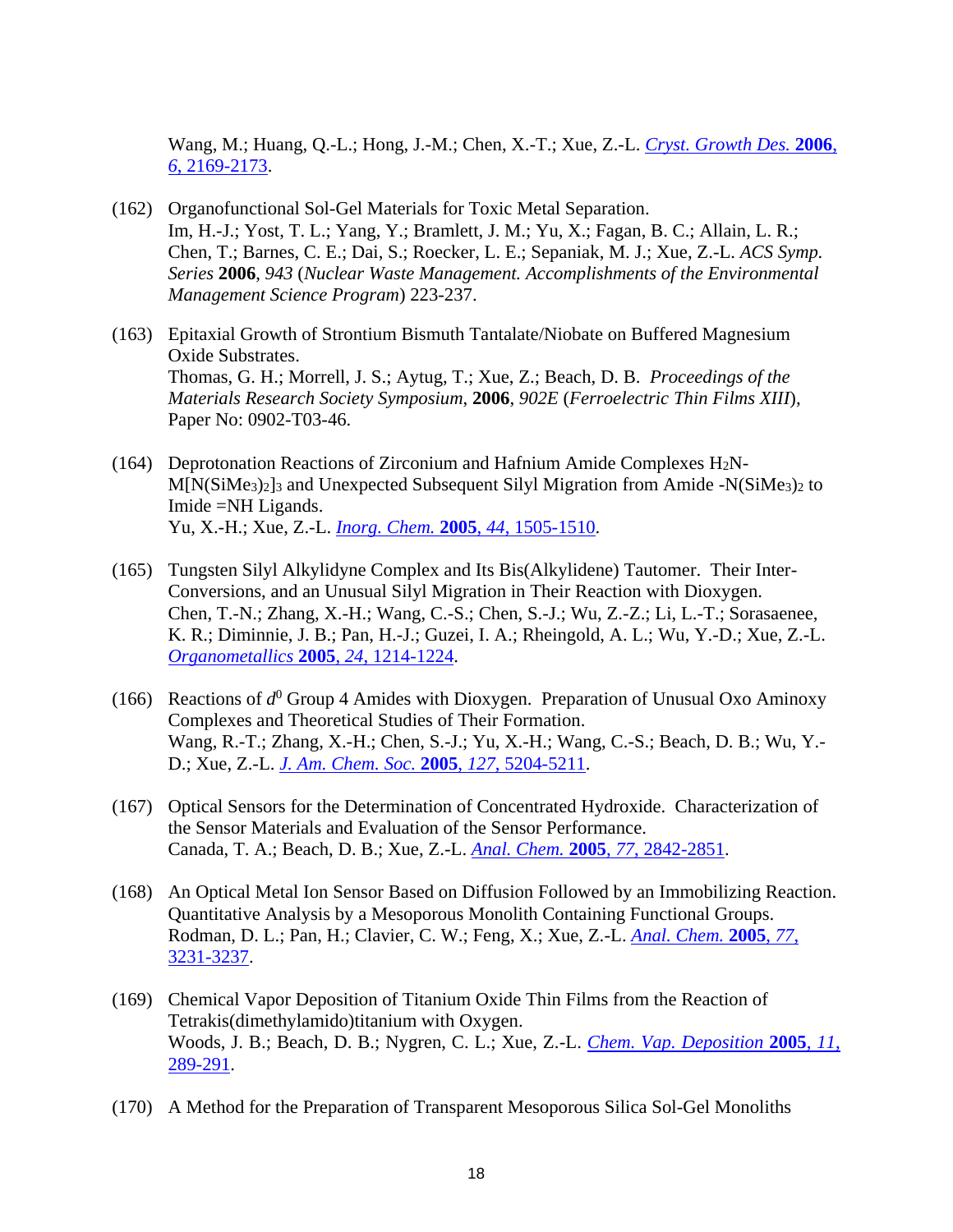Containing Grafted Organic Functional Groups.

Clavier, C. W.; Rodman, D. L.; Sinski, J. F.; Allain, L. R.; Im, H.-J.; Yang, Y.; Clark, J. C.; Xue, Z.-L. *[J. Mater. Chem.](http://dx.doi.org/10.1039/b417014h)* **2005**, *15*, 2356-2361.

- (171) Spectroscopic Detection of Halocarbons Using Modified Fujiwara Reactions. Rodman, D. L.; Carrington, N. A.; Qiu, H.; Goswami, K.; Xue, Z.-L. *[Anal. Chim. Acta](http://dx.doi.org/10.1016/j.aca.2005.05.073)* **2005**, *548*[, 143-147.](http://dx.doi.org/10.1016/j.aca.2005.05.073)
- (172) Disilyl Complexes of Zirconium, Hafnium and Tantalum. Their Synthesis, Characterization and Exchanges with Silyl Anions. Qiu, H.; Cai, H.; Woods, J. B.; Wu, Z.-Z.; Chen, T.-N.; Yu, X.-H.; Xue, Z.-L. *[Organometallics](http://dx.doi.org/10.1021/om050302f)* **2005**, *24*, 4190-4197.
- (173) Syntheses, Structures and Magnetic Properties of Unusual Non-Linear Polynuclear Copper(II) Complexes Containing Derivatives of 1,2,4-Triazole and Pivalate Ligands. Zhou, J.-H.; Cheng, R.-M.; Song, Y.; Li, Y.-Z.; Yu, Z.; Chen, X.-T.; Xue, Z.-L.; You, X.- Z. *[Inorg. Chem.](http://dx.doi.org/10.1021/ic050475x)* **2005**, *44*, 8011-8022.
- (174) The First Metal ( $Nd^{3+}$ , Mn<sup>2+</sup>, and Pb<sup>2+</sup>) Coordination Compounds of 3,5-Dinitrotyrosine and their Nonlinear Optical Properties. Ye, Q.; Li, Y.-H.; Wu, Q.; Song, Y.-M.; Wang, J.-X.; Zhao, H.; Xiong, R.-G.; Xue, Z.-L. *[Chem. Eur. J.](http://dx.doi.org/10.1002/chem.200400722)* **2005**, *11*, 988-994.
- (175) A Second-Order Nonlinear Optical Material Prepared through In Situ Hydrothermal Ligand Synthesis. Ye, Q.; Li, Y.-H.; Song, Y.-M.; Huang, X.-F.; Xiong, R.-G.; Xue, Z-L. *[Inorg. Chem.](http://dx.doi.org/10.1021/ic0500098)* **2005**, *44*[, 3618-3625.](http://dx.doi.org/10.1021/ic0500098)
- (176) Template-Based CVD Synthesis of ZnS Nanotube Arrays. Shen, X.-P.; Han, M.; Hong, J.-M.; Xue, Z.-L.; Xu, Z. *Chem. [Vap. Deposition](http://dx.doi.org/10.1002/cvde.200406350)* **2005**, *11*, [250-253.](http://dx.doi.org/10.1002/cvde.200406350)
- (177) Niobium & Tantalum: Organometallic Chemistry. Wang, R.-T.; Xue, Z.-L. Invited review, *[Encyclopedia of Inorganic Chemistry II](http://www.wiley.com/legacy/wileychi/eic2/index.html)*, King, R. B.; Crabtree, R. H.; Lukehart, C. M.; Scott, R A.; Atwood, D. A. Eds. 2005, Vol. VI: Wiley, New York, pp. 3487-3515.
- (178) A Novel  $\beta \rightarrow \alpha$  Phase Transition of PbF<sub>2</sub> at Ambient Condition Driven by Fluoride Ions. Huang, B.; Hong, J.-M.; Xue, Z.-L.; You, X.-Z. *[Solid State Comm.](http://dx.doi.org/10.1016/j.ssc.2004.11.025)* **2005**, *133*, 393-395.
- (179) Room Temperature Selective Preparation and Characterization of Nanorods  $PbF_{2(1-x)}Br_{2x}$  $(x = 0.15, 0.3)$ . Huang, B.; Hong, J.-M.; Chen, X.-T.; Xue, Z.-L.; You, X.-Z. *[J. Cryst.](http://dx.doi.org/10.1016/j.jcrysgro.2004.11.399) Growth* **2005**, *276*[, 491-497.](http://dx.doi.org/10.1016/j.jcrysgro.2004.11.399)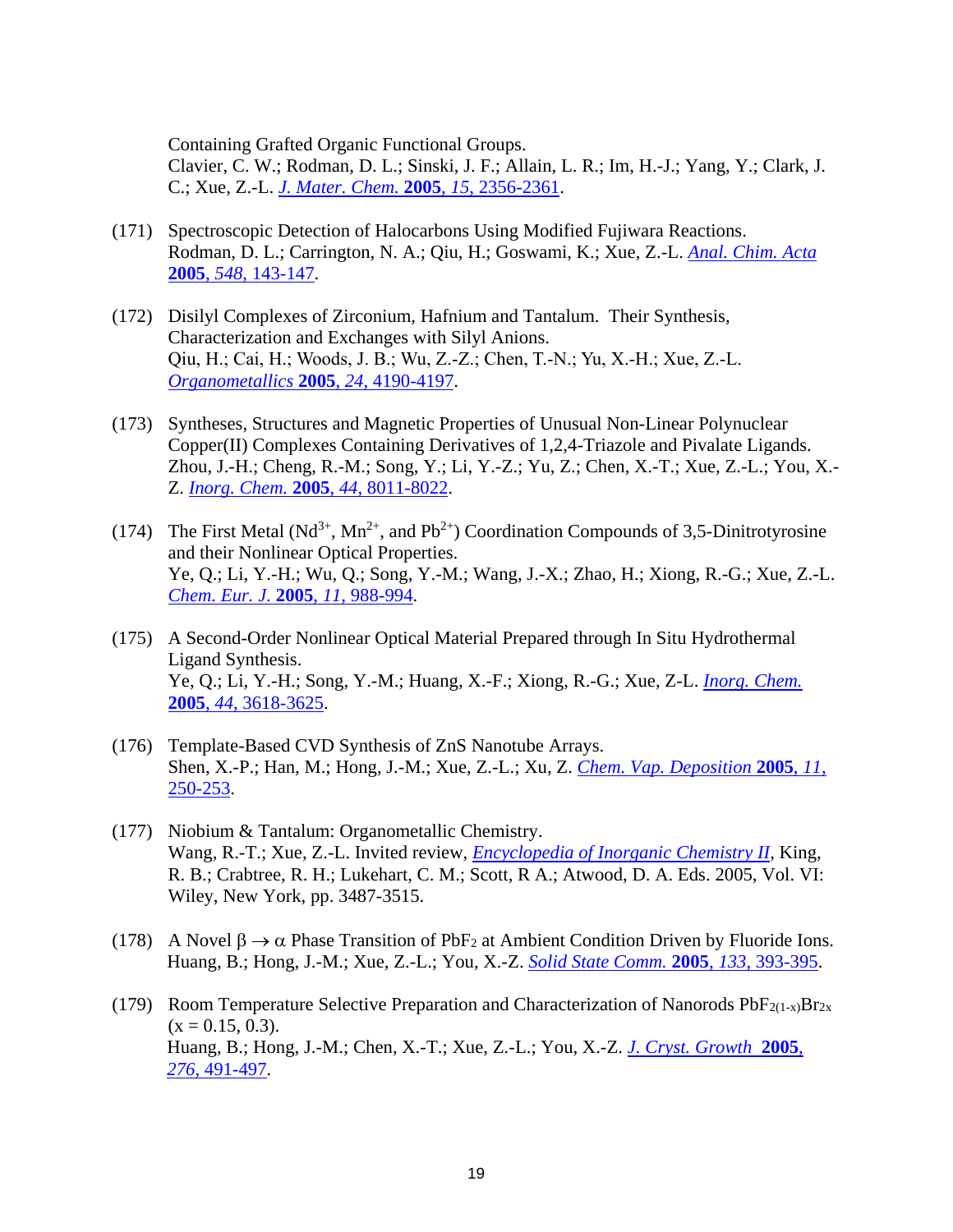- (180) Solvothermal Growth and Characterization of One-Dimensional-Nanostructured Materials  $NH_4LnF_4$  and  $LnF_3$  ( $Ln = Nd$ ,  $Sm$ ,  $Eu$ ,  $Gd$  and  $Tb$ ). Huang, B.; Liu, Z.; Hong, J.-M.; Chen, X.-T.; Xue, Z.-L.; You, X.-Z. *[J. Cryst.](http://dx.doi.org/10.1016/j.jcrysgro.2004.11.395) Growth* **2005**, *276*[, 613-620.](http://dx.doi.org/10.1016/j.jcrysgro.2004.11.395)
- (181) Room Temperature Synthesis and Characterization of NaEuF<sup>4</sup> Nanorods and Na5Eu9F<sup>32</sup> Nanospheres. Wang, M.; Huang, Q.-L.; Hong, J.-M.; Wu, W.-H.; Yu, Z.; Chen, X.-T.; Xue, Z.-L. *[Solid State Comm.](http://dx.doi.org/10.1016/j.ssc.2005.07.031)* **2005**, *136*, 210-214.
- (182) Synthesis of Novel Chiral and Acentric Coordination Polymers by the Reaction of Zinc or Cadmium Salts with Racemic 3-Pyridyl-3-Aminopropionic Acid. Qu, Z.-R., Zhao, H.; Wang, Y.-P.; Wang, X.-S.; Ye, Q.; Li, Y.-H.; Xiong, R.-G.; Abrahams, B. F.; Liu, Z.-G.; Xue, Z.-L.; You, X.-Z. *[Chem. Eur. J.](http://dx.doi.org/10.1002/chem.200305098)* **2004**, *10*, 53-60.
- (183) Reactions of Thioether Carboxylic Acids with Mercury(II). Formation and X-ray Crystal Structure of Mercury(II) Mercaptoacetate. Bramlett, J. M.; Im, H.-J.; Yu, X.-H.; Chen, T.-N.; Cai, H.; Roecker, L. E.; Barnes, C. E.; Dai, S.; Xue, Z.-L. *[Inorg. Chim. Acta](http://dx.doi.org/10.1016/S0020-1693(03)00446-8)* **2004**, *357*, 243-249.
- (184) Mechanistic Investigation of Hydrolysis Reactions of Dithioacetal Derivatives Grafted on Silica Gels. Im, H.-J.; Barnes, C. E.; Dai, S.; Xue, Z.-L. *Talanta* **2004**, *63*[, 259-264.](http://dx.doi.org/10.1016/j.talanta.2003.10.026)
- (185) Unusual Equilibria Involving Group 4 Amides, Silyl Complexes, and Silyl Anions via Ligand Exchange Reactions. Yu, X.-H.; Cai, H.; Guzei, I. A.; Xue, Z.-L. *[J. Am. Chem. Soc.](http://dx.doi.org/10.1021/ja031899y)* **2004**, *126*, 4472-4473.
- (186) Transition Metal Silyl Complexes and Chemistry in the Reactions of Silanes with Transition Metal Complexes. Yu, X.-H.; Morton, L. A.; Xue, Z.-L. *Invited Review*, *[Organometallics](http://dx.doi.org/10.1021/om049862p)* **2004**, *23*, 2210- [2224.](http://dx.doi.org/10.1021/om049862p) See also *Editor's Page* in this issue, p. [2209](http://dx.doi.org/10.1021/om049828a)
- (187) Functionalized Sol-Gels for Mercury(II) Separation. A Comparison of Mesoporous Materials Prepared with and without Surfactant Templates. Im, H.-J.; Barnes, C. E.; Dai, S.; Xue, Z.-L. *[Microporous Mesoporous Mater.](http://dx.doi.org/10.1016/j.micromeso.2004.03.002)* **2004**, *70*, [57-62.](http://dx.doi.org/10.1016/j.micromeso.2004.03.002)
- (188) An Unusual Exchange between Alkylidyne Alkyl and Bis(alkylidene) Tungsten Complexes Promoted by Phosphine Coordination: Kinetic, Thermodynamic and Theoretical Studies. Morton, L. A.; Zhang, X.-H.; Wang, R.; Lin, Z.; Wu, Y.-D.; Xue, Z.-L. *[J. Am. Chem.](http://dx.doi.org/10.1021/ja0467263)  Soc.* **2004**, *126*[, 10208-10209.](http://dx.doi.org/10.1021/ja0467263)
- (189) Noncentrosymmetric Organic Solids with Very Strong Harmonic Generation Response.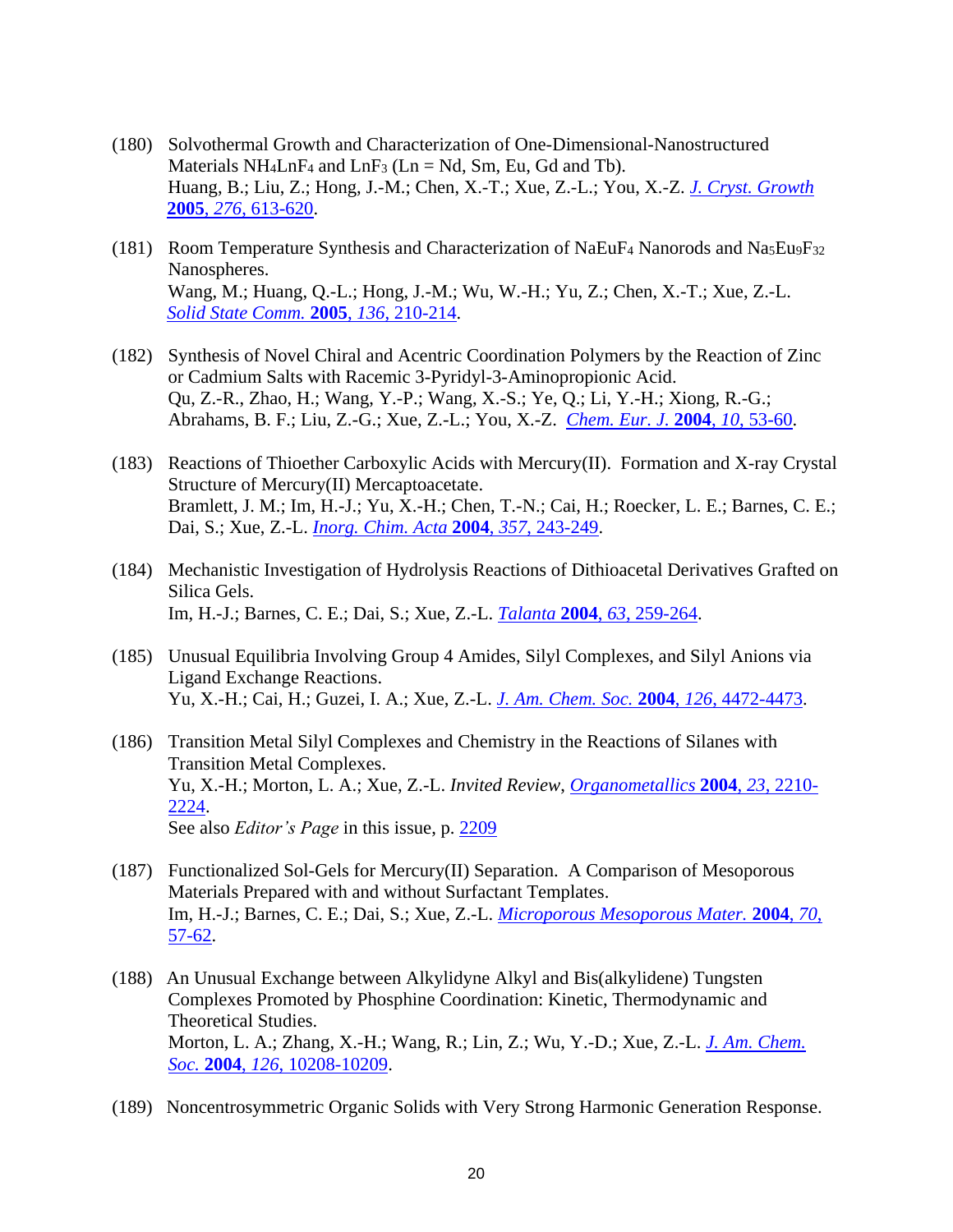Zhao, H.; Li, Y.-H.; Wang, X.-S.; Qu, Z.-R.; Wang, L.-Z.; Xiong, R.-G.; Abrahams, B. F.; Xue, Z. *[Chem. Eur. J.](http://dx.doi.org/10.1002/chem.200305425)* **2004**, *10*, 2386-2390.

- (190) Synthesis and Structures of Two Luminescent Zn(II) Complexes with Pyrazole and Carboxylate Ligands. Li, J.; Zhou, J.-H.; Li, Y.-Z.; Weng, L.-H.; Chen, X.-T.; Yu, Z.; Xue, Z.-L. *[Inorg. Chem.](http://dx.doi.org/10.1016/j.inoche.2004.02.009)  Comm*. **2004**, *7*[, 538-541.](http://dx.doi.org/10.1016/j.inoche.2004.02.009)
- (191) Preparation and Characterization of Fine Sr2CeO<sup>4</sup> Blue Phosphor Powders. Chen, S.-J.; Chen, X.-T.; Yu, Z.; Hong, J.-M.; Xue, Z.-L.; You, X.-Z. *[Solid State Comm.](http://dx.doi.org/10.1016/j.ssc.2004.01.038)* **2004**, *130*[, 281-285.](http://dx.doi.org/10.1016/j.ssc.2004.01.038)
- (192) Zirconium, Hafnium and Tantalum Amide Silyl Complexes. Their Preparation and Conversion to Metallaheterocyclic Complexes via  $\gamma$ -Hydrogen Abstraction by Silyl Ligands. Yu, X.-H.; Bi, S.-W.; Guzei, I. A.; Lin, Z.-Y.; Xue, Z.-L. *[Inorg. Chem.](http://dx.doi.org/10.1021/ic049023v)* **2004**, *43*, 7111- [7119.](http://dx.doi.org/10.1021/ic049023v)
- (193) A Trisilyl Zincate Containing Bidentate  $[(Me<sub>3</sub>Si)<sub>2</sub>Si-(CH<sub>2</sub>)<sub>2</sub>-Si(SiMe<sub>3</sub>)<sub>2</sub>]<sup>2</sup> Ligands.$ Woods, J. B.; Yu, X.-H.; Chen, T.-N.; Xue, Z.-L. *[Organometallics](http://dx.doi.org/10.1021/om049277o)* **2004**, *23*, 5910-5912.
- (194) Synthesis, Characterization and X-Ray Structures of New Molybdenum Bis(imide) Amide and Silyl Complexes. Chen, T.-N.; Sorasaenee, K. R.; Wu, Z.-Z.; Diminnie, J. B.; Xue, Z.-L. *[Inorg. Chim. Acta](http://dx.doi.org/10.1016/S0020-1693(02)01271-9) [\(Special Issue to honor Professor R. R. Schrock\)](http://dx.doi.org/10.1016/S0020-1693(02)01271-9)* **2003**, *345*, 113-120.
- (195) Synthesis, Characterization, and Theoretical Studies of Group 4 Amido Hydrotris(pyrazolyl)borate Complexes. Cai, H.; Lam, W. H.; Yu, X.-H.; Liu, X.-Z.; Wu, Z.-Z.; Chen, T.-N.; Lin, Z.-Y.; Chen, X.-T.; You, X.-Z.; Xue, Z.-L. *[Inorg. Chem.](http://dx.doi.org/10.1021/ic026063v)* **2003**, *42*, 3008-3015.
- (196) Synthesis and Characterization of Tantalum(V) Metallaheterocycle (Me2N)3TaN(SiMe3)SiMe2CH<sup>2</sup> and Chloro-Mixed-Amide (Me2N)3Ta(Cl)[N(SiMe3)2]. Cai, H.; Yu, X.-H.; Chen, T.-N.; Chen, X.-T.; You, Z.-Z.; Xue, Z.-L. *[Can. J. Chem.](http://dx.doi.org/10.1139/v03-140)* **2003**, *81*[, 1398-1405.](http://dx.doi.org/10.1139/v03-140)
- (197) Ferroelectric Copper Quinine Complexes. Zhao, H.; Qu, Z.-R.; Ye, Q.; Abrahams, B. F.; Wang, Y.-P.; Liu, Z.-G.; Xue, Z.-L.; Xiong, R.-G.; You, X.-Z. *[Chem. Mater.](http://dx.doi.org/10.1021/cm034301u)* **2003**, *15*, 4166-4168.
- (198) Blue to Red Fluorescent Emission Tuning of a Cadmium Coordination Polymer by Conjugated Ligands. Zhang, J.; Xie, Y.-R.; Ye, Q.; Xiong, R.-G.; Xue, Z.-L.; You, X.-Z. *[Eur. J. Inorg. Chem.](http://dx.doi.org/10.1002/ejic.200300230)* **2003**[, 2572-2577.](http://dx.doi.org/10.1002/ejic.200300230)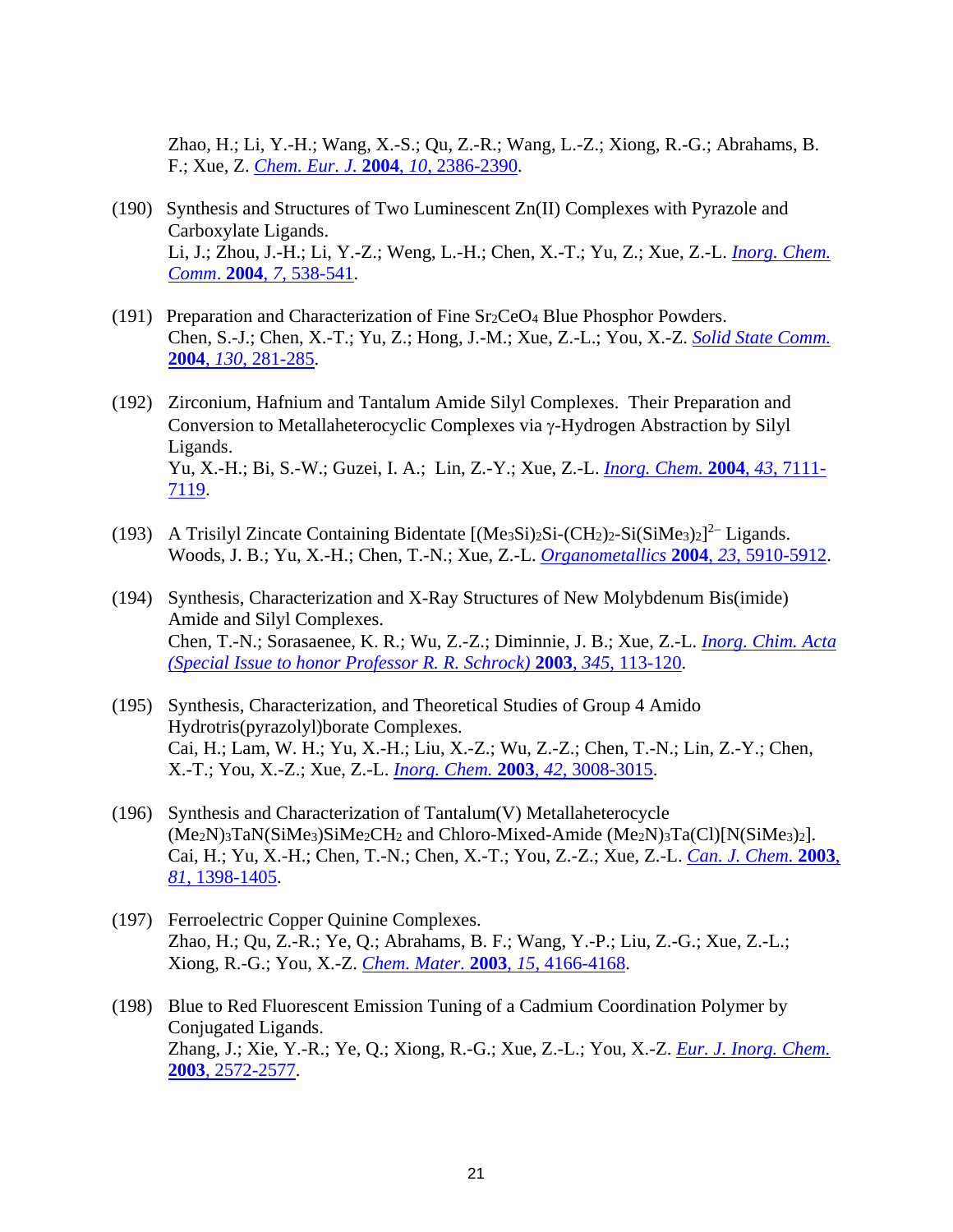- (199) 2D Chiral Uranyl(VI) Coordination Polymers with Second-Harmonic Generation Response and Ferroelectric Properties. Xie, Y.-R.; Zhao, H.; Wang, X.-S.; Qu, Z.-R.; Xiong, R.-G.; Xue, X.; Xue, Z.-L.; You, X.-Z. *[Eur. J. Inorg. Chem.](http://dx.doi.org/10.1002/ejic.200300483)* **2003**, 3712-3715.
- (200) Fabrication of Nanocrystalline ZnWO<sup>4</sup> with Different Morphologies and Sizes via Hydrothermal Route. Chen, S.-J.; Zhou, J.-H.; Chen, X.-T.; Li, J.; Li, L.-H.; Hong, J.-M.; Xue, Z.-L.; You, X.- Z. *[Chem. Phys. Lett.](http://dx.doi.org/10.1016/S0009-2614(03)00878-9)* **2003**, *375*, 185-190.
- (201) A Mononuclear Complex of Norfloxacin with Silver(I) and Its Properties. Li, Y.-X.; Chen, Z.-F.; Xiong, R.-G.; Xue, Z.-L.; Ju, H.-X.; You, X.-Z. *[Inorg. Chem.](http://dx.doi.org/10.1016/S1387-7003(03)00115-1)  Comm.* **2003**, *6*[, 819-822.](http://dx.doi.org/10.1016/S1387-7003(03)00115-1)
- (202) Preparation and Characterization of Nanocrystalline Zinc Oxide by a Novel Solvothermal Oxidation Route. Chen, S.-J.; Li, L.-H.; Chen, X.-T.; Xue, Z.-L.; Hong, J.-M.; You, X.-Z. *[J. Cryst. Growth](http://dx.doi.org/10.1016/S0022-0248(02)02495-8)*  **2003**, *252*[, 184-189.](http://dx.doi.org/10.1016/S0022-0248(02)02495-8)
- (203) Solvothermal Synthesis and Characterization of Crystalline CaWO<sup>4</sup> Nanoparticles. Chen, S.-J.; Li, J.; Chen, X.-T.; Hong, J.-M.; Xue, Z.-L.; You, X.-Z. *[J. Cryst. Growth](http://dx.doi.org/10.1016/S0022-0248(03)01089-3)*  **2003**, *253*[, 361-365.](http://dx.doi.org/10.1016/S0022-0248(03)01089-3)
- (204) Morphology Control of MnWO<sup>4</sup> Nanocrystals by a Solvothermal Route. Chen, S.-J.; Chen, X.-T.; Xue, Z.-L.; Zhou, J.-H.; Li, J.; Hong, J.-M.; You, X.-Z. *[J.](http://dx.doi.org/10.1039/B300457K)  [Mater. Chem.](http://dx.doi.org/10.1039/B300457K)* **2003**, *13*, 1132-1135.
- (205) Syntheses and Structures of Two One-Dimensional Double-Stranded Lead Polymers of Dicyanamide with Unusual Coordination Mode. Shi, Y.-J.; Li, L.-H.; Li, Y.-Z.; Chen, X.-T.; Xue, Z.-L.; You, X.-Z. *[Polyhedron](http://dx.doi.org/10.1016/S0277-5387(03)00030-5)* **2003**, *22*, [917-923.](http://dx.doi.org/10.1016/S0277-5387(03)00030-5)
- (206) The First Highly Stable Homochiral Olefin-Copper(I) 2D Coordination Polymer Grid Based on Quinine as a Building Block. Qu, Z.-R.; Chen, Z.-F.; Zhang, J.; Xiong, R.-G.; Abrahams, B. F.; Xue. Z.-L. *[Organometallics](http://dx.doi.org/10.1021/om030134w)* **2003,** *22,* 2814-2816.
- (207) Isolation and Crystallographic Characterization of a Solid Precipitate/Intermediate in the Preparation of 5-Substituted 1*H*-Tetrazoles from Nitrile in Water. Wang, L.-Z.; Qu, Z.-R.; Zhao, H.; Wang, X.-S.; Xiong, R.-G.; Xue, Z.-L. *[Inorg. Chem.](http://dx.doi.org/10.1021/ic034116i)* **2003**, *42*[, 3969-3971.](http://dx.doi.org/10.1021/ic034116i)
- (208) Unprecedented Homochiral Olefin-Copper(I) 2D Coordination Polymer Grid Based on Chiral Ammonium Salts as Building Blocks. Xie, Y.-R.; Wang, X.-S.; Zhao, H.; Zhang, J.; Weng, L.-H.; Duan, C.-Y.; Xiong, R.-G.;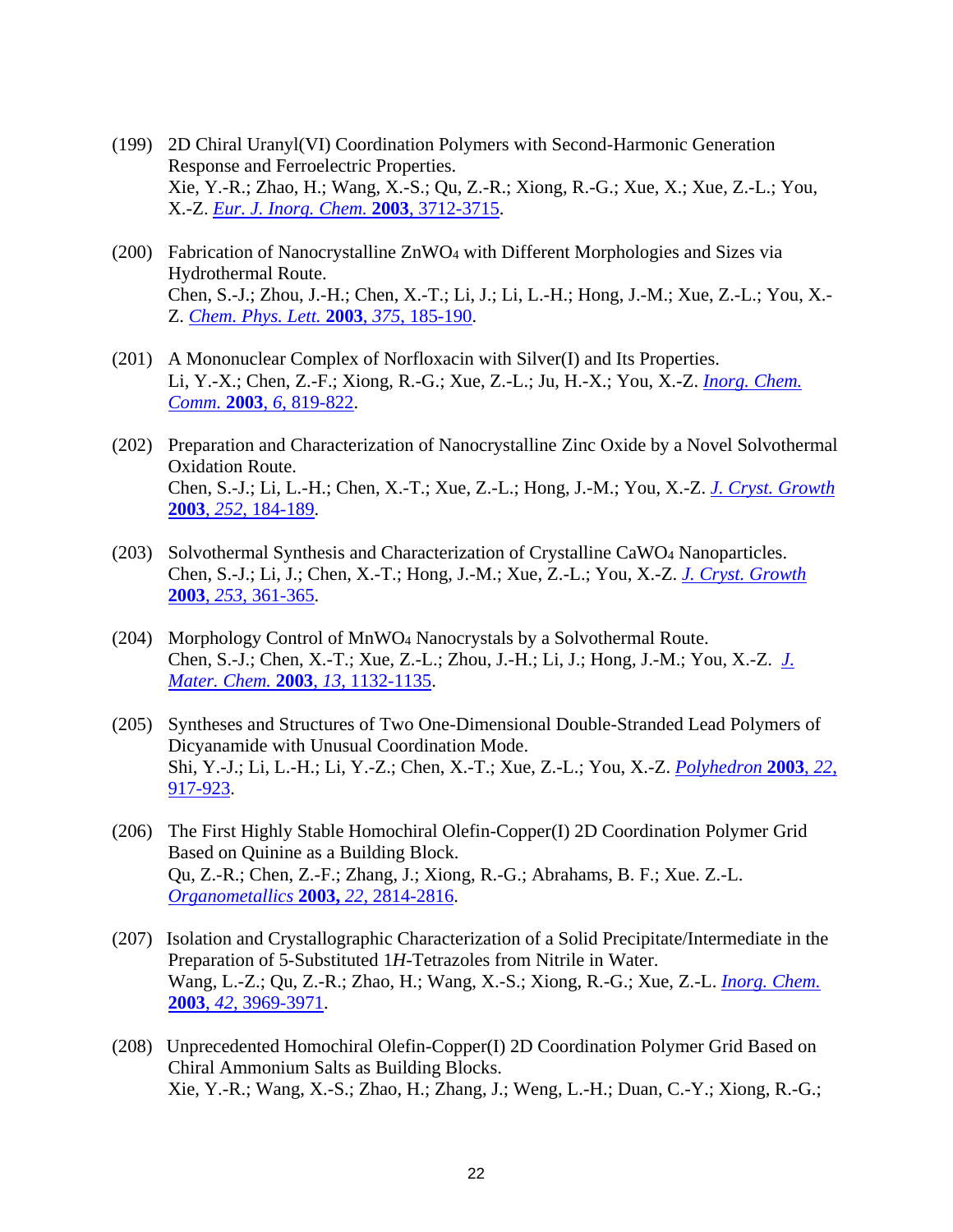You, X.-Z.; Xue, Z.-L. *[Organometallics](http://dx.doi.org/10.1021/om034077i)* **2003**, *22*, 4396-4398.

- (209) Homochiral Zn and Cd Coordination Polymers Containing Amino Acid-Tetrazole Ligands. Qu, Z.-R.; Zhao, H.; Wang, X.-S.; Li, Y.-H.; Song, Y.-M.; Liu, Y.-J.; Ye, Q.; Xiong, R.- G.; Abrahams, B. F.; Xue, Z.-L.; You, X.-Z. *Inorg. Chem.* **2003**[, 42, 7710-7712.](http://dx.doi.org/10.1021/ic034685q)
- (210) Direct Observation of  $\eta^2$ -Imine Formation through  $\beta$ -H Abstraction between Amide Ligands. Neutron and X-ray Diffraction Structure of a Dihydride Imine Ditantalum Complex. Cai, H.; Chen, T.-N.; Wang, X.-P.; Schultz, A. J.; Koetzle, T. F.; Xue, Z.-L. *[Chem.](http://www.rsc.org/ej/CC/2002/b108913g.pdf)  Comm.* **2002**[, 230-231.](http://www.rsc.org/ej/CC/2002/b108913g.pdf)
- (211) Syntheses of Perovskite-Type Composite Oxides Nanocrystals by Solid-State Reactions. Li, F.; Zheng, H.-G.; Jia, D.-Z.; Xin, X.-Q.; Xue, Z.-L. *[Mater. Lett.](http://dx.doi.org/10.1016/S0167-577X(01)00494-3)* **2002**, *53*, 282-286.
- (212) Two-Dimensional Luminescent Rectangular Molecular Grid Containing Copper(I)-Olefin Bond as Bridging Spacers. Zhang, J.; Xiong, R.-G.; Chen, X.-T.; Xue, Z.-L.; Peng, S.-M.; You, X.-Z. *[Organometallics](http://dx.doi.org/10.1021/om010665p)* **2002**, *21*, 235-238.
- (213) High-Acidity Determination in Salt-Containing Acids by Optical Sensors. The Scope of a Dual-Transducer Approach and the Hammett Acidity Function. Canada, T. A.; Allain, L. R.; Beach, D. B.; Xue, Z.-L. *Anal. Chem.* **2002**, *74*[, 2535-2540.](http://dx.doi.org/10.1021/ac0200623)
- (214) Two Chiral Coordination Polymers. Preparation and X-ray Structures of Mono(4-sulfo-L-phenylalanine)(diaqua) Zinc(II) and Copper(II) Complexes. Xie, Y.-R.; Xiong, R.-G., Xue, X.; Chen, X.-T.; Xue, Z.-L.; You, X.-Z. *[Inorg. Chem.](http://dx.doi.org/10.1021/ic010862g)* **2002**, *41*[, 3323-3326.](http://dx.doi.org/10.1021/ic010862g)
- (215) Chemistry in Molecular Approaches to Microelectronic Diffusion Barrier Materials. Liu, X.-Z.; Cai, H.; Wu, Z.-Z.; Yang, Y.-H.; Chen, T.-N.; Xue, Z.-L.; Vallet, C. E.; Beach, D. B.; Zuhr, R. A. in *Frontiers of Solid State Chemistry*, *Proceedings of the International Symposium on Solid State Chemistry in China*, Changchun, China, 9-12 August 2002, pp. 427-434.
- (216) Synthesis of Tantalum(V) Amido Silyl Complexes and the Unexpected Formation of  $(Me_2N)$ <sub>3</sub>Ta( $\eta^2$ -ONMe<sub>2</sub>)[OSi(SiMe<sub>3</sub>)<sub>3</sub>] from the Reaction of  $(Me_2N)$ <sub>4</sub>Ta[Si(SiMe<sub>3</sub>)<sub>3</sub>] with O2. Wu, Z.; Cai, H.; Yu, X.-H.; Blanton, J. R.; Diminnie, J. B.; Pan, H.-J.; Xue, Z.-L. *[Organometallics](http://dx.doi.org/10.1021/om020537g)* **2002**, *21*, 3973-3978.
- (217) Pb(dca)<sub>2</sub> (dca = dicyanamide): A Novel 3D Compound with Unusual Coordination Modes of Dicyanamide. Shi, Y.-J.; Chen, X.-T.; Li, Y.-Z.; Xue, Z.-L.; You, X.-Z. *[New J. Chem](http://dx.doi.org/10.1039/B206332H)*. **2002**, *26*, 1711-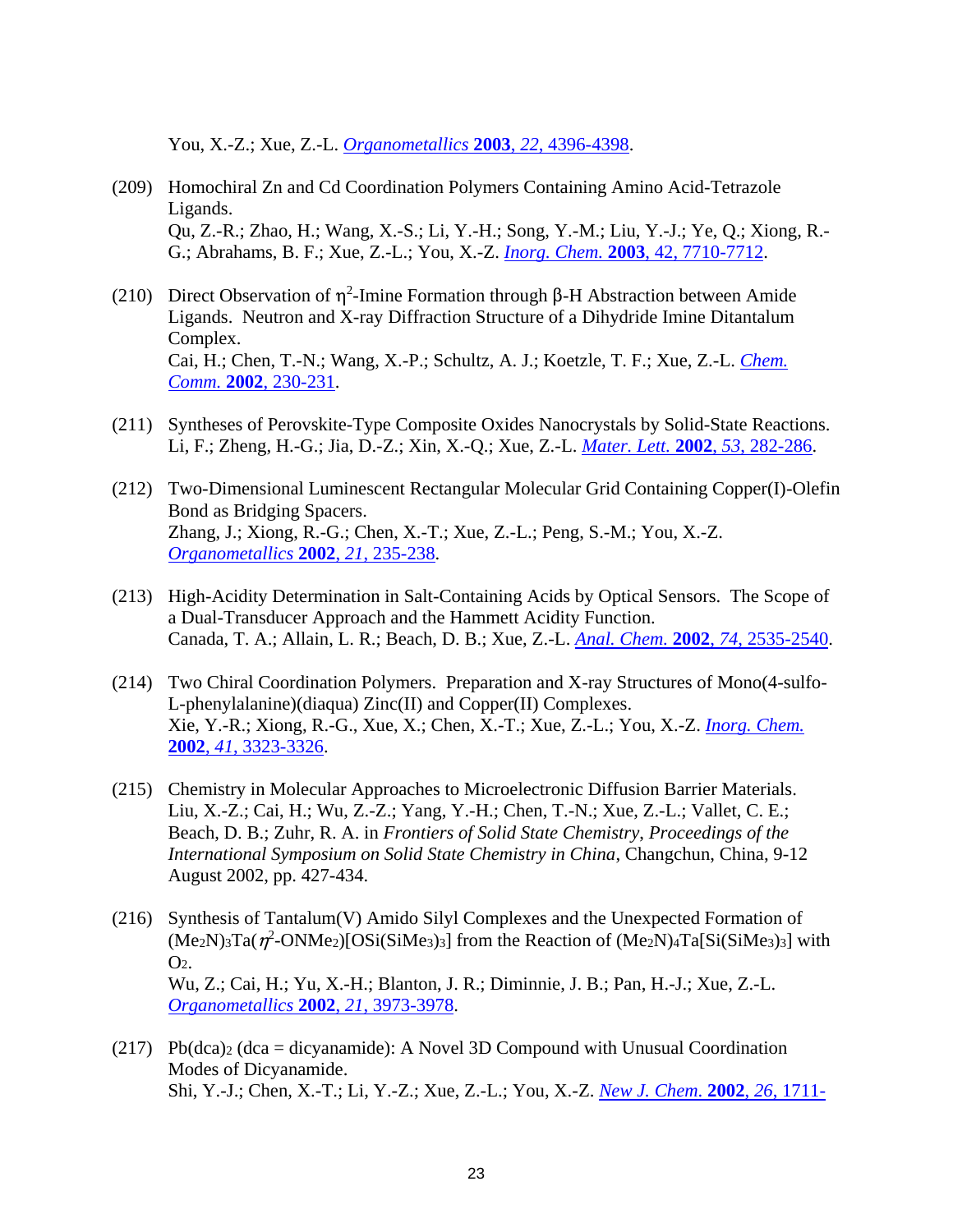[1713.](http://dx.doi.org/10.1039/B206332H)

- (218) Solvothermal Preparation of Cu2O Crystalline Particles. Chen, S.-J.; Chen, X.-T.; Xue, Z.-L.; Li, L.-H.; You, X.-Z. *[J. Cryst. Growth](http://dx.doi.org/10.1016/S0022-0248(02)01902-4)* **2002**, *246*, [169-175.](http://dx.doi.org/10.1016/S0022-0248(02)01902-4)
- (219) Synthesis and Crystal Structure of a Novel 2-D Hybrid Compound  $[(PbBr_2)_2(\mu-Pyz)]_n$  $(Pyz = pyrazine)$ . Shi, Y.-J.; Chen, X.-T.; Cai, C.-X.; Zhang, Y.; Xue, Z.-L.; You, X.-Z.; Peng, S.-M.; Lee, G.-H. *[Inorg. Chem. Comm.](http://dx.doi.org/10.1016/S1387-7003(02)00508-7)* **2002**, *5*, 621-624.
- (220) Formation and Structure of the Novel Heptanuclear Lead(II) Oxo Cluster  $[Pb_7(\mu_3-O)(\mu_4-O)]$  $O((\mu_3\text{-}OMe)_4(\mu_2-I)_4)I_2$  with an Unprecedented Cage Structure. Shi, Y.-J.; Xu, Y.; Chen, X.-T.; Xue, Z.-L.; You, X.-Z. *[Eur. J. Inorg. Chem.](http://dx.doi.org/10.1002/1099-0682(200212)2002:12%3c3210::AID-EJIC3210%3e3.0.CO;2-7)* **2002**, 3210- [3213.](http://dx.doi.org/10.1002/1099-0682(200212)2002:12%3c3210::AID-EJIC3210%3e3.0.CO;2-7)
- (221) Syntheses and Structures of Two- and One-Dimensional Organic-Inorganic Hybrid Compounds Assembled from PbI<sup>2</sup> and 1,4-Bis(4-Pyridyl)-2,3-Diaza-1,3-Butadiene. Shi, Y.-J.; Li, L.-H.; Li, Y.-Z.; Xu, Y.; Chen, X.-T.; You, X.-Z. *[Inorg. Chem. Comm.](http://dx.doi.org/10.1016/S1387-7003(02)00669-X)* **2002**, *5*[, 1090-1094.](http://dx.doi.org/10.1016/S1387-7003(02)00669-X)
- (222) Novel, Acentric Metal-Organic Coordination Polymers from Hydrothermal Reactions Involving In Situ Ligand Synthesis. Xiong, R.-G.; Xue, X.; Zhao, H.; You X.-Z.; Abrahams, B. F.; Xue, Z.-L. *[Angew. Chem.](http://dx.doi.org/10.1002/1521-3773(20021018)41:20%3c3800::AID-ANIE3800%3e3.0.CO;2-3)  Int. Ed.* **2002**, *41*[, 3800-3803.](http://dx.doi.org/10.1002/1521-3773(20021018)41:20%3c3800::AID-ANIE3800%3e3.0.CO;2-3)
- (223) Hydrothermal Preparation of Novel Cd(II) Coordination Polymers Employing 5-(4- Pyridyl)tetrazolate as a Bridging Ligand. Xue, X.; Wang, X.-S.; Wang, L.-Z.; Xiong, R.-G.; Abrahams, B. F.; You, X.-Z.; Xue, Z.- L.; Che, C.-M. *[Inorg. Chem.](http://dx.doi.org/10.1021/ic0257118)* **2002**, *41*, 6544-6546.
- (224) Unusual Magnetic Property Associated with Dimerization within a Nickel Tetramer. Ren, X. M.; Meng, Q. J.; Song, Y.; Hu, C. J.; Lu, C. S.; Chen, X. Y.; Xue, Z.-L. *[Inorg.](http://dx.doi.org/10.1021/ic0255860)  Chem.* **2002**, *41*[, 5931-5933.](http://dx.doi.org/10.1021/ic0255860)
- (225) High-Basicity Determination in Mixed Water Alcohol Solutions by a Dual Optical Sensor Approach. Canada, T. A.; Xue, Z.-L. *Anal. Chem.* **2002**, *74*[, 6073-6079.](http://dx.doi.org/10.1021/ac0202987)
- (226) Silyl-Substituted Alkylidenes. Preparation of the Novel Complexes and Mechanistic Studies of Their Formation from Reactions of Alkylidenes with Silanes and Silyl-to-Alkylidyne Migration. Blanton, J. R.; Chen, T.-N.; Diminnie, J. B.; Cai, H.; Wu, Z.-Z.; Li, L.-T.; Sorasaenee, K. R.; Quisenberry, K. T.; Pan, H.-J.; Wang, C.-S.; Choi, S.-H.; Wu, Y.-D.; Lin, Z.-Y.; Guzei, I. A.; Rheingold, A. L.; Xue, Z.-L. *[J. Mol. Catal. A Chem.](http://dx.doi.org/10.1016/S1381-1169(02)00221-2)* **2002**, *190*, 101-108.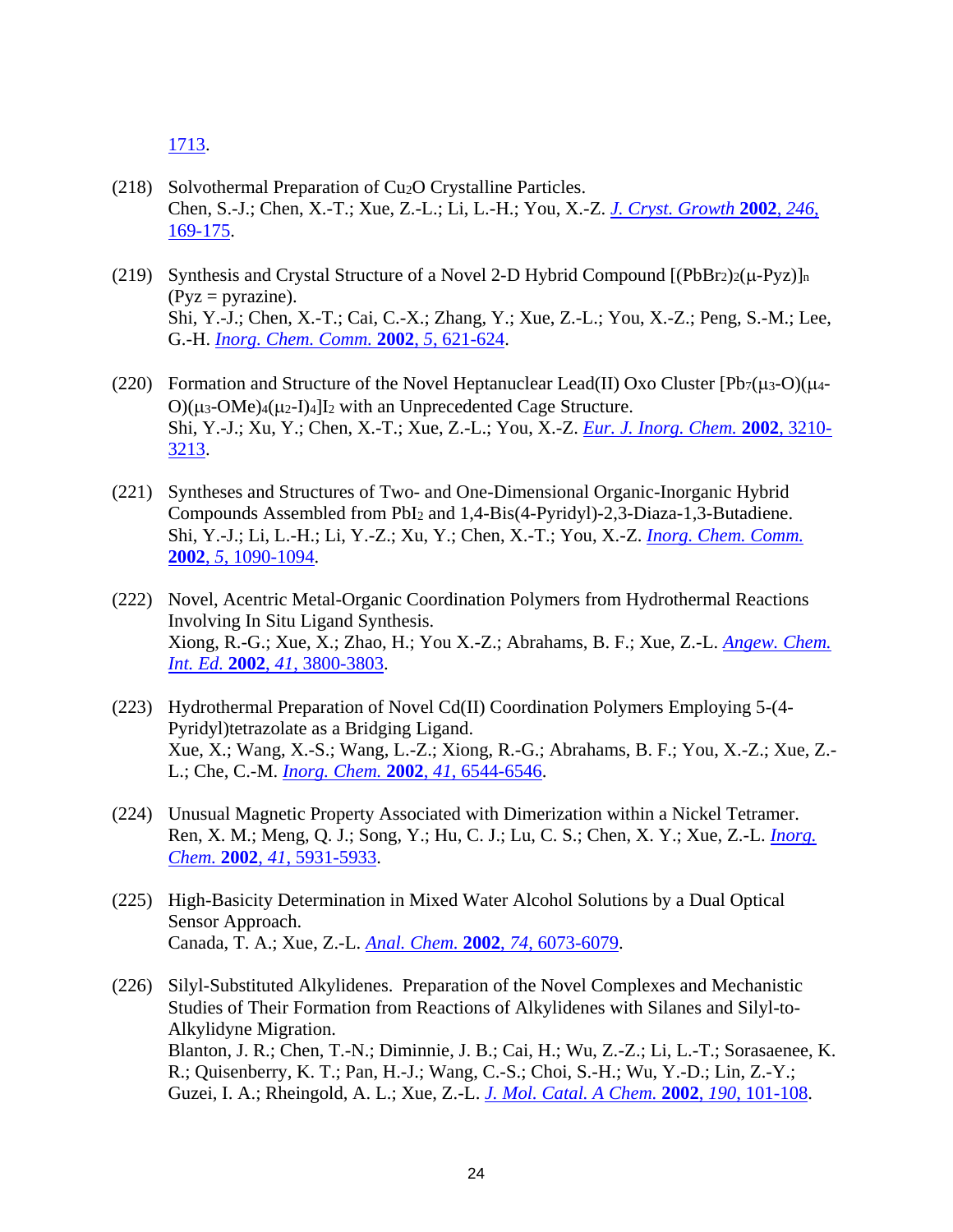- (227) Reactivity of the  $[MoS_4Cu<sub>6</sub>Br<sub>8</sub>]<sup>4</sup>$  Anion toward Polyarylphosphorus Ligands: Synthesis, Characterization and Nonlinear Optical Properties of [MoS4(Cudppf)2]·2DMF·CH3CN and  $[MoS_4Cu_2(Ph_2PPv)_4]$ . Niu, Y.-Y.; Chen, T.-N.; Liu, S.-X.; Song, Y.-L.; Wang, Y.-X.; Xue, Z.-L.; Xin, X.-Q. *[Dalton Trans.](http://dx.doi.org/10.1039/B109103D)* **2002**, 1980-1984.
- (228) Reactions of  $d^0$  Alkylidene and Amide Complexes with Silanes. Diminnie, J. B.; Liu, X.-Z.; Cai, H.; Wu, Z.-Z.; Blanton, J. R.; Tuinman, A. A.; Quisenberry, K. T.; Vallet, C. E.; Zuhr, R. A.; Beach, D. B.; Peng, Z.-H.; Wu, Y.-D.; Concolino, T. E.; Rheingold, A. L.; Xue, Z.-L. *[Pure Appl. Chem.](http://www.iupac.org/publications/pac/2001/pdf/7302x0331.pdf)* **2001**, *73*, 331-335.
- (229) Reactions of Tantalum Alkylidene Complexes with Silanes. Synthesis and Characterization of Novel Metallasilacyclodiene Complexes and Kinetic and Mechanistic Studies of Their Formation. Diminnie, J. B.; Blanton, J. R.; Cai, H.; Quisenberry, K. T.; Xue, Z.-L. *[Organometallics](http://dx.doi.org/10.1021/om000476r)* **2001**, *20,* [1504-1514.](http://dx.doi.org/10.1021/om000476r)
- (230) Sol-Gel Synthesis of Array of Single Crystal C<sup>70</sup> Nanowires in Porous Alumina Template. Cao, H.-Q.; Xu, Z.; Wei, X.-W.; Ma, X.; Xue, Z.-L. *[Chem. Comm](http://www.rsc.org/ej/CC/2001/b100863n.pdf)*. **2001**, 541-542.
- (231) Hysteresis in Optical Sensing and Its Impact on the Analytical Error of a Calibration-Free Acid Sensor. Allain, L. R.; Xue, Z.-L. *[Anal. Chim. Acta](http://dx.doi.org/10.1016/S0003-2670(00)01392-1)* **2001**, *433*, 97-102.
- (232) Reactions of Tetrakis(dimethylamide)-Titanium, -Zirconium and -Hafnium with Silanes. Synthesis of Unusual Amide Hydride Complexes and Mechanistic Studies of Titanium-Silicon-Nitride (Ti-Si-N) Formation. Liu, X.-Z.; Wu, Z.-Z.; Cai, H.; Yang, Y.-H.; Chen, T.-N.; Vallet, C. E.; Zuhr, R. A.; Beach, D. B.; Peng, Z.-H.; Wu, Y.-D.; Concolino, T. E.; Rheingold, A. L.; Xue, Z.-L. *[J.](http://dx.doi.org/10.1021/ja010744s)  [Am. Chem. Soc.](http://dx.doi.org/10.1021/ja010744s)* **2001**, *123*, 8011-8021.
- (233) Optical Sensors and the Salt Effect: A Dual-Transducer Approach to Acidity Determination in a Salt-Containing Concentrated Strong Acid. Allain, L. R.; Canada, T. A.; Xue, Z.-L. *Anal. Chem.* **2001**, *73*[, 4592-4598.](http://dx.doi.org/10.1021/ac010166y)
- (234) A New Approach to Superior Optical Limiting Materials Planar 'Open' Heterothiometallic Clusters. Zhang, C.; Song, Y.-L.; Fung, B. M.; Xue, Z.-L.; Xin, X.-Q. *[Chem. Comm.](http://dx.doi.org/10.1039/b100395j)* **2001**, 843- [844.](http://dx.doi.org/10.1039/b100395j)
- (235) A Novel HgI<sup>2</sup> Adduct with an Azopyridine Ligand: Synthesis, Structure and Optical Refractive Effect of  $[HgI_2(4,4-azopyridine)]_n$ . Niu, Y.-Y.; Song, Y.-L.; Chen, T.-N.; Xue, Z.-L.; Xin, X.-Q. *[CrystEngComm.](http://dx.doi.org/10.1039/B105883p)* **2001**, *3*,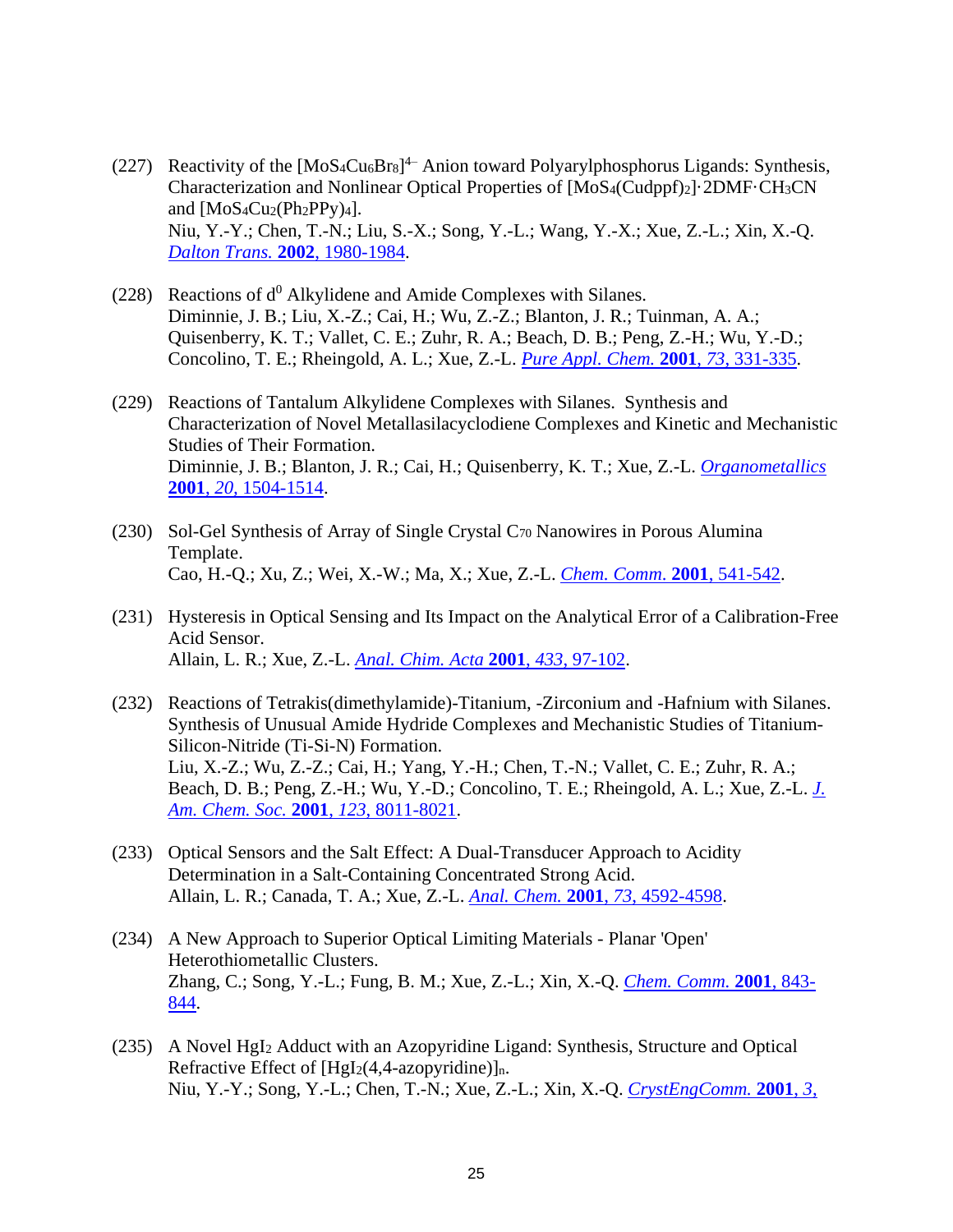[152-154.](http://dx.doi.org/10.1039/B105883p)

- (236) Two Luminescent 2D Layered Copper(I)-Olefin Coordination Polymers with High Thermal Stability. Zhang, J.; Xiong, R.-G.; Chen, X.-T.; Che, C.-M.; Xue, Z.-L.; You, X.-Z. *[Organometallics](http://dx.doi.org/10.1021/om001033q)* **2001**, 20, 4118-4121.
- (237) 2D Molecular Square Grid with Strong Blue Fluorescent Emission: A Complex of Norfloxacin with Zinc(II). Chen, Z.-F.; Xiong, R.-G.; Zhang, J.; Chen, X.-T.; Xue, Z.-L.; You, X.-Z. *[Inorg. Chem.](http://dx.doi.org/10.1021/ic001470x)*  **2001**, *40,* [4075-4077.](http://dx.doi.org/10.1021/ic001470x)
- (238) Enantioseparation of Racemic Organic Molecules by a Zeolite Analogue. Xiong, R.-G., Xie, Y.-L.; You, X.-Z.; Abrahams, B. F.; Xue, Z.-L.; Che, C.-M. *[Angew.](http://dx.doi.org/10.1002/1521-3773(20011203)40:23%3c4422::AID-ANIE4422%3e3.0.CO;2-G)  [Chem. Int. Ed.](http://dx.doi.org/10.1002/1521-3773(20011203)40:23%3c4422::AID-ANIE4422%3e3.0.CO;2-G)* **2001**, *40*, 4422-4425.
- (239)  $\alpha \in \omega$ -Bis(potassiosilyl)alkanes. Synthesis and Characterization of [K(18-crown-6)]<sub>2</sub>[(Me<sub>3</sub>Si)<sub>2</sub>Si-(CH<sub>2</sub>)<sub>n</sub>-Si(SiMe<sub>3</sub>)<sub>2</sub>]. Blanton, J. R.; Diminnie, J. B.; Chen, T.-N.; Wiltz, A. M.; Xue, Z.-L. *[Organometallics](http://dx.doi.org/10.1021/om010692f)* **2001**, *20*[, 5542-5546.](http://dx.doi.org/10.1021/om010692f)
- (240) Enhanced Ionic Recognition by a Functionalized Mesoporous Sol-Gel: Synthesis and Metal Ion Selectivity of Diaminoethane Derivative. Burleigh, M. C.; Dai, S.; Barnes, C. E.; Xue, Z.-L. *[Sep. Sci. Technol.](http://dx.doi.org/10.1081/SS-100107910)* **2001**, *36*, 3395- [3409.](http://dx.doi.org/10.1081/SS-100107910)
- (241) Optical Sensors for the Determination of Concentrated Hydroxide. Allain, L. R.; Xue, Z.-L. *Anal. Chem.* **2000**, *72*[, 1078-1083.](http://dx.doi.org/10.1021/ac990908b)
- (242) Hierarchically Imprinted Sorbents for the Separation of Metal Ions. Dai, S.; Burleigh, M. C.; Ju, Y. H.; Gao, H. J.; Lin , J. S.; Pennycook, S. J.; Barnes, C. E.; Xue, Z.-L. *[J. Am. Chem. Soc.](http://dx.doi.org/10.1021/ja993168x)* **2000**, *122*, 992-993.
- (243) Epitaxial Growth of Gadolinium Oxide on Roll-Textured Nickel Using a Solution Growth Technique. Morrell, J. S.; Xue, Z.-L.; Goyal, A.; Specht, E. D.; Lee, D. F.; Martin, P. M.; Feenstra, R.; Verebelyi, D. T.; Christen, D. K.; Chirayil, T.; Paranthaman, M.; Vallet, C. E.; Beach, D. B. *[J. Mater. Res.](http://dx.doi.org/10.1557/JMR.2000.0092)* **2000***, 15,* 621-628.
- (244) Synthesis of Cerium (IV) Oxide Ultrafine Particles by Solid-State Reactions. Yu, X.-H.; Li, F.; Ye, X.-R.; Xin, X.-Q.; Xue, Z.-L. *[J. Am. Ceram. Soc.](http://dx.doi.org/10.1111/j.1151-2916.2000.tb01306.x)* **2000**, *83*, 964- [966.](http://dx.doi.org/10.1111/j.1151-2916.2000.tb01306.x)
- (245) Funtionalized Sol Gels for Selective Copper(II) Separation. Im, H.-J.; Yang, Y.-H.; Allain, L. R.; Barnes, C. E.; Dai, S.; Xue, Z.-L. *[Environ. Sci.](http://dx.doi.org/10.1021/es9911014)*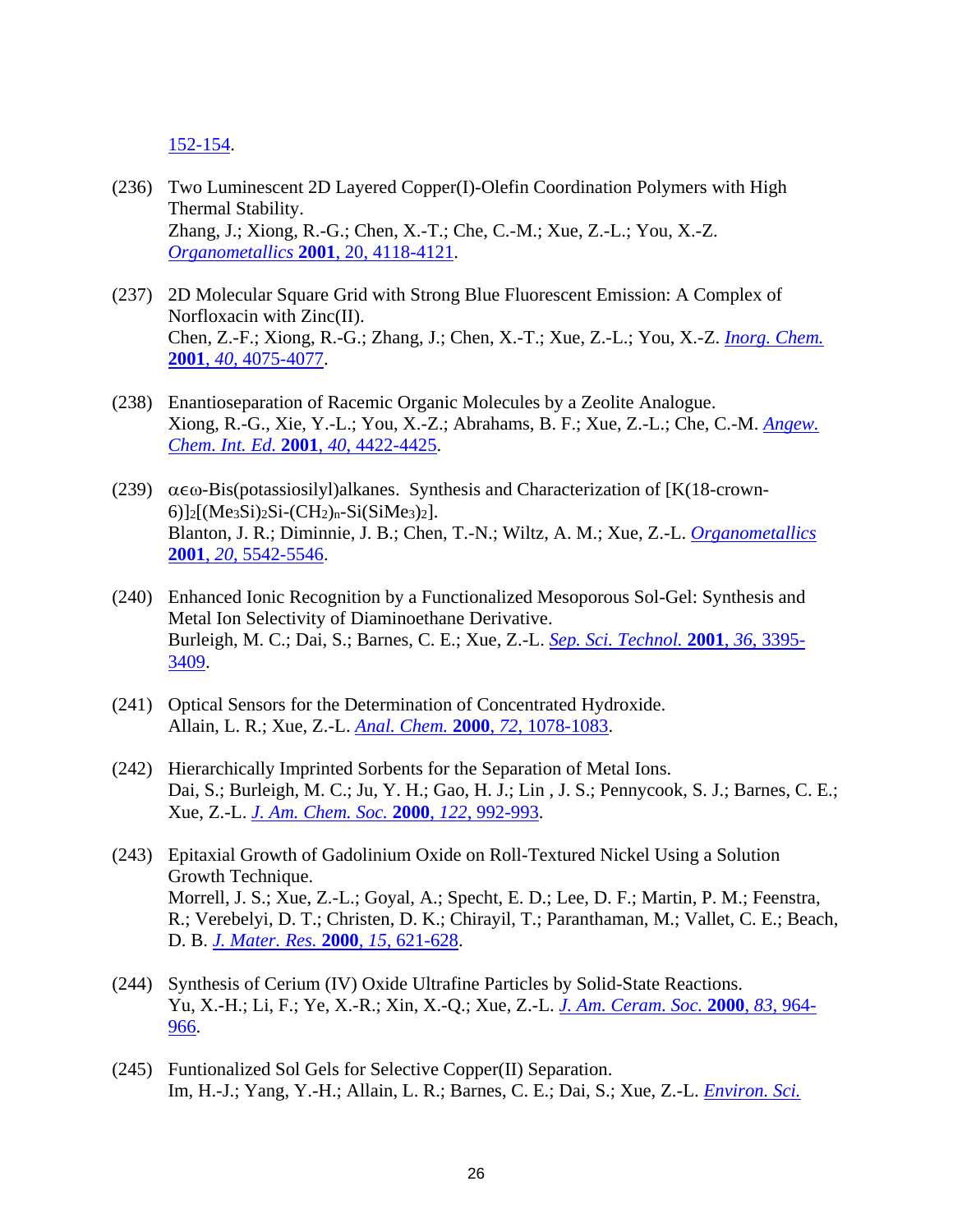*Technol.* **2000**, *34*[, 2209-2214.](http://dx.doi.org/10.1021/es9911014)

- (246) Modification of Micro-Cantilever Sensors with Sol-Gels to Enhance Performance and Immobilize Chemically Selective Phases. Fagan, B. C.; Tipple, C. A.; Xue, Z.-L.; Sepaniak, M. J. *Talanta*, **2000**, *53*[, 599-608.](http://dx.doi.org/10.1016/S0039-9140(00)00533-6)
- (247) Synthesis and Characterization of Tantalum Silyl and Disilyl Imido Complexes That Do Not Contain Anionic  $\pi$ -Ligands. Wu, Z.-Z.; Xue, Z.-L. *[Organometallics](http://dx.doi.org/10.1021/om000503d)* **2000**, *19*, 4191-4192.
- (248) Crown Ether Doped Sol-Gel Materials for Strontium(II) Separation. Yost, T. L., Jr.; Fagan, B. C.; Allain, L. R.; Barnes, C. E.; Dai, S.; Sepaniak, M. J.; Xue, Z.-L. *Anal. Chem.* **2000**, *72*[, 5516-5519.](http://dx.doi.org/10.1021/ac0005518)
- (249) Stepwise Assembly of Surface Imprint Sites on MCM-41 for Selective Metal Ion Separations. Burleigh, M. C.; Dai, S.; Hagaman, E. W.; Barnes, C. E.; Xue, Z.-L. *ACS Symp. Series* **2000**, *778* (*Nuclear Site Remediation*), 146-158.
- (250) Solution Synthesis of Epitaxial Rare-Earth Oxide Thin-Films on Roll-Textured Nickel. Morrell, J. S.; Xue, Z.-L.; Paranthaman, M.; Chirayil, T. G.; Vallet, C. E.; Beach, D. B.; Specht, E. D. *Mater. Res. Soc. Symp. Proc.* **2000**, *619* (*Recent Developments in Oxide and Metal Epitaxy - Theory and Experiment*), 203-208.
- (251) Solution Synthesis of Epitaxial Films of Bismuth Containing Ferroelectric Materials. Beach, D. B.; Morrell, J. S.; Xue, Z.-L.; Specht, E. D. *[Integr. Ferroelectr.](http://dx.doi.org/10.1080/10584580008222218)* **2000**, *28*, 29- [36.](http://dx.doi.org/10.1080/10584580008222218)
- (252) Investigation of Uranyl Adsorption on Mesoporous Titanium-Based Sorbents. Shin, Y. S.; Burleigh, M. C.; Dai, S.; Barnes, C. E.; Xue, Z.-L. *[Radiochim. Acta](http://dx.doi.org/10.1524/ract.1999.84.1.37)* **1999**, *84*, [37-42.](http://dx.doi.org/10.1524/ract.1999.84.1.37)
- (253) Synthesis of Epitaxial Thin-Films of Tetragonal Perovskites via a Solution Technique. Beach, D. B.; Morrell, J. S.; Xue, Z.-L.; Specht, E. D. *Mat. Res. Soc. Symp. Proc.* **1999**, *547* (Solid-State Chemistry of Inorganic Materials II), 303-307.
- (254) Epitaxial Growth of Rare-Earth Gallates on Single-Crystal Oxide Substrates. Morrell, J. S.; Xue, Z.-L.; Specht, E. D.; Beach, D. B. *Mat. Res. Soc. Symp. Proc.* **1999**, *547* (Solid-State Chemistry of Inorganic Materials II), 309-314.
- (255) Imprint Coating: Novel Synthesis of Selective Functionalized Ordered Mesoporous Sorbents. Dai, S.; Burleigh, M. C.; Shin, Y. S.; Morrow, C. C.; Barnes, C. E.; Xue, Z.-L. *[Angew.](http://dx.doi.org/10.1002/(SICI)1521-3773(19990503)38:9%3c1235::AID-ANIE1235%3e3.0.CO;2-X)  [Chem. Int. Ed. Engl.](http://dx.doi.org/10.1002/(SICI)1521-3773(19990503)38:9%3c1235::AID-ANIE1235%3e3.0.CO;2-X)* **1999**, *38*, 1235-1239.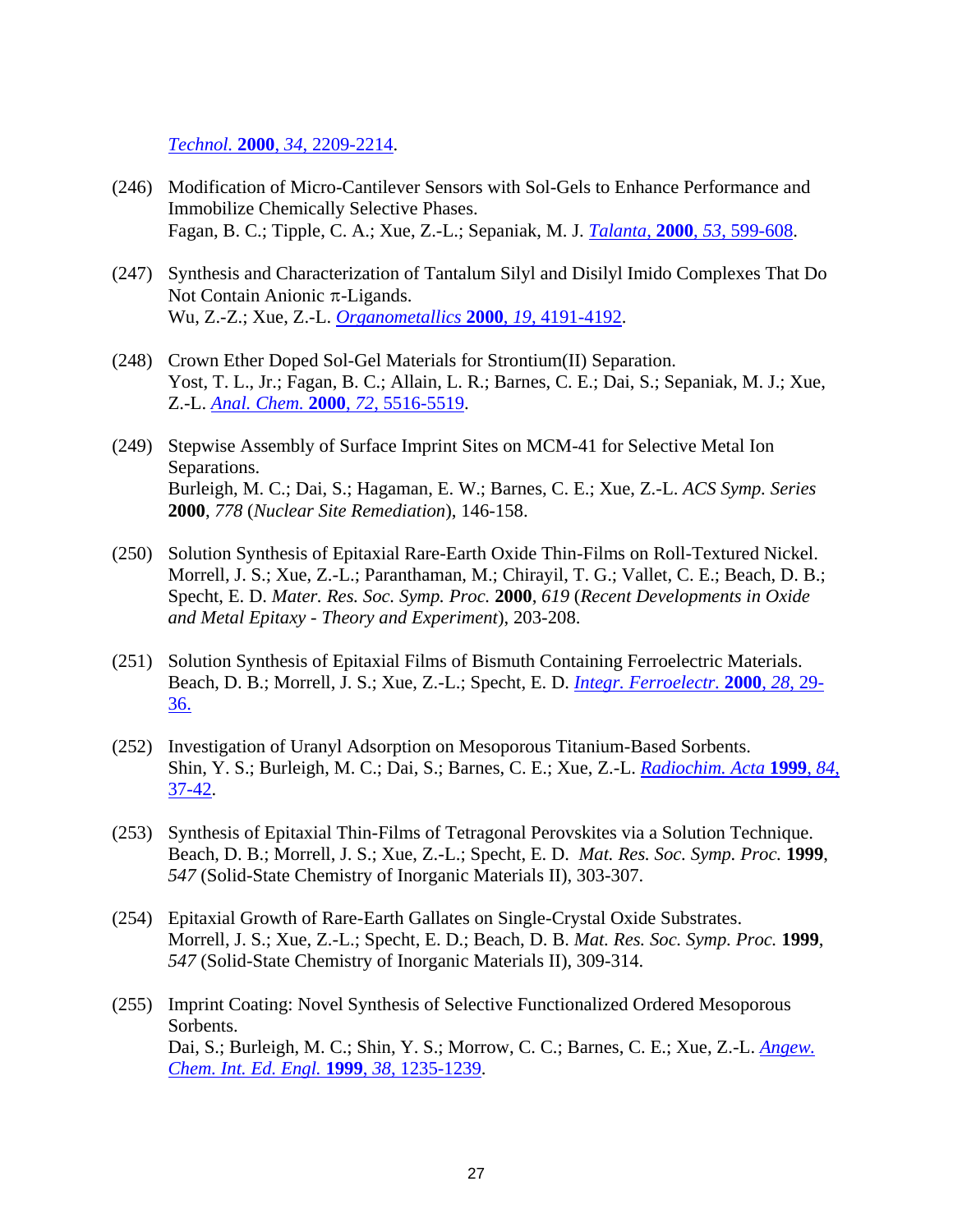- (256) Multi-Insertion Reactions of Isocyanides with Zirconium Amido Silyl Complexes. Wu, Z.-Z.; Diminnie, J. B.; Xue, Z.-L. *[Organometallics](http://dx.doi.org/10.1021/om980979l)* **1999**, *18*, 1002-1010.
- (257)  $d^0$  Bis(silyl) Complexes Free of Anionic  $\pi$ -Ligands: Syntheses, Structures, and a Novel Exchange between Silyl Ligands and Silyl Anions. Wu, Z.-Z.; Diminnie, J. B.; Xue, Z.-L. *[J. Am. Chem. Soc.](http://dx.doi.org/10.1021/ja984424t)* **1999**, *121*, 4300-4301.
- (258) Computational and Experimental Studies on the Thermolysis Mechanism of Zirconium and Hafnium Tetraalkyl Complexes. Difference between Titanium and Zirconium Complexes. Wu, Y.-D.; Peng, Z.-H.; Chan, K. W. K.; Liu, X.-Z.; Tuinman, A. A.; Xue, Z.-L. *[Organometallics](http://dx.doi.org/10.1021/om980595v)* **1999**, *18*, 2081-2090.
- (259) Synthesis and Structure of an Unusual Zirconium Hydride Amide Complex. Mechanistic Studies of the Reactions of Transition Metal Amides with Silanes. Liu, X.-Z.; Wu, Z.-Z.; Peng, Z.-H.; Wu, Y.-D.; Xue, Z.-L. *[J. Am. Chem. Soc.](http://dx.doi.org/10.1021/ja984324n)* **1999**, *121*, [5350-5351.](http://dx.doi.org/10.1021/ja984324n)
- (260) One-Step Solid-State Reactions at Ambient Temperatures A Novel Approach to Nanocrystals. Ye, X. R.; Jia, D. Z.; Yu, J. Q.; Xin, X. Q.; Xue, Z.-L. *[Adv. Mater.](http://dx.doi.org/10.1002/(SICI)1521-4095(199908)11:11%3c941::AID-ADMA941%3e3.0.CO;2-T)* **1999**, *11*, 941-942.
- (261) A New Family of Transition Metal Silyl Complexes. Their Syntheses, Characterization and Reactivities. Chen, T.-N.; Xue, Z.-L. *[Chinese J. Inorg. Chem.](http://www.wjhxxb.cn/wjhxxbcn/ch/reader/view_abstract.aspx?file_no=19990401)* **1999**, *15*, 413-421.
- (262) A New Methodology to Functionalize Surfaces of Ordered Mesoporous Materials Based on Ion Exchange Reactions. Dai, S.; Shin, Y. S.; Ju, Y. H.; Burleigh, M. C.; Lin, J. S.; Barnes, C. E.; Xue, Z.-L. *[Adv.](http://dx.doi.org/10.1002/(SICI)1521-4095(199910)11:14%3c1226::AID-ADMA1226%3e3.0.CO;2-Q)  Mater.* **1999**, *11*[, 1226-1230.](http://dx.doi.org/10.1002/(SICI)1521-4095(199910)11:14%3c1226::AID-ADMA1226%3e3.0.CO;2-Q)
- (263) Theoretical Studies on the Relative Stabilities of Transition Metal Alkylidyne  $(CH<sub>3</sub>)<sub>2</sub>M( $\equiv$ CH)(X) and Bis(alkylidene) (CH<sub>3</sub>) $M( $\equiv$ CH<sub>2</sub>)<sub>2</sub>(X) Complexes.$$ Choi, S.-H.; Lin, Z.-Y.; Xue, Z.-L. *[Organometallics](http://dx.doi.org/10.1021/om990501x)* **1999**, *18*, 5488-5495.
- (264) Sol-Gel Synthesis of Rare Earth Aluminate Films as Buffer Layers for High *T*<sup>c</sup> Superconducting Films. Beach, D. B.; Vallet, C. E.; Paranthaman, M.; Specht, E. D.; Morrell, J. S.; Xue, Z.-L. *Proceedings of the Materials Research Society Symposium*, **1998**, *495* (*Chemical Aspects of Electronic Ceramics Processing*), 263-270.
- (265) Sol-gel Synthesis of Epitaxial Films of (Sr,Ba)Bi2(Nb,Ta)2O<sup>9</sup> and Bi4Ti3O<sup>12</sup> on [100] SrTiO<sub>3</sub>. Morrell, J. S.; Xue, Z.-L.; Specht, E. D.; Beach, D. B. *Proceedings of the Materials Research Society Symposium*, **1998**, *495* (*Chemical Aspects of Electronic Ceramics*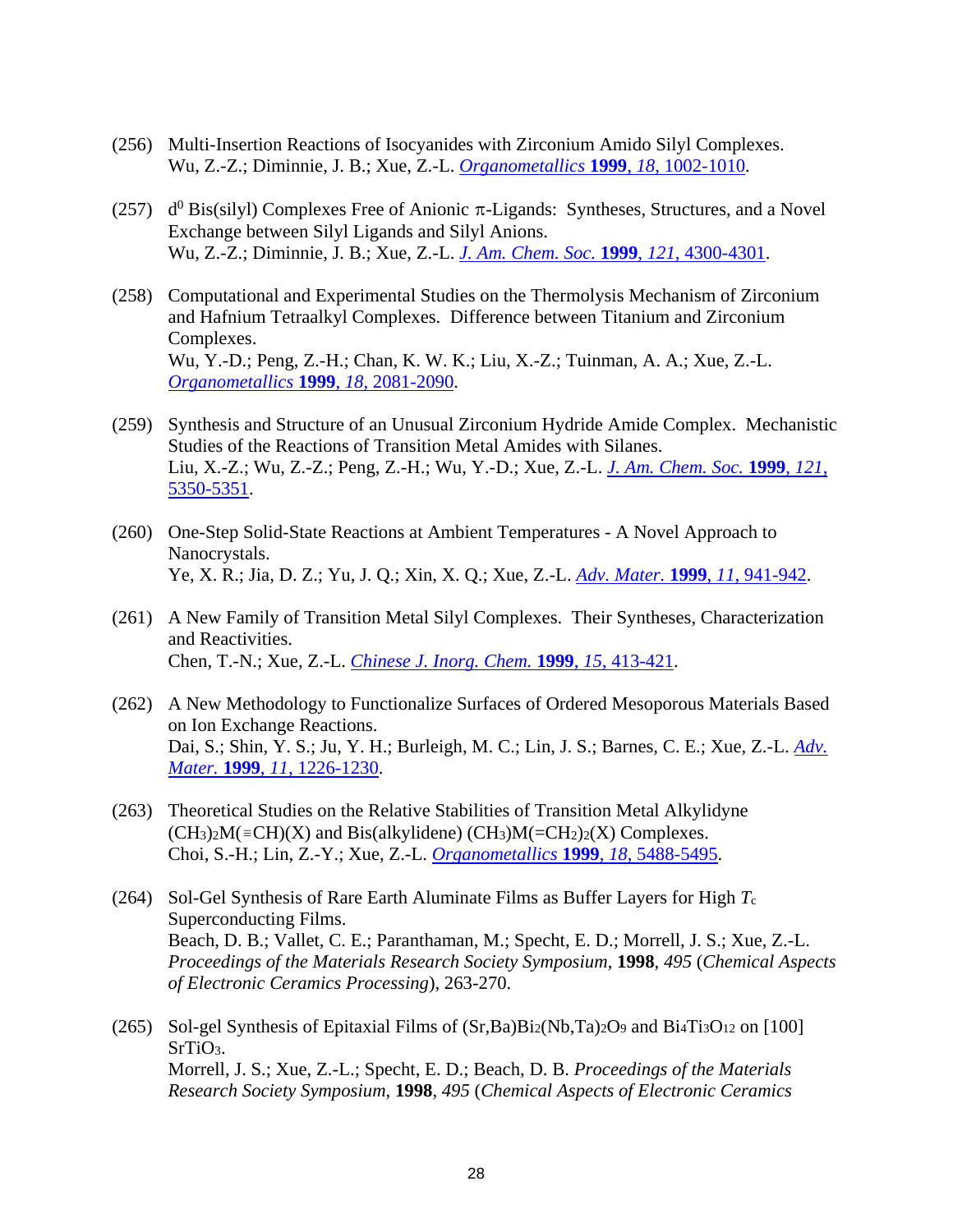*Processing*), 271-276.

- (266) Syntheses of Titanium and Zirconium Chlorotrialkyl Complexes and Crystal Structure of Chlorotrineopentylzirconium Containing Unusual Linear Symmetric Metal-Chloride Polymeric Chains. McAlexander, L. H.; Li, L.-T.; Yang, Y.-H.; Pollitte, J. L.; Xue, Z.-L. *[Inorg. Chem.](http://dx.doi.org/10.1021/ic971407g)* **1998**, *37*[, 1423-1426.](http://dx.doi.org/10.1021/ic971407g)
- (267) A Portable Sol-Gel Sensor System for In-Situ High Acidity Measurements. Allain, L. R.; Xue, Z.-L.; Roberts, M. J. *J. Proc. Anal. Chem. (Journal of Process Analytical Chemistry)* **1998**, *3*, 98-103.
- (268) Synthesis and Characterization of Unusual Dichloro(amido)-Bridged Zirconium Complexes. X-ray Crystal Structures of  $(Me_2N)_{3Zr}(\mu$ -Cl)<sub>2</sub>( $\mu$ -NMe<sub>2</sub>)Zr(NMe<sub>2</sub>)<sub>2</sub>(THF) and  $Cl(Me_2N)_2Zr(\mu-Cl)_2(\mu-NMe_2)Zr(NMe_2)_2(THF).$ Wu, Z.-Z.; Diminnie, J. B.; Xue, Z.-L. *[Inorg. Chem.](http://dx.doi.org/10.1021/ic980046h)* **1998**, *37*, 2570-2574.
- (269) Synthesis and X-ray Crystal Structure of A Chlorobis(trimethylsiloxy)zirconium Silyl Derivative (Me3SiO)2Zr(SiPh2Bu<sup>t</sup>)Cl•2THF. Wu, Z.-Z.; Diminnie, J. B.; Xue, Z.-L. *[Organometallics](http://dx.doi.org/10.1021/om980148f)* **1998**, *17*, 2917-2920.
- (270) Molecular Routes to Metal-Carbides, -Nitrides and -Oxides. Chemical Vapor Deposition Employing  $X_3W = *C^tBu$ , Where  $X = CH_2^tBu$ , O<sup>t</sup>Bu and O<sup>t</sup>Bu-d<sub>9</sub>, and  $*C = {}^{12}C$  or  ${}^{13}C$ , and a Comparison with the Chemistry of  $({}^{t}BuO)_{3}W\equiv N$ . Xue, Z.-L.; Chuang, S.-H.; Caulton, K. G.; Chisholm, M. H. *[Chem. Mater.](http://dx.doi.org/10.1021/cm970675%2B)* **1998**, *10*, [2365-2370.](http://dx.doi.org/10.1021/cm970675%2B)
- (271) Reactivities of a Bis(alkylidene) Complex. Synthesis of a Silyl Bis(alkylidyne) Complex and a Reaction Cycle among Symmetric Bis(alkylidyne), Bis(alkylidene) and Nonsymmetric Bis(alkylidyne) Compounds. Liu, X.-Z.; Li, L.-T.; Diminnie, J. B.; Yap, G. P. A.; Rheingold, A. L.; Xue, Z.-L. *[Organometallics](http://dx.doi.org/10.1021/om980652k)* **1998**, *17*, 4597-4606.
- (272) Reactions of  $(Me_3ECH_2)_3ZrSi(SiMe_3)_3(E = C, Si)$  with 2,6-Dimethylphenyl Isocyanide. Preferential Isocyanide Insertion into Zr-Silyl Bonds. Wu, Z.-Z.; McAlexander, L. H.; Diminnie, J. B.; Xue, Z.-L. *[Organometallics](http://dx.doi.org/10.1021/om980485o)* **1998**, *17*, [4853-4860.](http://dx.doi.org/10.1021/om980485o)
- (273) Synthesis and Characterization of Group 4 Amido Silyl Complexes Free of Anionic  $\pi$ -Ligands. Wu, Z.-Z.; Diminnie, J. B.; Xue, Z.-L. *[Inorg. Chem.](http://dx.doi.org/10.1021/ic980821t)* **1998**, *37*, 6366-6372.
- (274) Coordination Compound Films of 1-Phenyl-5mercaptotertrazole on Copper Surface. Ye, X. R.; Xin, X. Q.; Zhu, J. J.; Xue, Z.-L. *[Appl. Surf. Sci.](http://dx.doi.org/10.1016/S0169-4332(98)00301-8)* **1998**, *135*, 307-317.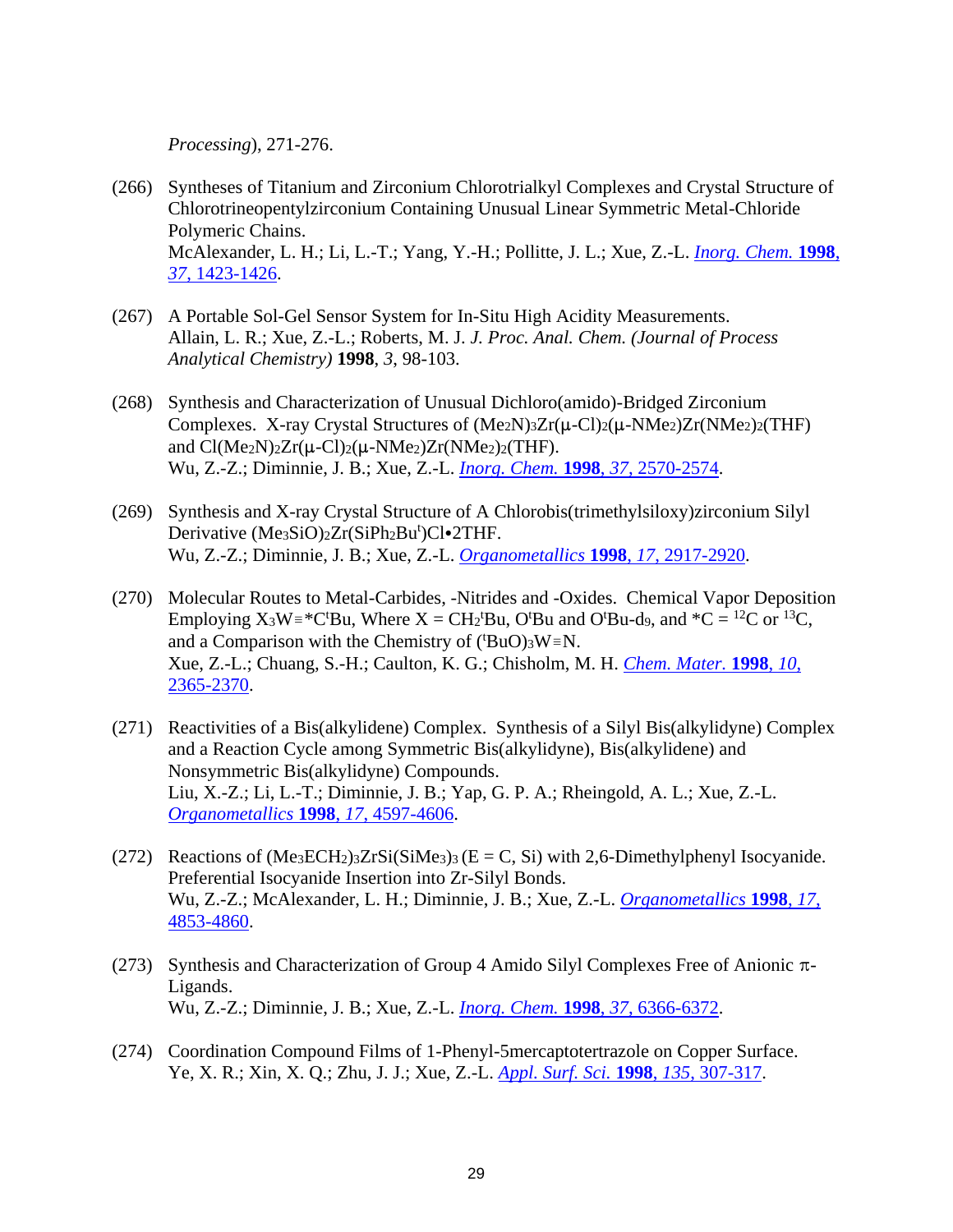- (275) Direct Observation of an Equilibrium between  $(Bu^tCH_2)_2W(\equiv CBu^t)(SiBu^tPh_2)$  and  $(Bu<sup>t</sup>CH<sub>2</sub>)W (=CHBu<sup>t</sup>)<sub>2</sub>(SiBu<sup>t</sup>Ph<sub>2</sub>)$  and an Unusual Silyl Migration. Chen, T.-N.; Wu, Z.-Z.; Li, L.-T.; Sorasaenee, K. R.; Diminnie, J. B.; Pan, H.-J.; Guzei, I. A.; Rheingold, A. L.; Xue, Z.-L. *[J. Am. Chem. Soc.](http://dx.doi.org/10.1021/ja982571l)* **1998**, *120*, 13519-13520.
- (276) Application of Chemometric Methods in UV-Vis Absorption Spectroscopic Studies of Uranyl Ion Dimerization Reaction in Aqueous Solutions. Dai, S.; Burleigh, M.; Simonson, J. M.; Mesmer, R. E.; Toth; L. M.; Xue, Z.-L. *[Radiochim. Acta](http://dx.doi.org/10.1524/ract.1998.81.4.195)* **1998**, *81*, 195-199.
- (277) Doped Thin-Film Sensors via a Sol-Gel Process for High-Acidity Determination. Allain, L. R.; Sorasaenee, K.; Xue, Z.-L. *Anal. Chem.* **1997**, *69*[, 3076-3080.](http://dx.doi.org/10.1021/ac970258g)
- (278) Reactions of Alkyl Alkylidene Complexes with Silanes. Synthesis and Characterization of Novel Tantalum 1,1-Metallasilacyclobutadiene and Disilyl Substituted Alkylidene Complexes. Diminnie, J. B.; Xue, Z.-L. *[J. Am. Chem. Soc.](http://dx.doi.org/10.1021/ja972302f)* **1997**, *119*, 12657-12658.
- (279) Early-Transition-Metal Silyl Complexes Free of Anionic  $\pi$ -Ligands. A Comparison of Alkyl and Silyl Ligands. Xue, Z.-L. *[Comments Inorg. Chem](http://dx.doi.org/10.1080/02603599608032723)*. **1996**, *18*, 223-247.
- (280) Synthesis and Characterization of  $(Me<sub>3</sub>ECH<sub>2</sub>)<sub>2</sub>Ta(=CHEMe<sub>3</sub>)Si(SiMe<sub>3</sub>)<sub>3</sub> (E = C, Si).$ Kinetic and Mechanistic Studies of the Formation of a Silyl Alkylidene Complex through Preferential Silane Elimination. Li, L.-T.; Diminnie, J. B.; Liu, X.-Z.; Pollitte, J. L.; Xue, Z.-L. *[Organometallics](http://dx.doi.org/10.1021/om960382a)* **1996**, *15*[, 3520-3527.](http://dx.doi.org/10.1021/om960382a)
- (281) Theoretical Studies on the Decomposition Mechanism of Tetraalkyltitanium Complexes. Wu, Y.-D.; Peng, Z.-H.; Xue, Z.-L. *[J. Am. Chem. Soc.](http://dx.doi.org/10.1021/ja9615132)* **1996**, *118*, 9772-9777.
- (282) Silyl Alkylidene Complexes Free of Anionic  $\pi$ -Ligands  $(Me<sub>3</sub>ECH<sub>2</sub>)<sub>2</sub>Ta (=CHEMe<sub>3</sub>)SiPh<sub>2</sub>Bu<sup>t</sup> (E = C, Si): PMe<sub>3</sub>-Promoted Conversions to$ Bis(alkylidene) Complexes through Preferential Silane Elimination. Diminnie, J. B.; Hall, H. D.; Xue, Z.-L. *[Chem. Comm.](http://dx.doi.org/10.1039/CC9960002383)* **1996**, 2383-2384.
- (283) Alkyl-Silyl Complexes Free of Anionic  $\pi$  Ligands. Synthesis and Characterization of  $(Me<sub>3</sub>ECH<sub>2</sub>)<sub>3</sub>MSi(SiMe<sub>3</sub>)<sub>3</sub> (E = C, Si; M = Ti, Zr).$ McAlexander, L. H.; Hung, M.; Li, L.-T.; Diminnie, J. B.; Xue, Z.-L.; Yap, G. P. A.; Rheingold, A. L. *[Organometallics](http://dx.doi.org/10.1021/om960813p)* **1996**, *15*, 5231-5235.
- (284) Transition Structures of Methane Elimination in Pentamethylniobium and Pentamethyltantalum. Wu, Y.-D.; Chan, K. W. K.; Xue, Z.-L. *[J. Am. Chem. Soc.](http://dx.doi.org/10.1021/ja00141a018)* **1995**, *117*, 9259-9264.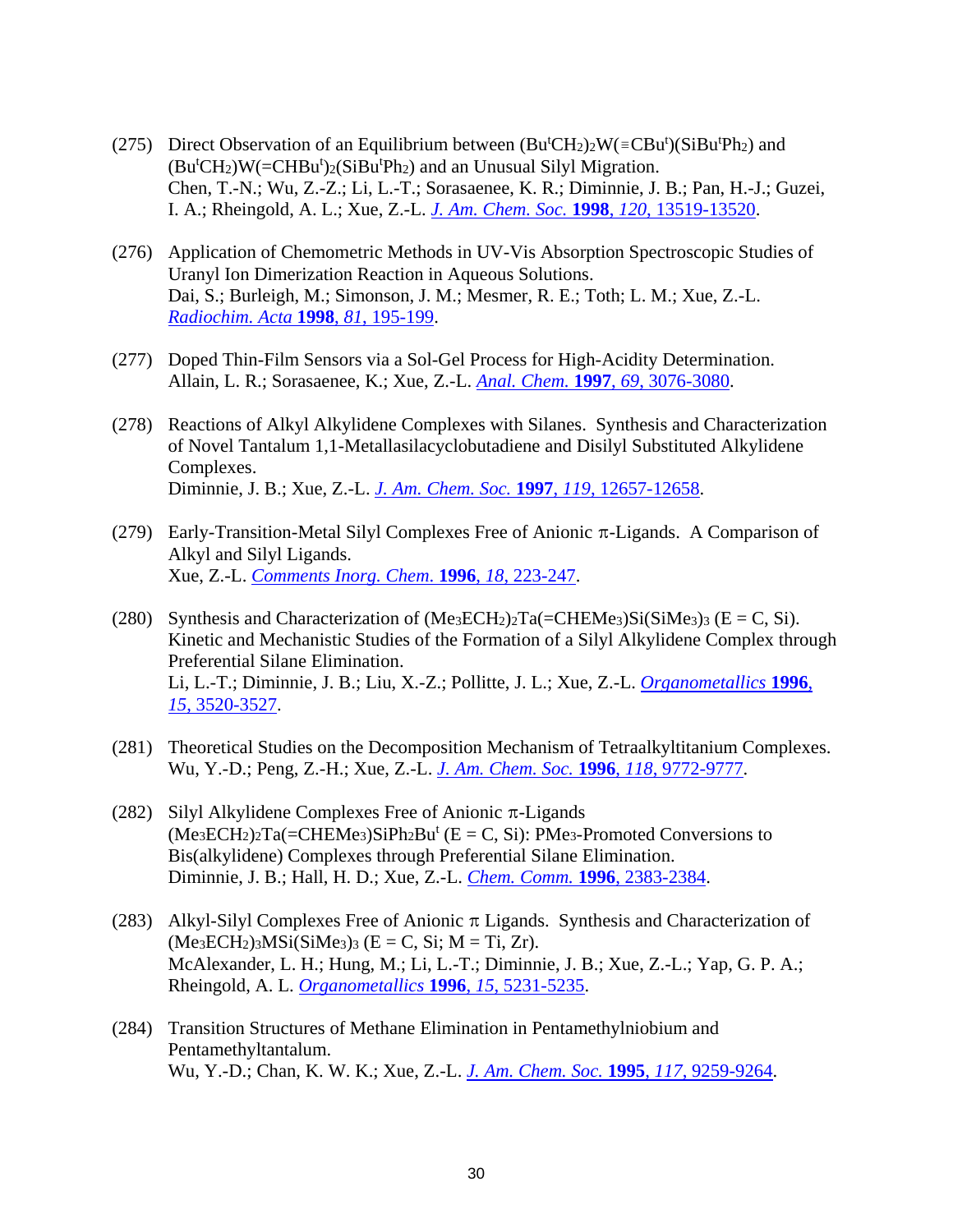- (285) From *trans* Bis-Alkylidene to Non-Symmetric Bis-Alkylidyne Bridges. Synthesis of  $(Me_3P_2C1Ta(\mu$ -CSiMe<sub>3</sub>)<sub>2</sub>TaCl(CH<sub>2</sub>SiMe<sub>3</sub>)<sub>2</sub> and Study of Its Axial-Equatorial Alkylidyne Ligand Exchange. Li, L.-T.; Xue, Z.-L.; Yap, G. P. A.; Rheingold, A. L. *[Organometallics](http://dx.doi.org/10.1021/om00011a009)* **1995**, *14*, 4992- [4993.](http://dx.doi.org/10.1021/om00011a009)
- (286) Direct Observation of  $(Me<sub>3</sub>ECH<sub>2</sub>)<sub>5</sub>Ta (E = C, Si)$  as the Precursors to  $(Me<sub>3</sub>ECH<sub>2</sub>)<sub>3</sub>Ta=CHEMe<sub>3</sub>$  and  $(Me<sub>3</sub>SiCH<sub>2</sub>)<sub>2</sub>Ta( $\mu$ -CSiMe<sub>3</sub>)<sub>2</sub>Ta(CH<sub>2</sub>SiMe<sub>3</sub>)<sub>2</sub>. Kinetic and$ Mechanistic Studies of the Formation of Alkylidene and Alkylidyne Ligands. Li, L.-T.; Hung, M.-L.; Xue, Z.-L. *[J. Am. Chem. Soc.](http://dx.doi.org/10.1021/ja00156a011)* **1995**, *117*, 12746-12750.
- (287) Early-Transition-Metal Silyl Complexes Free from Anionic  $\pi$ -Ligands. A New Family of Alkyl, Alkylidene and Alkylidyne Compounds. Xue, Z.-L.; Li, L.-T.; Hoyt, L. K.; Diminnie, J. B.; Pollitte, J. L. *[J. Am. Chem. Soc.](http://dx.doi.org/10.1021/ja00084a077)* **1994**, *116*[, 2169-2170.](http://dx.doi.org/10.1021/ja00084a077)
- (288) A Linear Symmetric Chain with -Cl-Zr-Cl-Zr- Unit. Crystal Structure and Convenient Syntheses of Chlorotrineopentylzirconium. Hoyt, L. K.; Pollitte, J. L.; Xue, Z.-L. *[Inorg. Chem.](http://dx.doi.org/10.1021/ic00090a001)* **1994**, *33*, 2497-2498.
- (289) Doubly-Hydrated Hexafluoroacetylacetone as a Tetradentate Ligand: Synthesis, Magneto-chemistry and Thermal Transformations of a Mn2<sup>III</sup> Complex. Bouwman, E.; Caulton, K. G.; Christou, G.; Folting, K.; Gasser, C.; Hendrickson, D. N.; Huffman, J. C.; Lobkovsky, E. B.; Martin, J. D.; Michel, P.; Tsai, H.-L.; Xue, Z.-L. *[Inorg. Chem.](http://dx.doi.org/10.1021/ic00068a014)* **1993**, *32*, 3463-3470.
- (290) Structure and Bonding of Hexakis(*tert*-butoxy)ditungsten- $\mu$ -dicarbide: (*t*-BuO)<sub>3</sub>W=C- $C \equiv W(O-t-Bu)$ 3. Caulton, K. G.; Cayton, R. H.; Chisholm, M. H.; Huffman, J. C.; Lobkovsky, E. B.; Xue, Z.-L. *[Organometallics](http://dx.doi.org/10.1021/om00037a055)* **1992**, *11*, 321-326.
- (291) Organometallic Chemical Vapor Deposition of Platinum. Reaction Kinetics and Vapor Pressures of the Precursors. Xue, Z.-L.; Thridandam, H.; Kaesz, H. D.; Hicks, R. F. *[Chem. Mater.](http://dx.doi.org/10.1021/cm00019a032)* **1992**, *4*, 162-166.
- (292) Chemical Vapor Deposition of Cubic-Zirconia Thin Films from Zirconium Alkoxide Complexes. Xue, Z.-L.; Vaartstra, B. A.; Caulton, K. G.; Chisholm, M. H.; Jones, D. L. *Eur. J. Solid State Inorg. Chem*. **1992**, *29*, 213-225.
- (293) Low-Pressure Chemical Vapor Deposition of Tungsten Carbide Thin Films. Xue, Z.-L.; Caulton, K. G.; Chisholm, M. H. *[Chem. Mater](http://dx.doi.org/10.1021/cm00015a004)*. **1991**, *3*, 384-386.
- (294) Direct Observation of  $\alpha$ -Hydrogen Transfer from Alkyl to Alkylidyne Ligands in  $(Me<sub>3</sub>CCH<sub>2</sub>)<sub>3</sub>W \equiv CSiMe<sub>3</sub>$ . Kinetics and Mechanistic Studies of Alkyl-Alkylidyne